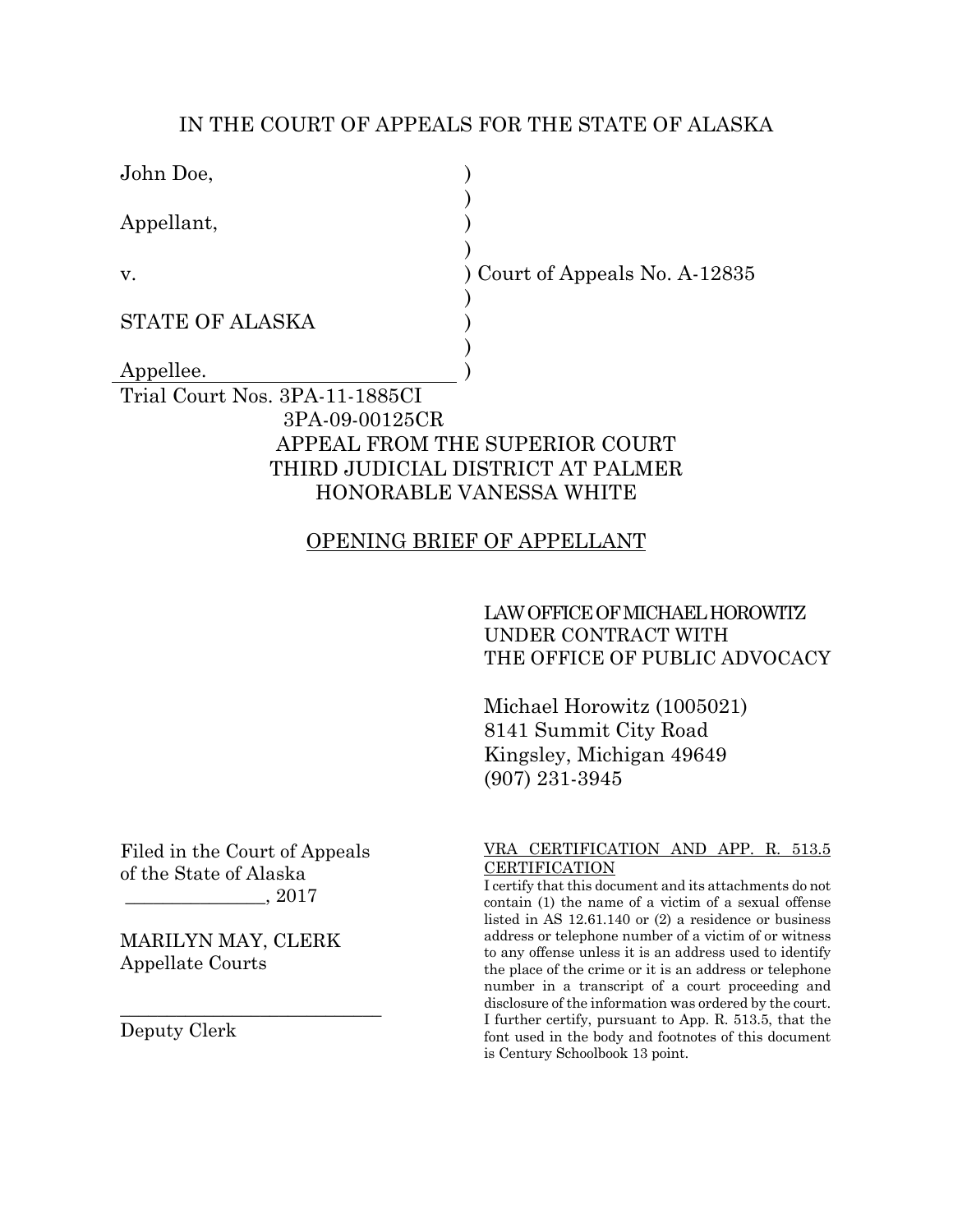# **TABLE OF CONTENTS**

| A.                                                                            |
|-------------------------------------------------------------------------------|
| В.                                                                            |
|                                                                               |
| A.                                                                            |
| В.                                                                            |
| С.                                                                            |
| D.<br>Claims addressed but wrongly rejected by the no merit                   |
| "Other-location evidence," jurisdiction, and trial counsel's failure to<br>1. |
| Failure to object to witnesses' presence during other testimony,<br>2.        |
| 3.<br>Trial counsel failed to seek referral to the three-judge panel 20       |
| Mr. Doe's other ineffectiveness claims that were not addressed<br>Е.          |
| Trial counsel failed to file a motion to dismiss the indictment24<br>1.       |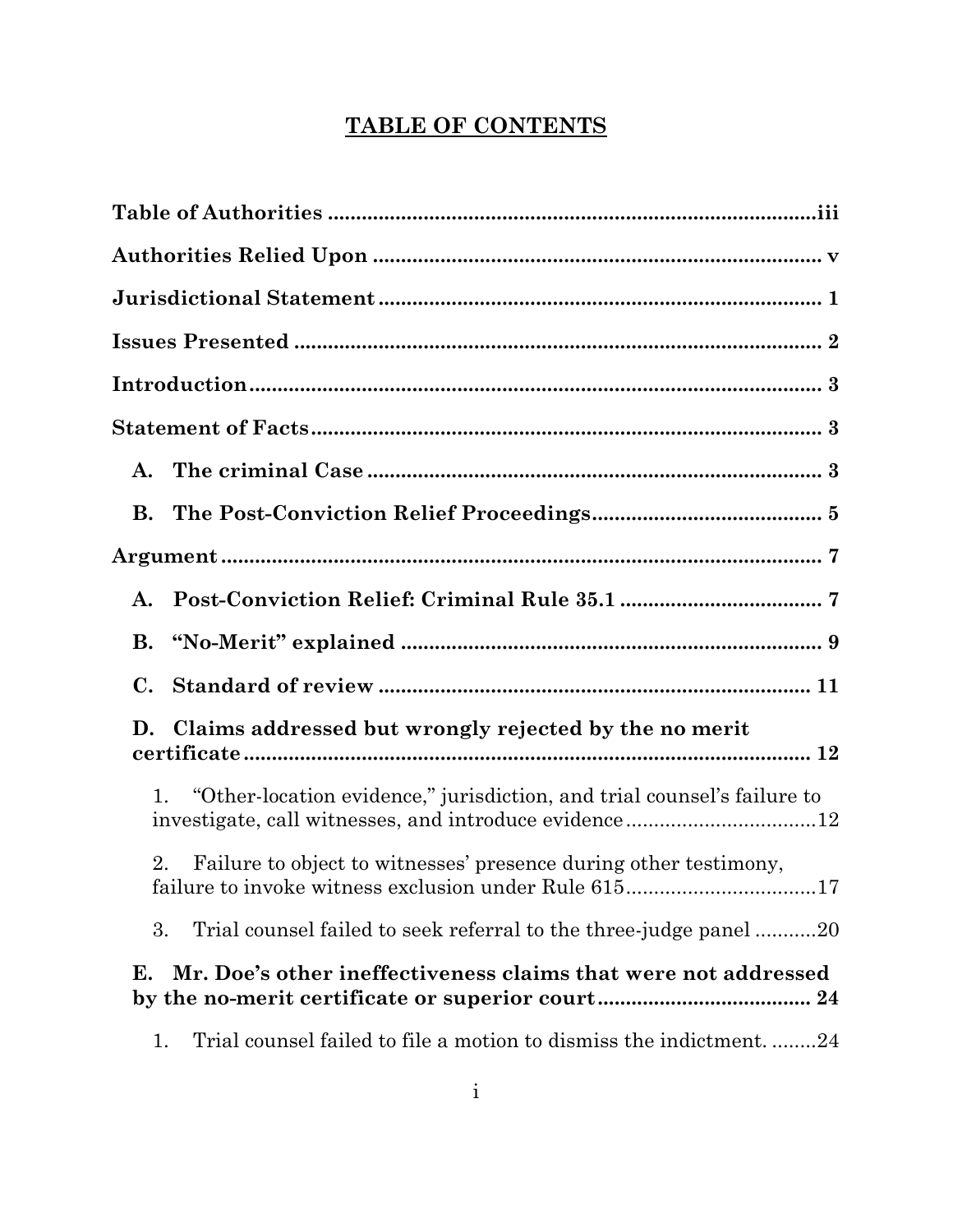| 2.<br>Trial counsel failed to keep appointments and to properly prepare for |
|-----------------------------------------------------------------------------|
| 3.<br>Trial counsel failed to have objectionable statements redacted26      |
| Trial counsel failed to request a mistrial after voir dire events<br>4.     |
| 5.<br>Trial counsel failed to inform witnesses when to be present to give   |
| 6.<br>Counsel failed to object to prosecutor vouching for witness29         |
| 7.                                                                          |
| PCR counsel failed to explain what other claims, if any, she<br>F.          |
| G. The superior court failed to undertake an independent                    |
|                                                                             |
|                                                                             |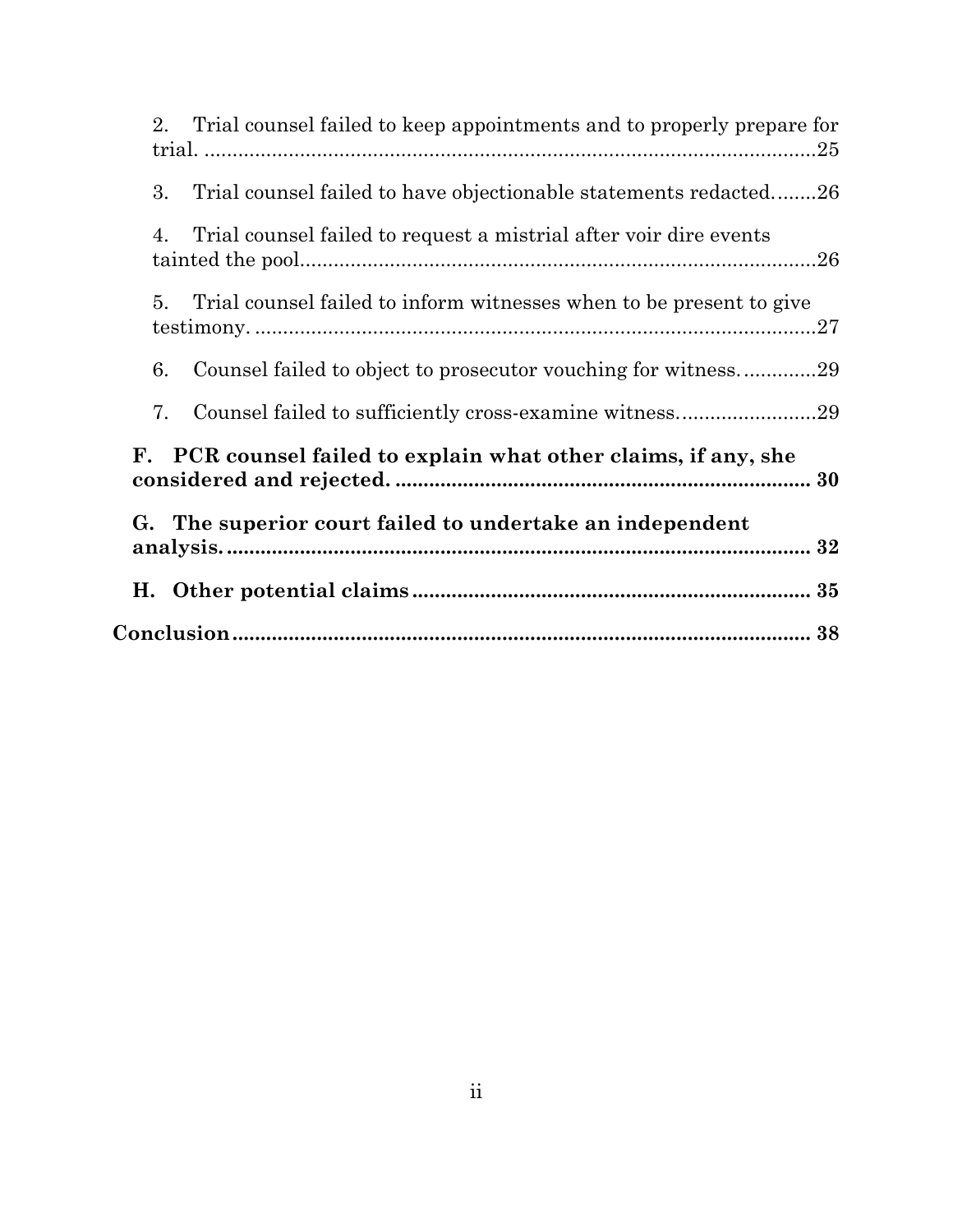# **TABLE OF AUTHORITIES**

## **CASES**

| Alaska Pub. Def. Agency v. Superior Court, Third Judicial Dist., Anchorage,    |
|--------------------------------------------------------------------------------|
|                                                                                |
| Coffin v. United States, 156 U.S. 432, 15 S. Ct. 394, 39 L. Ed. 481 (1895) 28  |
|                                                                                |
|                                                                                |
| Duncan v. State, Memorandum Opinion and Judgment No. 5407, 2008 WL             |
|                                                                                |
| Faretta v. California, 422 U.S. 806, 95 S. Ct. 2525, 45 L. Ed. 2d 562 (1975)38 |
|                                                                                |
|                                                                                |
|                                                                                |
| In re Winship, 397 U.S. 358, 90 S. Ct. 1068, 25 L. Ed. 2d 368 (1970); State v. |
|                                                                                |
|                                                                                |
| Jones v. Barnes, 463 U.S. 745 103 S. Ct. 3308, 77 L. Ed. 2d 987 (1983)23       |
|                                                                                |
| $\emph{McClaim v. State, 519 P.2d 811 (Alaska 1974)22}$                        |
| State v. Jones, 759 P.2d 558 (Alaska App. 1988)18, 25, 30, 37                  |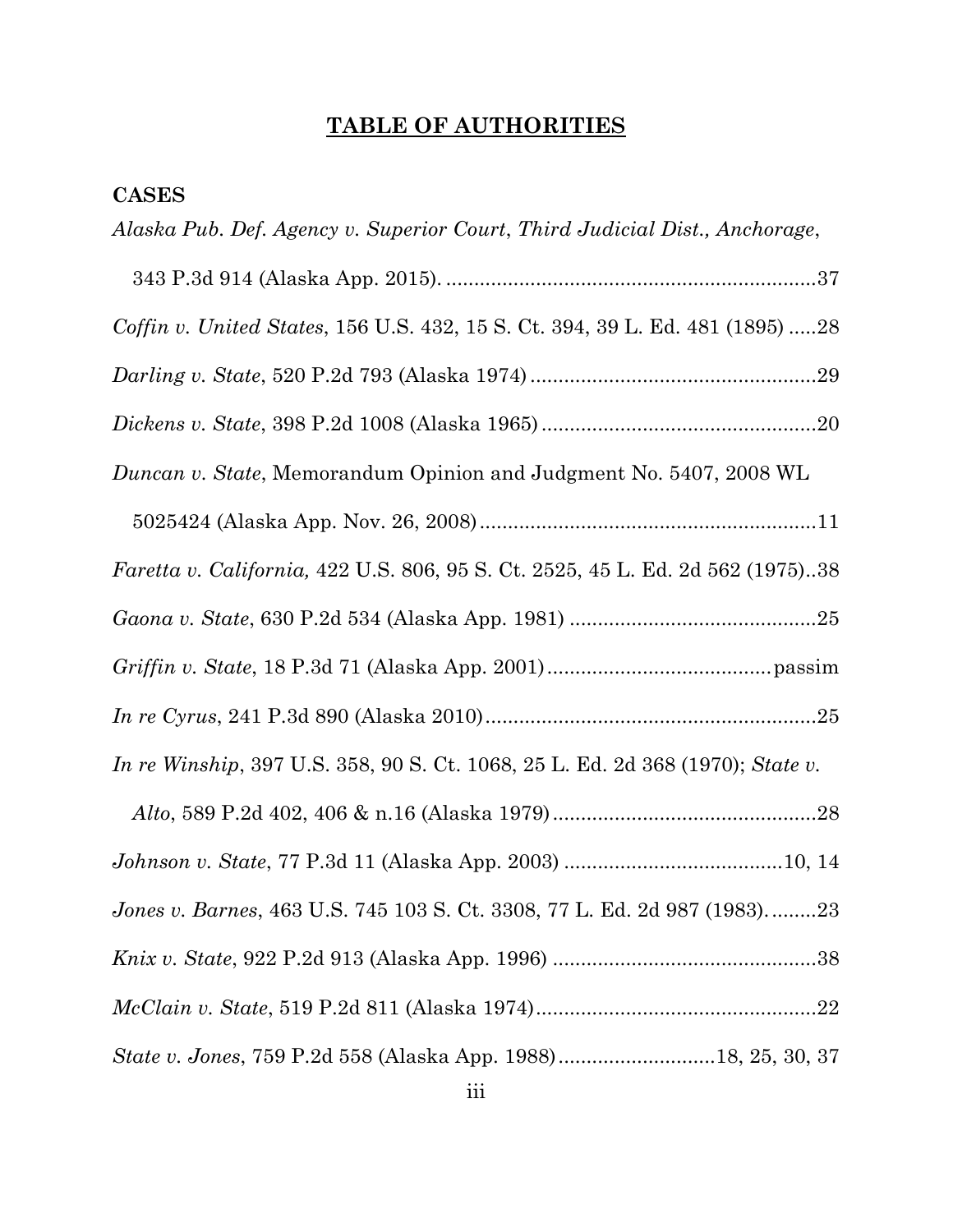| Doe v. State, Memorandum Opinion and Judgment No. 6100, 2014 WL      |  |
|----------------------------------------------------------------------|--|
|                                                                      |  |
|                                                                      |  |
|                                                                      |  |
|                                                                      |  |
| Vizcarra-Medina v. State, 195 P.3d 1095 (Alaska App. 2008)10, 17, 20 |  |
|                                                                      |  |
|                                                                      |  |
|                                                                      |  |

## **STATUTES**

|--|

## **RULES**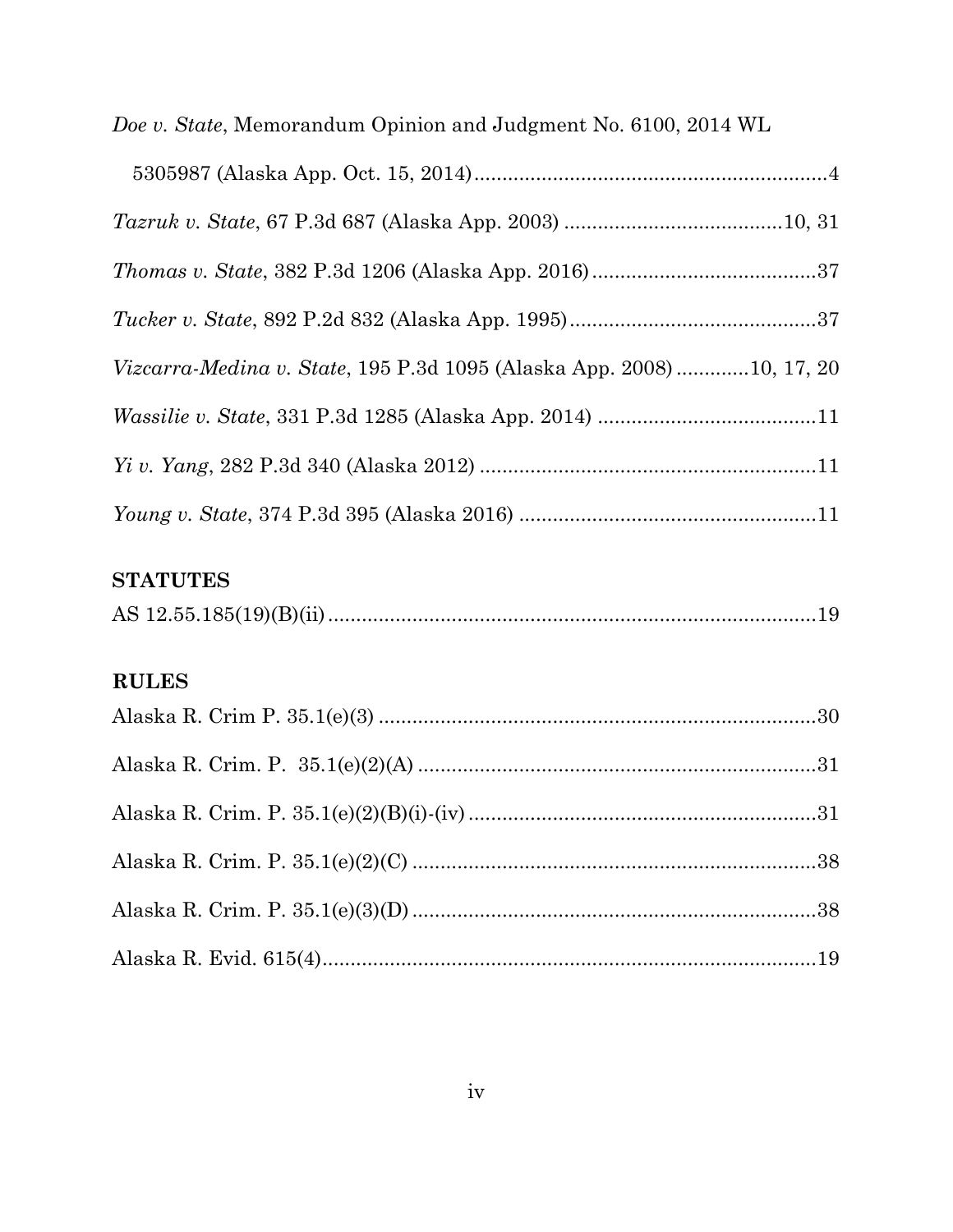## **AUTHORITIES RELIED UPON**

### **Alaska Constitution, article I, section 7.**

#### *Section 7 - Due Process.*

No person shall be deprived of life, liberty, or property, without due process of law. The right of all persons to fair and just treatment in the course of legislative and executive investigations shall not be infringed.

### **Alaska Constitution, article I, section 11.**

#### *Section 11 - Rights of Accused***.**

In all criminal prosecutions, the accused shall have the right to a speedy and public trial, by an impartial jury of twelve, except that the legislature may provide for a jury of not more than twelve nor less than six in courts not of record. The accused is entitled to be informed of the nature and cause of the accusation; to be released on bail, except for capital offenses when the proof is evident or the presumption great; to be confronted with the witnesses against him; to have compulsory process for obtaining witnesses in his favor, and to have the assistance of counsel for his defense.

## **United States Constitution, amendment V.**

No person shall be held to answer for a capital, or otherwise infamous crime, unless on a presentment or indictment of a Grand Jury, except in cases arising in the land or naval forces, or in the Militia, when in actual service in time of War or public danger; nor shall any person be subject for the same offense to be twice put in jeopardy of life or limb; nor shall be compelled in any criminal case to be a witness against himself, nor be deprived of life, liberty, or property, without due process of law; nor shall private property be taken for public use, without just compensation.

### **United States Constitution, amendment VI.**

In all criminal prosecutions, the accused shall enjoy the right to a speedy and public trial, by an impartial jury of the State and district wherein the crime shall have been committed, which district shall have been previously ascertained by law, and to be informed of the nature and cause of the accusation; to be confronted with the witnesses against him; to have compulsory process for obtaining witnesses in his favor, and to have the Assistance of Counsel for his defense.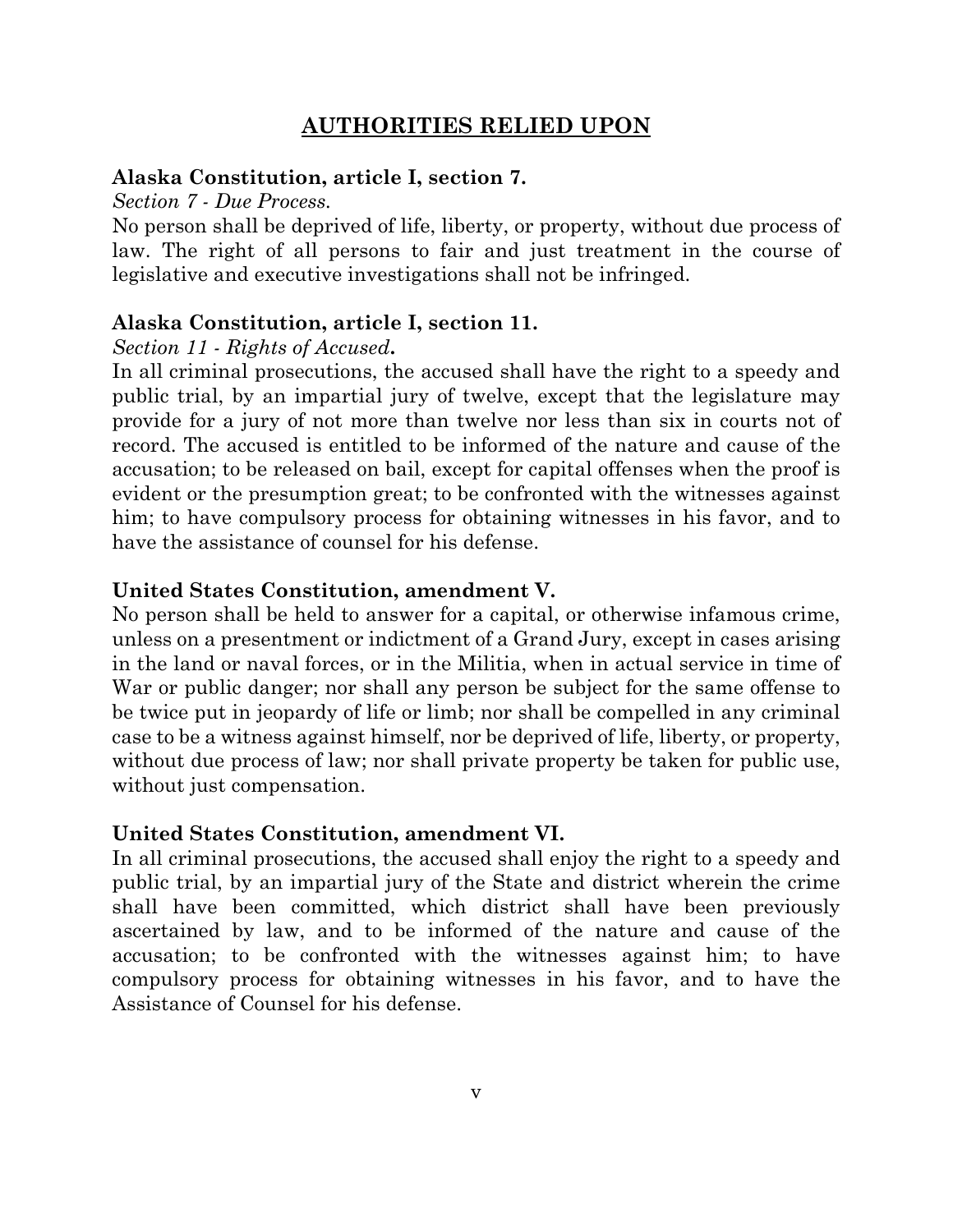## **United States Constitution, amendment XIV.**

All persons born or naturalized in the United States, and subject to the jurisdiction thereof, are citizens of the United States and of the State wherein they reside. No State shall make or enforce any law which shall abridge the privileges or immunities of citizens of the United States; nor shall any State deprive any person of life, liberty, or property, without due process of law; nor deny to any person within its jurisdiction the equal protection of the laws.

## **Alaska Rule of Criminal Procedure 35.1(e)**

(e) Indigent Applicant.

(1) If the applicant is indigent, filing fees shall be paid under the provisions of AS 09.19 and counsel shall be appointed consistent with AS 18.85.100 to assist the applicant.

(2) Within 60 days of an attorney's appointment on behalf of an indigent applicant, the attorney shall file with the court and serve on the prosecuting attorney

(A) a statement that the litigation will proceed on the claims alleged in the application filed by the applicant; or

(B)an amended application for post-conviction relief; or

(C) certificate that the attorney

(i) does not have a conflict of interest;

(ii) has reviewed the facts of the underlying proceeding or action challenged in the application, and the pertinent law;

(iii) has consulted with the applicant and, if appropriate, with trial counsel; and

(iv) has determined that the claims presented in the application have no arguable merit and that the applicant has no other colorable claims for postconviction relief.

(3) The certificate described in subparagraph (e)(2)(C) shall include a full description of

(A) the claims the attorney has considered;

(B) the materials the attorney has reviewed;

(C) the investigations the attorney has conducted; and

(D) the reasons why the attorney has concluded that all of the applicant's potential claims have no arguable merit.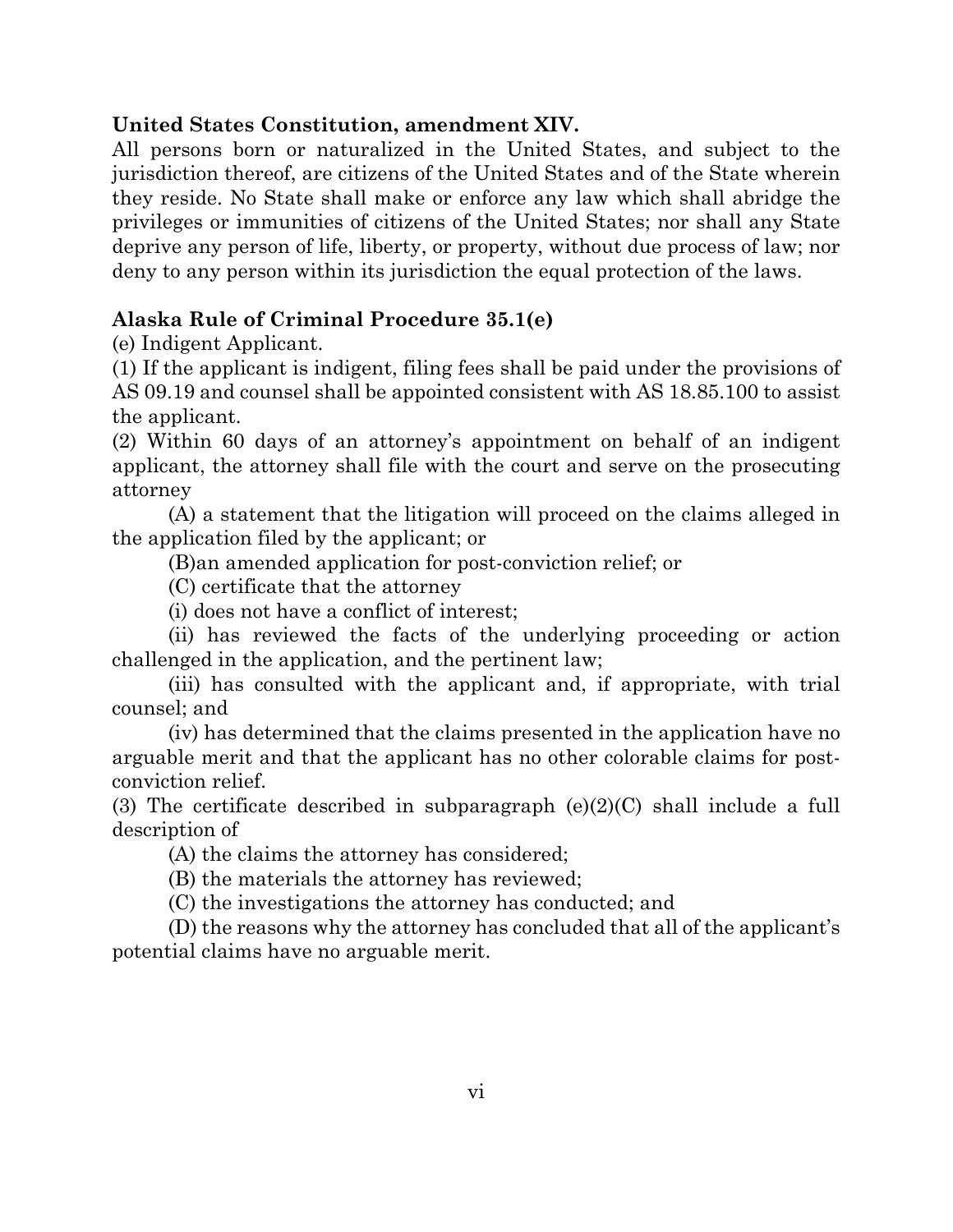## **Alaska Rule of Criminal Procedure 35.1(f)(2)**

(2) If appointed counsel has filed a certificate under  $(e)(2)(C)$  of this rule, and it appears to the court that the applicant is not entitled to relief, the court shall indicate to the parties its intention to permit counsel to withdraw and dismiss the application and its reasons for so doing. The applicant and the prosecuting attorney shall be given an opportunity to reply to the proposed withdrawal and dismissal. If the applicant files a response and the court finds that the application does not present a colorable claim, or if the applicant does not file a response, the court shall permit counsel to withdraw and order the application dismissed. If the court finds that the application presents a colorable claim, the court may grant leave to file an amended application or direct that the proceedings otherwise continue.

## **AS 12.72.010. Scope of post-conviction relief**

A person who has been convicted of, or sentenced for, a crime may institute a proceeding for post-conviction relief if the person claims

(1) that the conviction or the sentence was in violation of the Constitution of the United States or the constitution or laws of this state;

(2) that the court was without jurisdiction to impose sentence;

(3) that a prior conviction has been set aside and the prior conviction was used as a statutorily required enhancement of the sentence imposed;

(4) that there exists evidence of material facts, not previously presented and heard by the court, that requires vacation of the conviction or sentence in the interest of justice; if the person seeks post-conviction DNA testing to support a claim under this paragraph, the person's exclusive method for obtaining that testing is an application under AS 12.73;

(5) that the person's sentence has expired, or the person's probation, parole, or conditional release has been unlawfully revoked, or the person is otherwise unlawfully held in custody or other restraint;

(6) that the conviction or sentence is otherwise subject to collateral attack upon any ground or alleged error previously available under the common law, statutory law, or other writ, motion, petition, proceeding, or remedy; (7) that

(A) there has been a significant change in law, whether substantive or procedural, applied in the process leading to the person's conviction or sentence;

(B) the change in the law was not reasonably foreseeable by a judge or a competent attorney;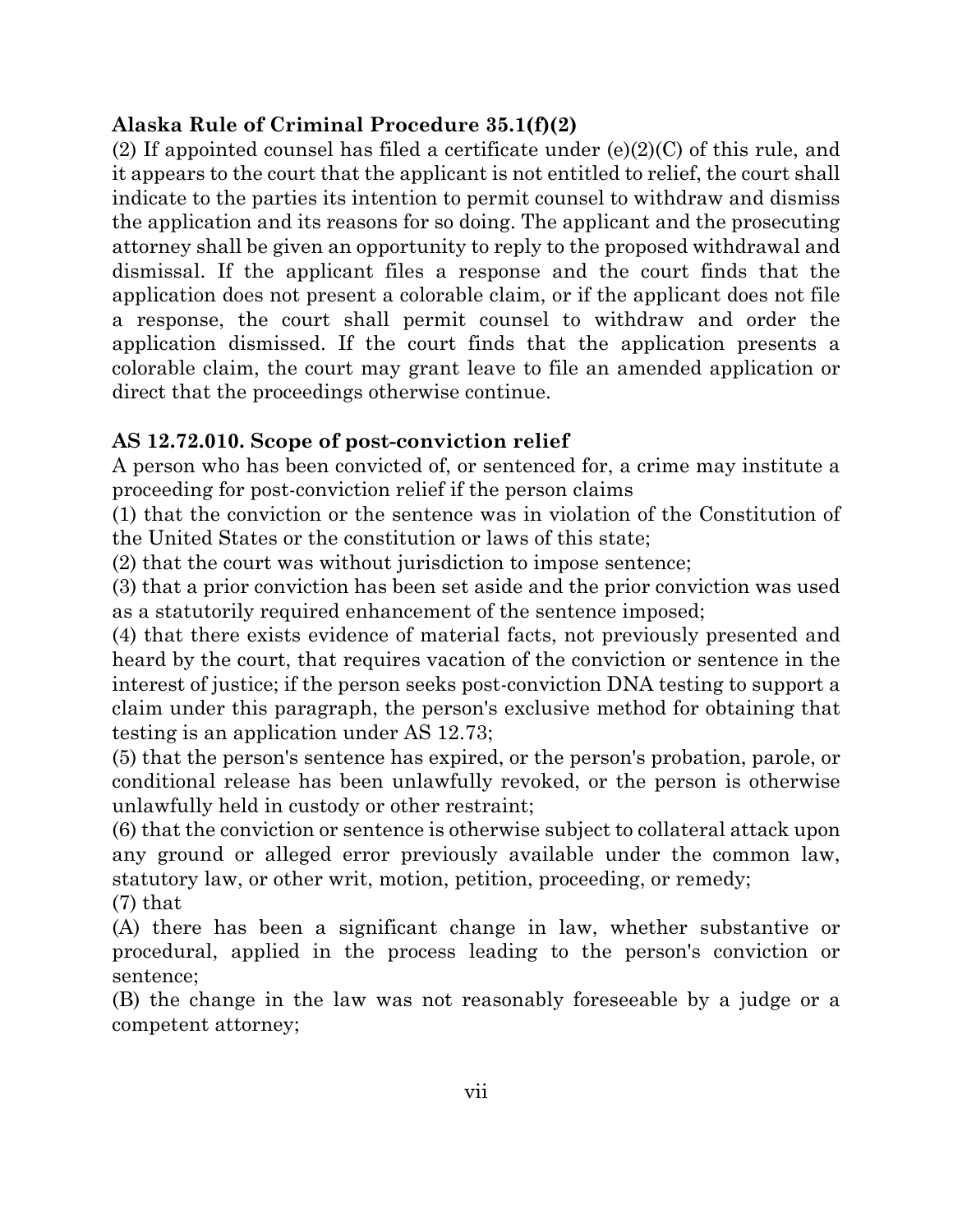(C) it is appropriate to retroactively apply the change in law because the change requires observance of procedures without which the likelihood of an accurate conviction is seriously diminished; and

(D) the failure to retroactively apply the change in law would result in a fundamental miscarriage of justice, which is established by demonstrating that, had the changed law been in effect at the time of the applicant's trial, a reasonable trier of fact would have a reasonable doubt as to the guilt of the applicant;

(8) that, after the imposition of sentence, the applicant seeks to withdraw a plea of guilty or nolo contendere in order to correct manifest injustice under the Alaska Rules of Criminal Procedure; or

(9) that the applicant was not afforded effective assistance of counsel at trial or on direct appeal.

## **AS 12.72.020. Limitations on applications for post-conviction relief**

(a) A claim may not be brought under AS 12.72.010 or the Alaska Rules of Criminal Procedure if

(1) the claim is based on the admission or exclusion of evidence at trial or on the ground that the sentence is excessive;

(2) the claim was, or could have been but was not, raised in a direct appeal from the proceeding that resulted in the conviction;

(3) the later of the following dates has passed, except that if the applicant claims that the sentence was illegal there is no time limit on the claim:

(A) if the claim relates to a conviction, 18 months after the entry of the judgment of the conviction or, if the conviction was appealed, one year after the court's decision is final under the Alaska Rules of Appellate Procedure;

(B) if the claim relates to a court revocation of probation, 18 months after the entry of the court order revoking probation or, if the order revoking probation was appealed, one year after the court's decision is final under the Alaska Rules of Appellate Procedure;

(4) one year or more has elapsed from the final administrative decision of the Board of Parole or the Department of Corrections that is being collaterally attacked;

(5) the claim was decided on its merits or on procedural grounds in any previous proceeding; or

(6) a previous application for post-conviction relief has been filed under this chapter or under the Alaska Rules of Criminal Procedure.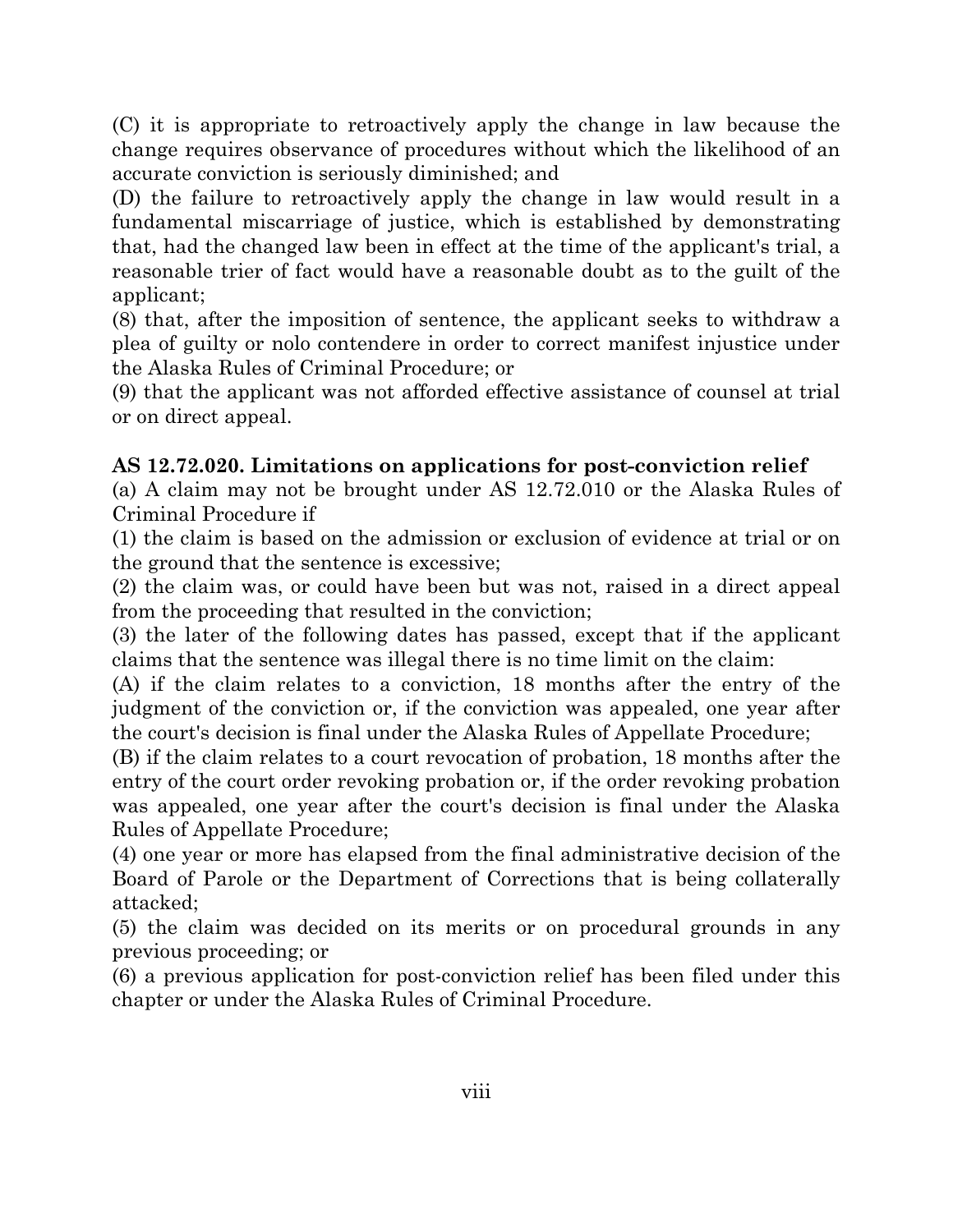### **JURISDICTIONAL STATEMENT**

John Doe appeals to this Court from the order dismissing his application for post-conviction relief entered by the Honorable Vanessa White, Superior Court Judge, Third Judicial District at Palmer, Alaska on March 20, 2017. [R. 3] The judgment was distributed on March 21, 2017. [R. 3] The docketing statement for this appeal was filed on April 4, 2017, the statement of points of appeal was filed on April 4, 2017, and a notice of appeal was filed (based on service date) of April 10, 2017.

This merit appeal is brought as a matter of right in accordance with Alaska Appellate Rule 202. This court has jurisdiction over this appeal from a final judgment pursuant to AS 22.07.020.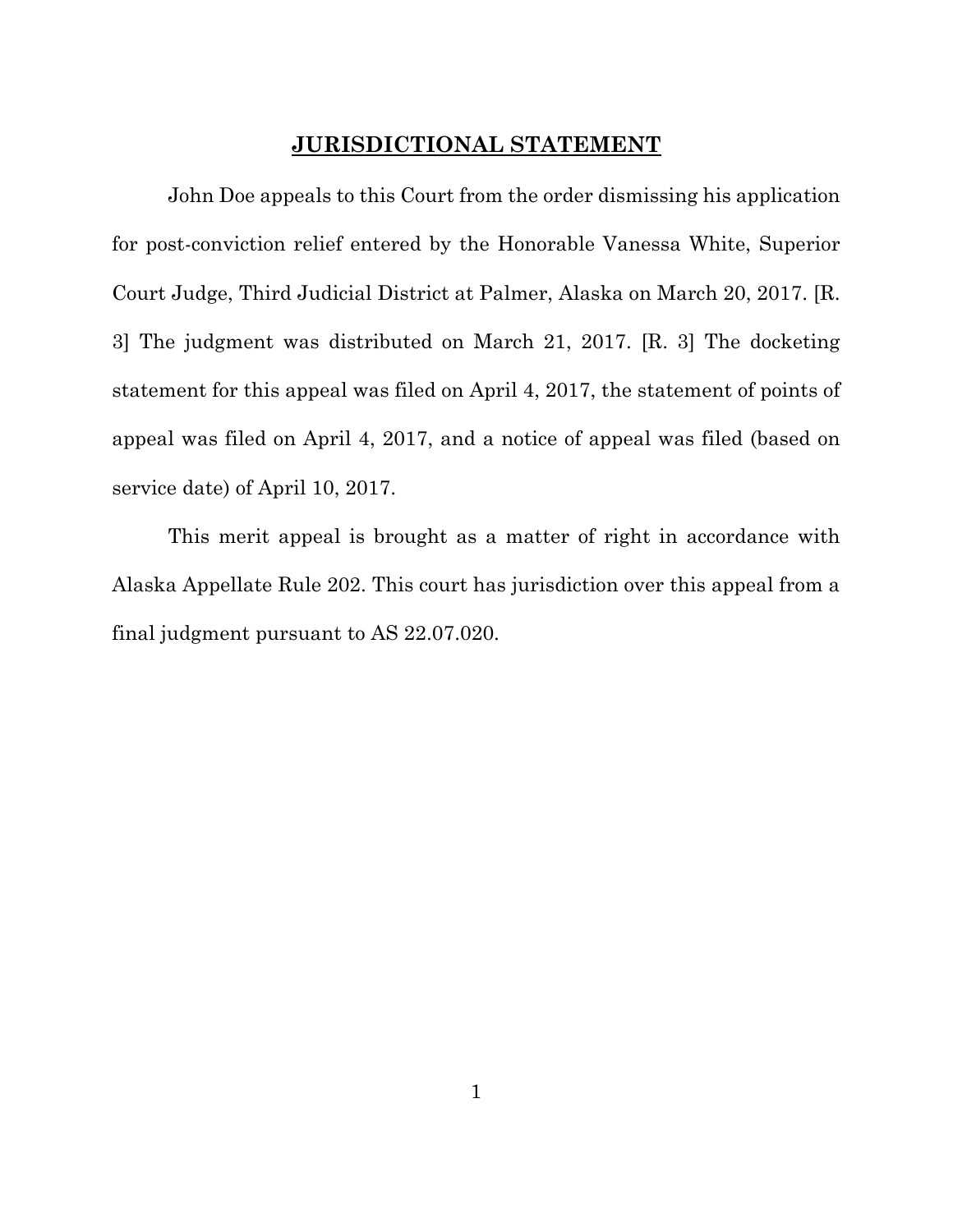#### **ISSUES PRESENTED**

1. Post-conviction relief counsel filed a "no-merit" certificate. This certificate did not fulfil the requirements of Rule 35.1 to evaluate all potential claims and amend the application if necessary. The certificate was limited to arguing why appellant's pro se application would not ultimately succeed. The superior court should not have accepted counsel's no-merit certificate.

2. The superior court failed to conduct the independent analysis required by Rule 35.1(f)(2).

3. Both post-conviction relief counsel and the superior court applied the wrong standard to appellant's potential claims. Both erroneously analyzed whether the claims would be ultimately successful. The correct standard is whether the claims are frivolous.

4. Both post-conviction relief counsel and the superior court failed to consider all of the claims in appellant's pro se application.

5. Both post-conviction relief counsel and the superior court failed to consider potential claims outside of appellant's application.

6. The deficiencies of the no-merit certificate and superior court's analysis denied appellant due process.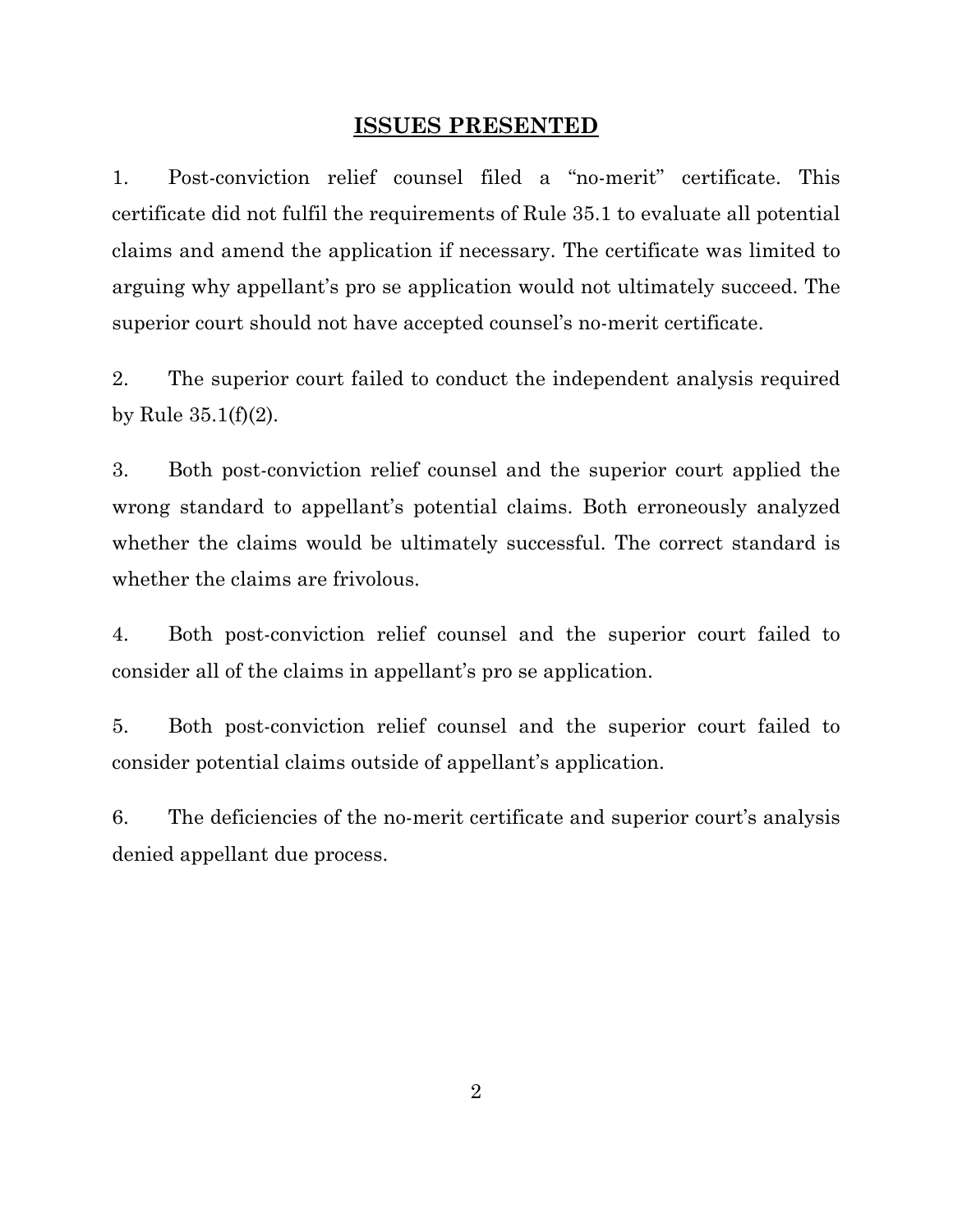#### **INTRODUCTION**

John Doe is appealing the superior court's dismissal of his postconviction relief application based on appointed counsel's no-merit certificate. He argues that the certificate was deficient and should not have been accepted. There were claims in his application that the no-merit certificate failed to address; there were other claims counsel should have considered adding to an amended application; and the no-merit certificate failed to explain what claims outside of the pro se application, if any, that counsel considered and rejected. He also argues that the superior court failed to undertake an independent analysis. The superior court's analysis of Mr. Doe's claims did not consider any claim outside of the no-merit certificate and too precisely tracked the certificate to be considered a distinct analysis.

#### **STATEMENT OF FACTS**

#### **A. THE CRIMINAL CASE**

l

On January 21, 2010, John Doe was convicted by jury of three counts of second-degree sexual abuse of a minor and one count of attempted seconddegree sexual abuse of a minor.<sup>1</sup> [R. 339, 528, 553] Judgment was entered by

 $1$  AS 11.41.436(a)(1) and AS 11.31.100(d)(4). The judgment erroneously indicates that Mr. Doe was convicted of four counts of second-degree sexual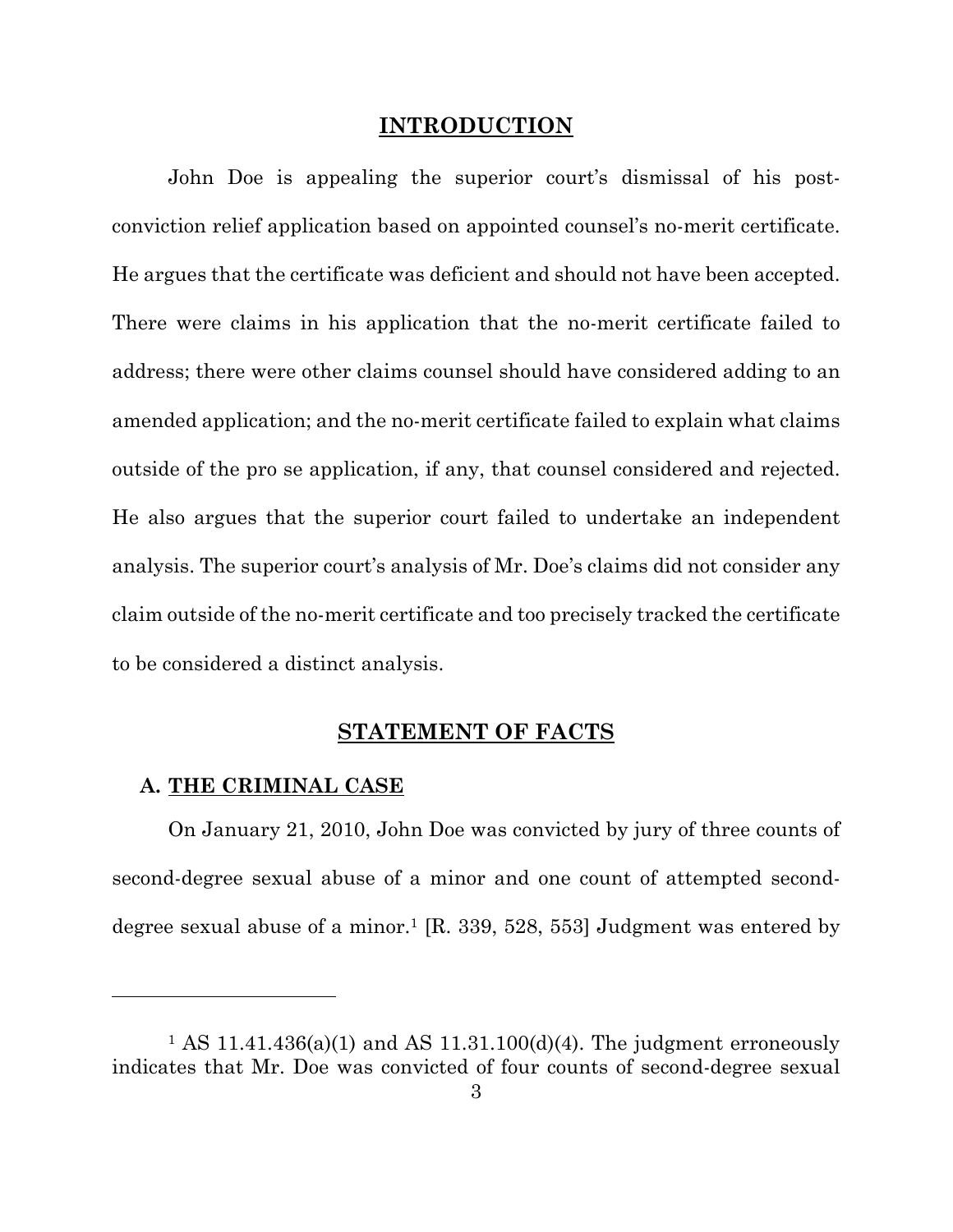the Honorable Vanessa White, Superior Court Judge, of the Third Judicial District at Palmer on April 26, 2010 and distributed on May 4, 2010. [R. 343- 44]

The convictions were based on sexual conduct on two different occasions between Mr. Doe and a C.B., a fifteen-year-old babysitter and family friend.<sup>2</sup> [R. 59, 163, 418] Conviction on Count I was based on one occasion and the convictions in Counts II through IV, which merged for sentencing, were based on the other occasion.3 [R. 559, 570] Mr. Doe had no prior criminal history.

For Count I, the court sentenced Mr. Doe to 10 years with 5 years suspended and 5 years to serve.4 For Count II, into which Counts III and IV were merged, the court sentenced Mr. Doe to 15 years with 7 years suspended and 8 years to serve.<sup>5</sup> [R. 570] Two years of Count I and the merged Count II ran concurrently, so the composite sentence was 23 years with 12 years suspended and 11 years to serve.<sup>6</sup> [R. 570]

abuse of a minor. *See* indictment [R. 223-225], sentencing [R. 559], verdict forms [Cr. R. 335], and presentence report [Cr. R. 558].

<sup>2</sup> *Doe v. State*, Memorandum Opinion and Judgment No. 6100, 2014 WL 5305987, at \*1 (Alaska App. Oct. 15, 2014).

<sup>3</sup> *Id.*

<sup>4</sup> *Id.*

<sup>5</sup> *Id.*

<sup>6</sup> *Id*.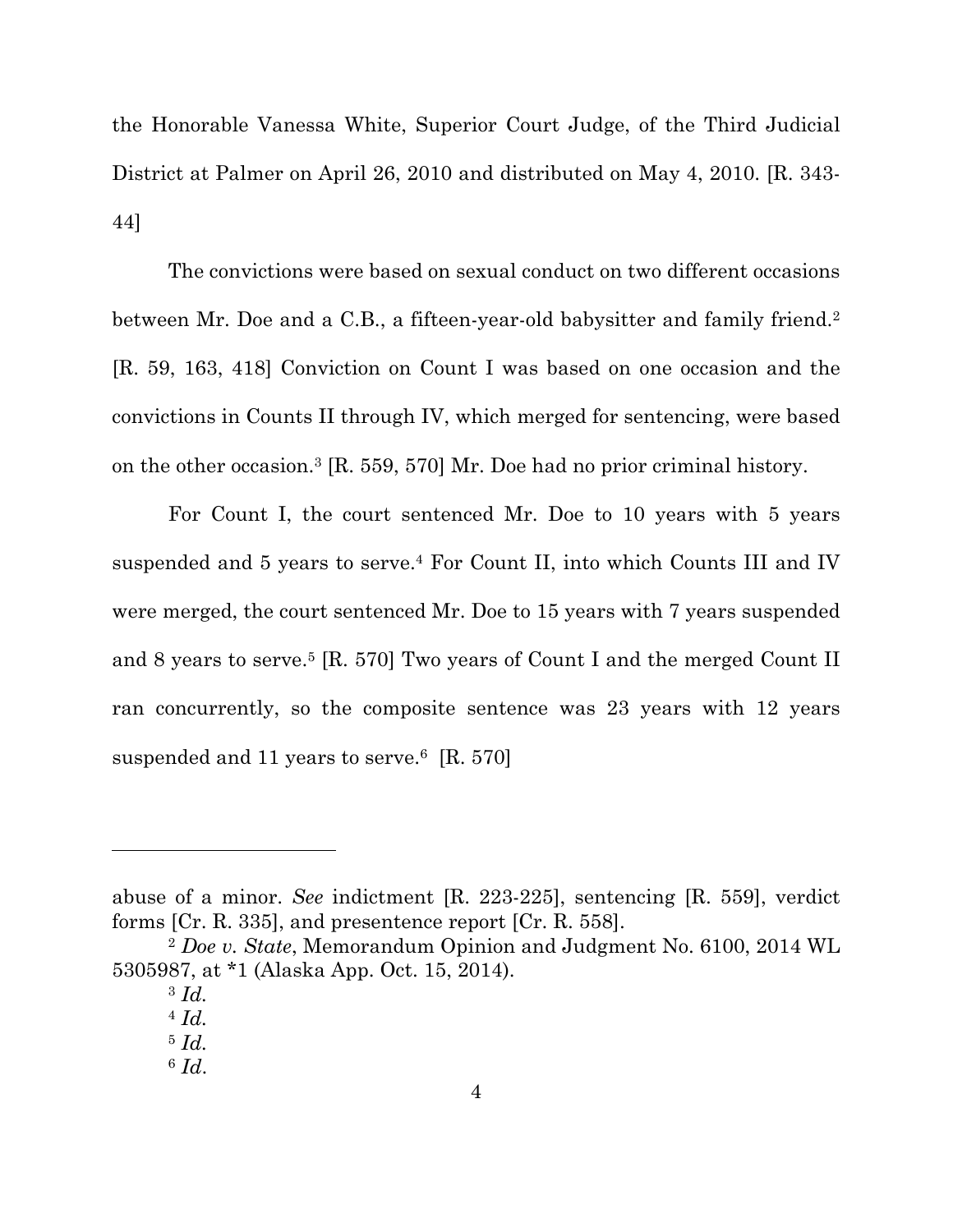Mr. Doe appealed his conviction and sentence to this Court. Because a case relevant to his sentencing argument was being decided by the Alaska Supreme Court, this Court addressed Mr. Doe's arguments in two separate appeals. In *Doe v. State,* Memorandum Opinion and Judgment No. 5923, 2013 WL 784884 (Alaska App. Feb. 27, 2013), this Court addressed and rejected Mr. Doe's arguments that the trial court erred by allowing hearsay, that there was insufficient evidence to prove that that the offenses happened in Alaska, and that the court abused its discretion by denying a continuance. In *Doe v. State*, Memorandum Opinion and Judgment No. 6100, 2014 WL 5305987 (Alaska App. Oct. 15, 2014), this Court addressed and rejected Mr. Doe's claim that his sentence was excessive. In case number S-15954, Mr. Doe filed a petition for hearing in the supreme court that requested review of his merit appeal, but that petition was denied.

#### **B. THE POST-CONVICTION RELIEF PROCEEDINGS**

Post-conviction relief (PCR) counsel was appointed on August 27, 2013. [R. 657] An attorney from Public Defender Agency entered his appearance on September 3, 2013, but withdrew for a conflict on October 21, 2013. [R. 650, 655] The Office of Public Advocacy then requested and received a 365-day extension. [R.633, 635-43] On June 26, 2014, attorney NDS ("PCR counsel")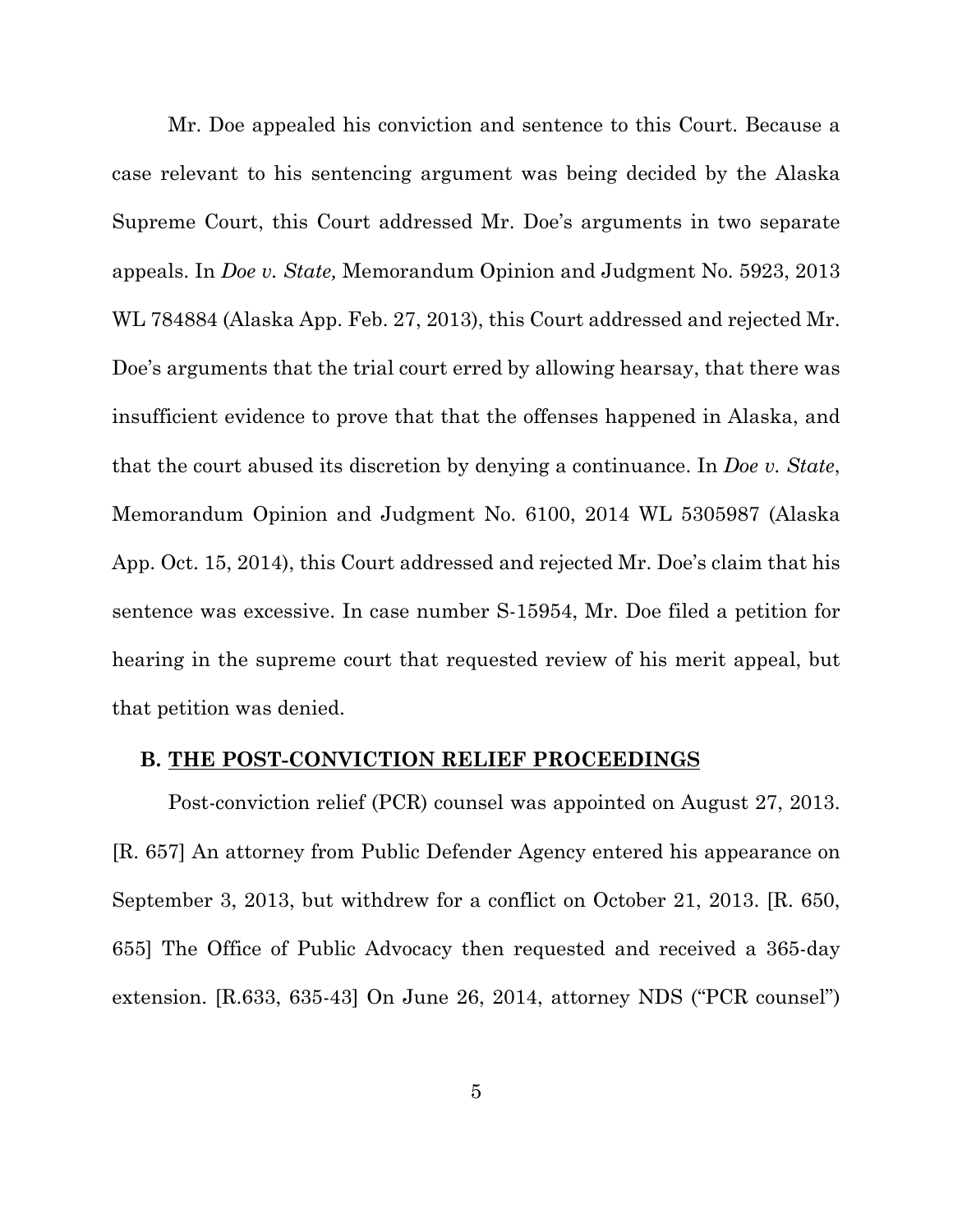entered her appearance as an OPA contractor. [R. 632] NDS then requested and received an additional 60 days to file an amended application. [R. 628, 631]

On May 7, 2015, instead of filing an amended application, PCR counsel filed a "Criminal Rule 35.1(e)(2)(C) Certificate and Memorandum," in which she concluded that Mr. Doe's claims had no merit and there were no other claims to raise. [R. 196-216] But Judge White denied the no-merit certificate, explaining in part:

In this case, NDS has failed to address at least one of Doe's claims individually: his claim that the AS 12.55.125(i) violates the *Apprendi-Blakely* rule. Of equal concern is the fact that NDS's certificate does not explicitly analyze any of Doe's claims of ineffective assistance under the two-prong *Risher* test. NDS's motion does not cite to *any case law* with respect *to any of* Doe's claims, and does not specify whether NDS believes that Doe's claims of ineffective assistance of counsel claims fail under the attorney-competency prong, the prejudice prong, or both. (Emphasis original.)

[R. 188-89] On February 26, 2016, PCR counsel filed an amended certificate and memorandum. [R. 145-179]

On May 24, 2016, Judge White issued a "Notice of Intent to Dismiss Petition for Post-Conviction Relief," in which she largely agreed with and restated PCR counsel's no-merit certificate. [R. 130-42] Mr. Doe then filed a 20-page, single-spaced reply to the certificate and the court's notice. [R. 98-117] Judge White found: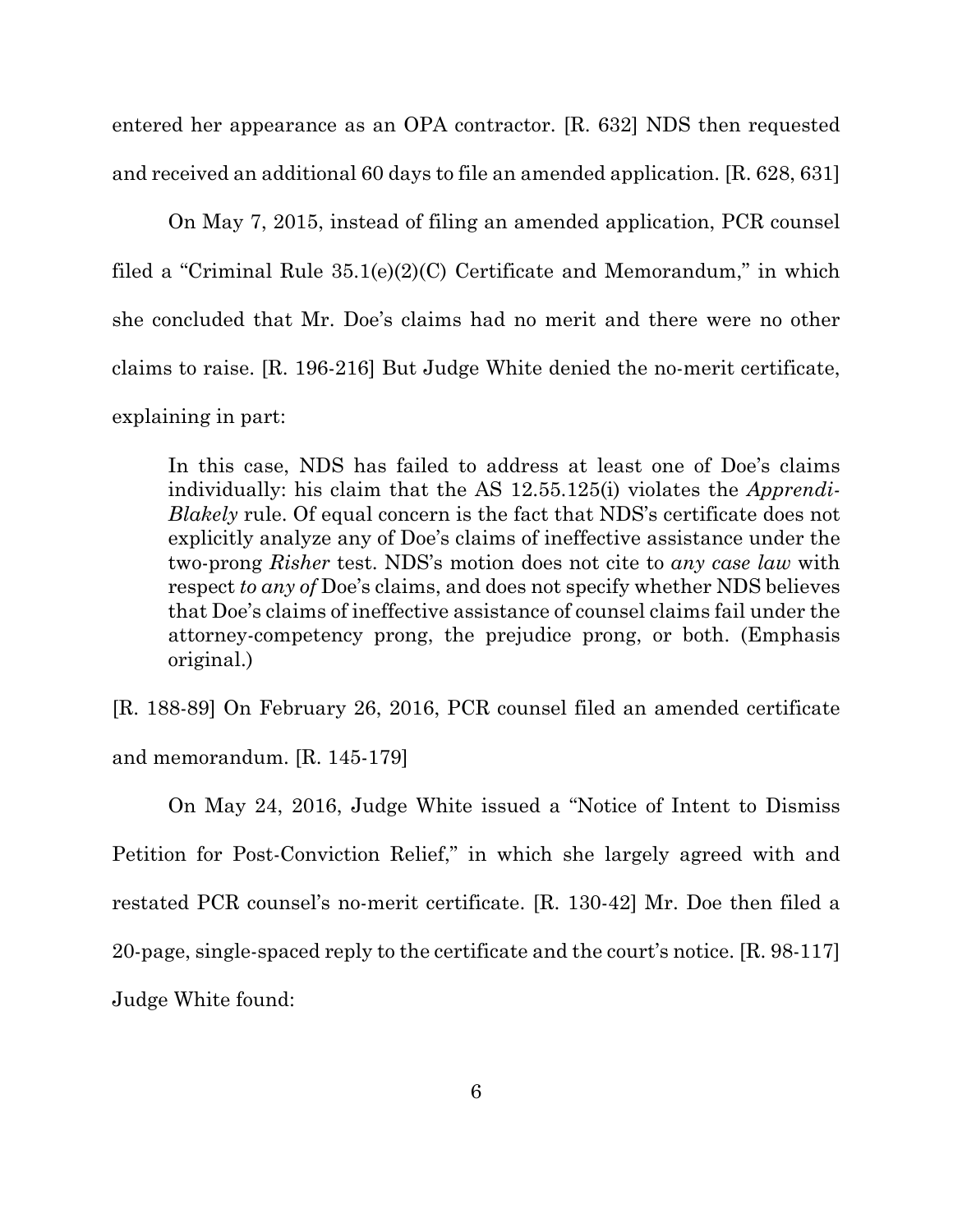In substantial part, Doe's reply focuses on claims that his appointed counsel for this PCR also was ineffective and acted unfairly with respect to him. Those allegations are not a basis for maintaining this first Application for Post-Conviction Relief, where the inquiry is limited to the quality of the efforts by his trial court attorney.

[R. 2] On March 20, 2017, the court noted that Mr. Doe had a right to file a separate application for post-conviction relief alleging infectiveness of his PCR counsel and dismissed his application. [R. 3] Mr. Doe now appeals that order.

#### **ARGUMENT**

In the superior court PCR proceedings, counsel for Mr. Doe filed a nomerit certificate. The superior court ultimately affirmed this certificate and concluded that Mr. Doe's claims were frivolous. However, both counsel's nomerit certificate and the court's evaluation of Mr. Doe's application were deficient: both failed to address arguments Mr. Doe raised, both failed to analyze any other claims on his behalf, and both applied the wrong standard to his application. The superior court's denial also failed to amount to an independent analysis.

#### **A. POST-CONVICTION RELIEF: CRIMINAL RULE 35.1**

Criminal Rule 35.1 sets forth the procedure for post-conviction relief. Rule 35.1(e) sets forth the post-conviction requirements specific to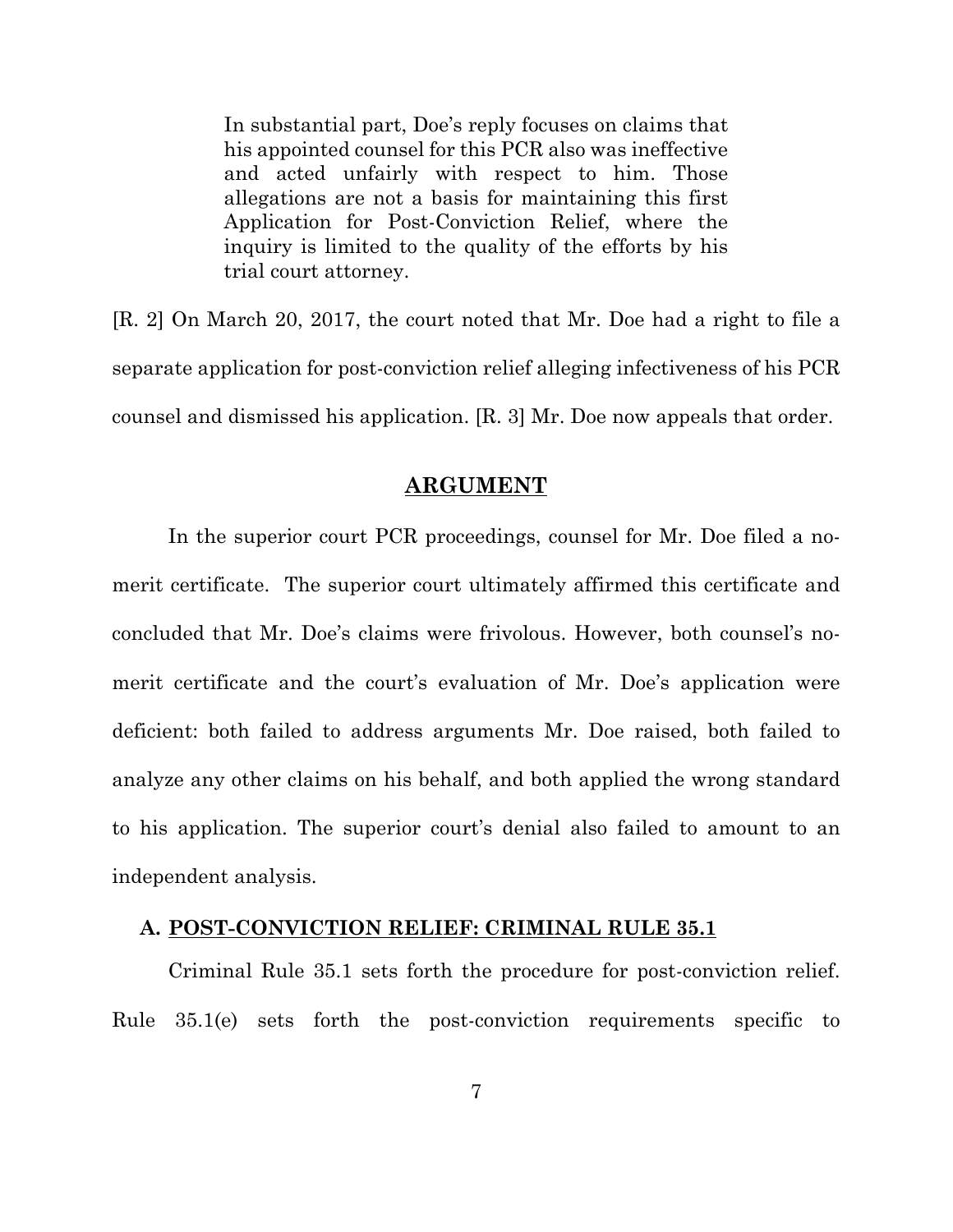representation of indigent applicants. Rule 35.1(e)(2) provides that counsel

appointed to an indigent applicant shall file:

(A) a statement that the litigation will proceed on the claims alleged in the application filed by the applicant; or

(B) an amended application for post-conviction relief; or

(C) a certificate that the attorney

(i) does not have a conflict of interest;

(ii) has reviewed the facts of the underlying proceeding or action challenged in the application, and the pertinent law;

(iii) has consulted with the applicant and, if appropriate, with trial counsel; and

(iv) has determined that the claims presented in the application have no arguable merit and that the applicant has no other colorable claims for post-conviction relief.

Regarding the no-merit certificate allowed by  $35.1(e)(2)(c)$ , Rule  $35.1(e)(3)$ 

provides that:

The certificate described in subparagraph  $(e)(2)(C)$ shall include a full description of:

(A) the claims the attorney has considered;

(B) the materials the attorney has reviewed;

(C) the investigations the attorney has conducted; and

(D) the reasons why the attorney has concluded that all of the applicant's potential claims have no arguable merit.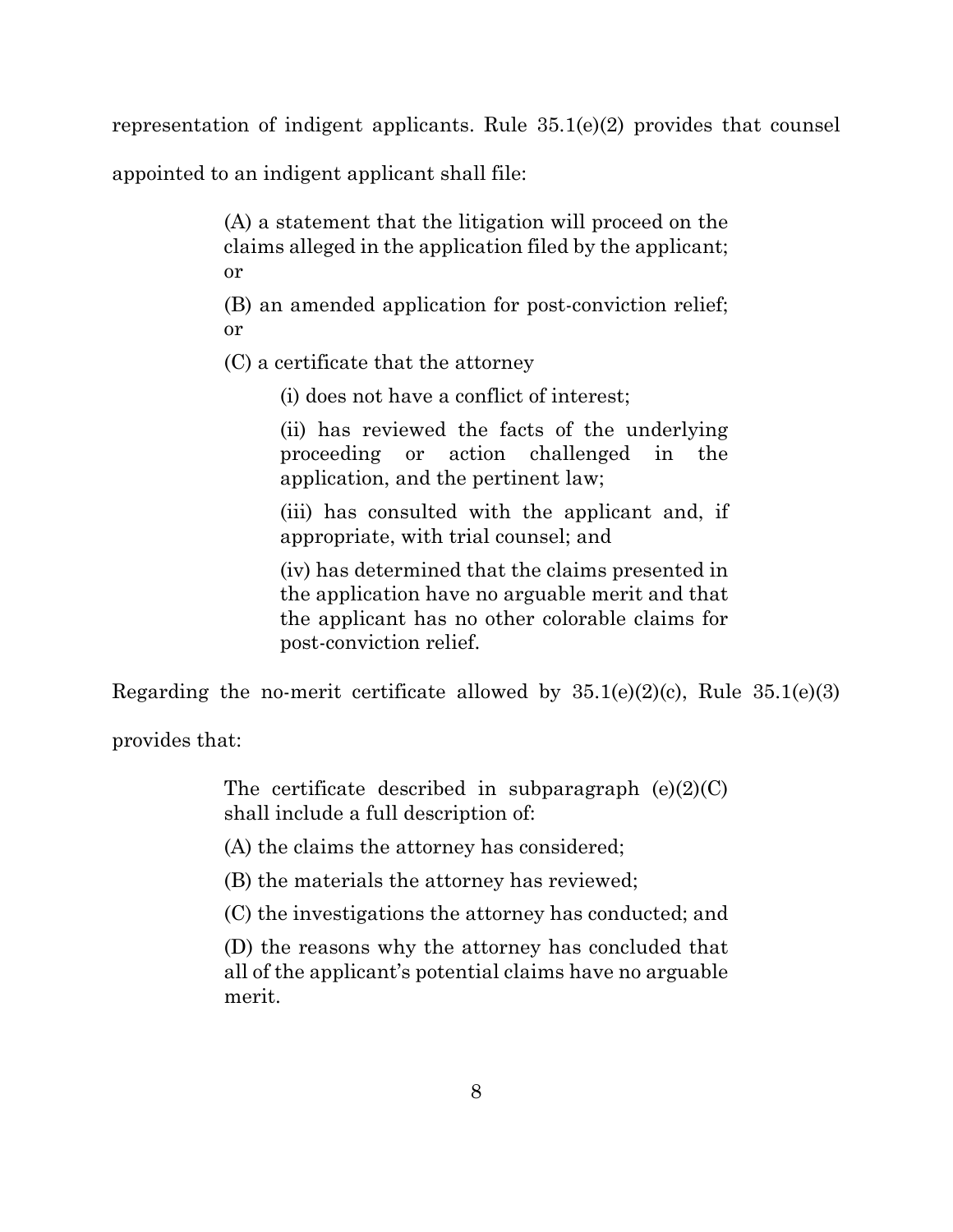Criminal Rule 35.1(f)(2) provides additional procedure to be followed when

counsel files a no-merit certificate:

If appointed counsel has filed a certificate under  $(e)(2)(C)$  of this rule, and it appears to the court that the applicant is not entitled to relief, the court shall indicate to the parties its intention to permit counsel to withdraw and dismiss the application and its reasons for so doing. The applicant and the prosecuting attorney shall be given an opportunity to reply to the proposed withdrawal and dismissal. If the applicant files a response and the court finds that the application does not present a colorable claim, or if the applicant does not file a response, the court shall permit counsel to withdraw and order the application dismissed. If the court finds that the application presents a colorable claim, the court may grant leave to file an amended application or direct that the proceedings otherwise continue.

### **B. "NO-MERIT" EXPLAINED**

"In general, when an attorney is appointed to represent a client who has filed an application for post-conviction relief, the attorney has a duty to investigate whether there are any non-frivolous grounds to obtain postconviction relief."7 "A claim is frivolous [only] if there is no colorable argument that a zealous advocate could advance in support of the claim."8 "But even

<sup>7</sup> *Tazruk v. State*, 67 P.3d 687, 693–94 (Alaska App. 2003) (Coats, C.J., concurring).

<sup>8</sup> *Johnson v. State*, 77 P.3d 11, 13 (Alaska App. 2003).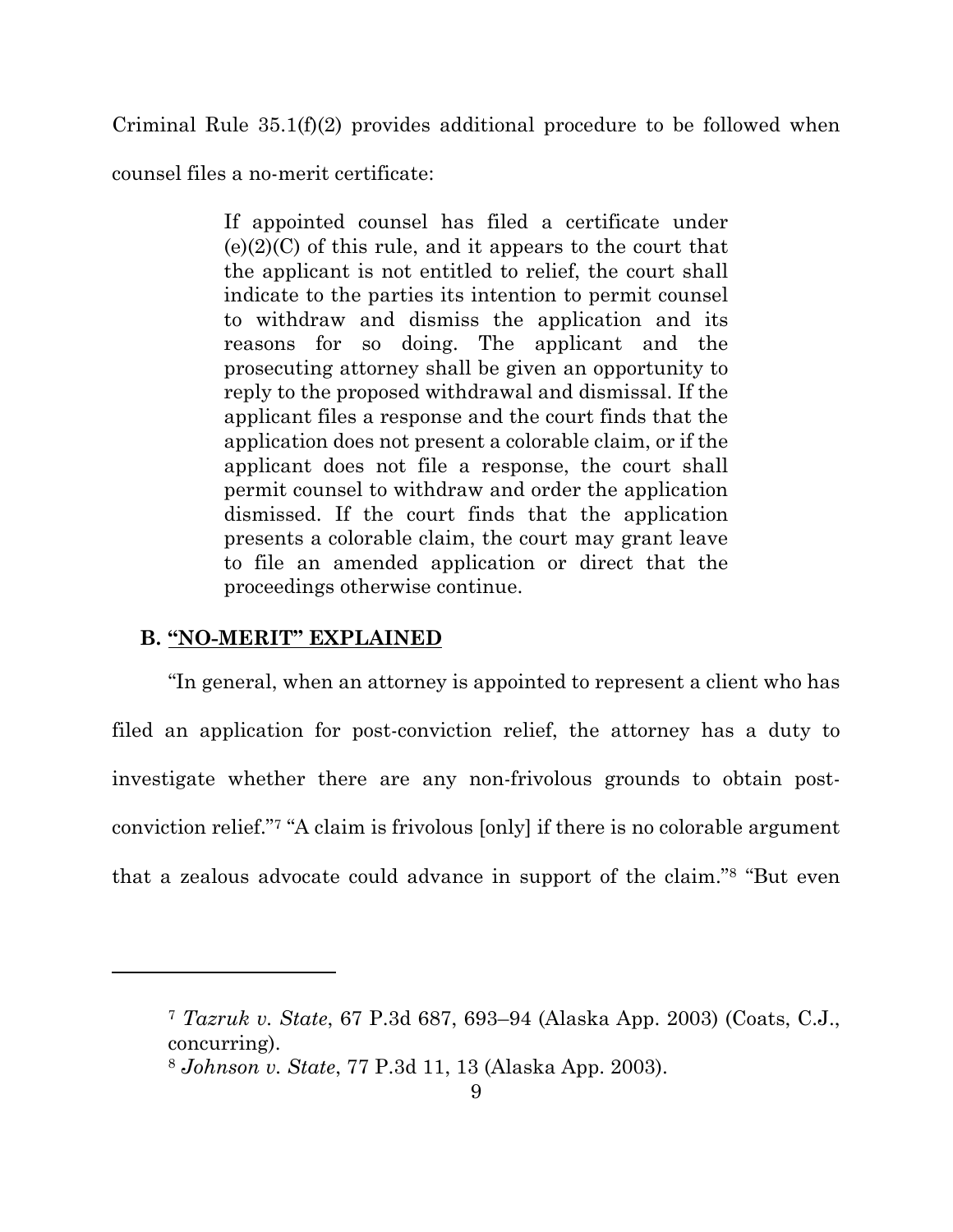though the factual basis of a claim for post-conviction relief may be weak or implausible — even so weak or implausible that the claim appears virtually certain to fail — this does not mean that the claim is "frivolous" for purposes of Criminal Rule 35.1(e)(2)(C)."9

Counsel must not only assess whether the claims in the petitioner's application are frivolous, but must also determine "that the application cannot be amended to assert one or more colorable claims for relief."10 And once counsel has made such certification, it then falls to the trial court to "independently assess whether it appears ... that the applicant is not entitled to relief."<sup>11</sup>

This Court has "repeatedly reversed trial court dismissals of postconviction relief litigation under Criminal Rule  $35.1(f)(2)$  — either because the defendant's attorney failed to provide the trial court with a complete and detailed explanation of the defendant's potential claims, or because the trial court failed to conduct an adequate independent review of the attorney's

<sup>9</sup> *Vizcarra-Medina v. State*, 195 P.3d 1095, 1099 (Alaska App. 2008).

<sup>10</sup> *Griffin v. State*, 18 P.3d 71, 75 (Alaska App. 2001).

<sup>11</sup> *Id.*, 18 P.3d at 76.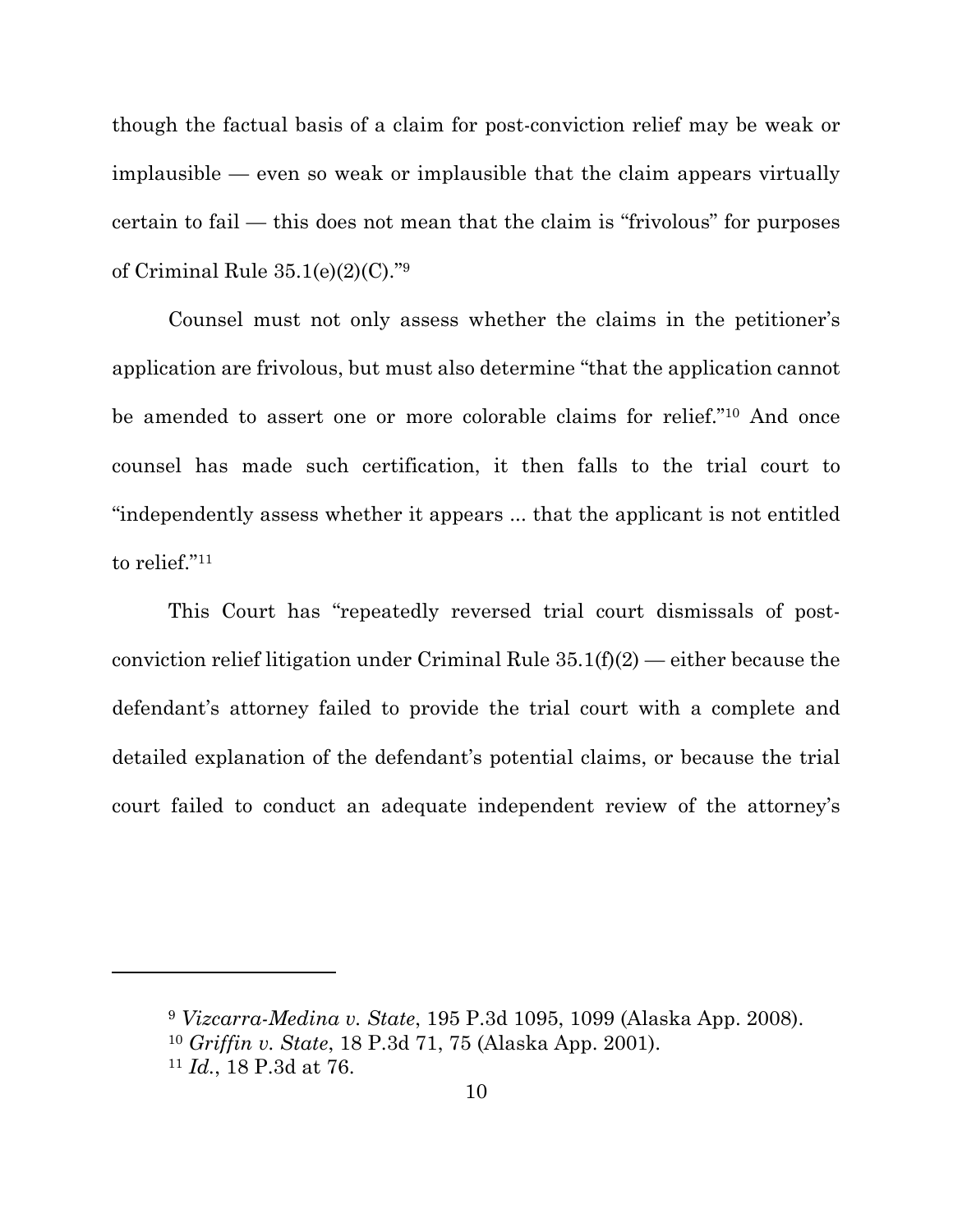certificate, or because the court mistakenly concluded that all of the claims described by the attorney were in fact frivolous."12

#### **C. STANDARD OF REVIEW**

Under *Griffin*, this Court has "a constitutional duty to independently assess the merits of [a] case to ensure that [the applicant] received zealous investigation and presentation of any colorable claims for post-conviction relief."13 Generally, a grant of summary judgment is reviewed "de novo, affirming if the record presents no genuine issue of material fact and if the movant is entitled to judgment as a matter of law . . . [where the Court] views[s] the facts in the light most favorable to the non-moving party."14 Otherwise, the Court's evaluation would seem to involve mixed questions of law and fact where the Court would review the superior court's factual findings for clear error, and the legal issues de novo.<sup>15</sup>

<sup>12</sup> *Wassilie v. State*, 331 P.3d 1285, 1291 (Alaska App. 2014).

<sup>13</sup> *Duncan v. State*, Memorandum Opinion and Judgment No. 5407, 2008 WL 5025424, at \*4 (Alaska App. Nov. 26, 2008).

<sup>14</sup> *Yi v. Yang*, 282 P.3d 340, 344 (Alaska 2012).

<sup>15</sup> *Young v. State*, 374 P.3d 395 (Alaska 2016), reh'g denied (July 19, 2016) (explaining standard review where there are mixed issues of law and fact).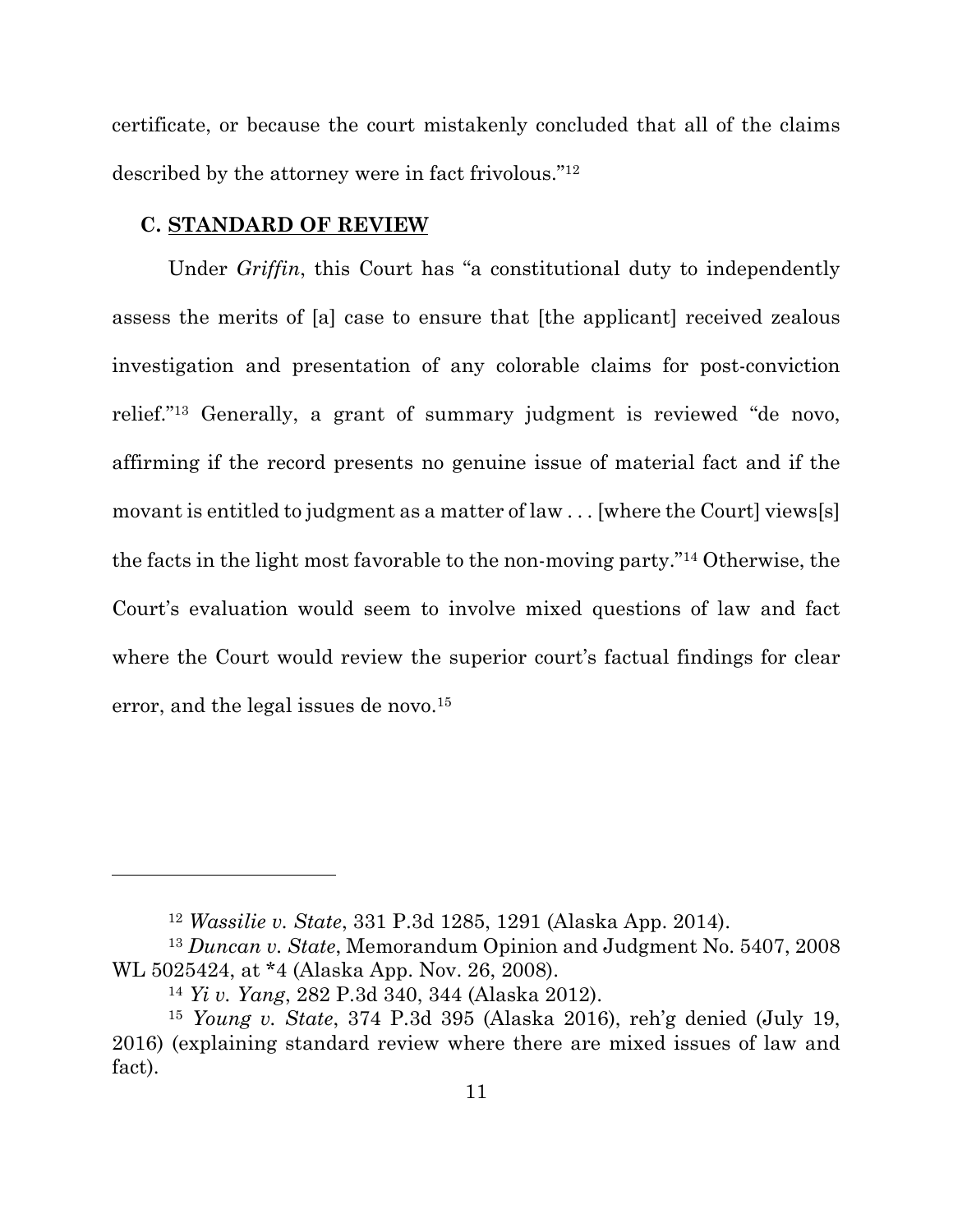### **D. CLAIMS ADDRESSED BUT WRONGLY REJECTED BY THE NO MERIT CERTIFICATE**

## **1. "Other-location evidence," jurisdiction, and trial counsel's failure to investigate, call witnesses, and introduce evidence**

On the first page of his pro se PCR application alleging ineffective assistance of counsel, Mr. Doe claimed that "The defendants counsel was ineffective because he didn't interview and call all potential witnesses that were provided by the defendant as important. And he failed to track down leads and other important witnesses and documents." [R. 81] He also specified that trial counsel failed to introduce evidence such as emails, bank statements, utilities, airline tickets. [R. 10]

Mr. Doe repeatedly brought up a jurisdictional attack against his criminal case. His argument was that he committed the crime in Wyoming and not Alaska, and thus Alaska did not have jurisdiction. In his PCR filings, he argued that trial counsel was ineffective for failing to investigate or present evidence and witnesses related to this claim. His evidence showed that he relocated to Wyoming in early September, and his argument was that the September assault therefore could not have happened in Alaska.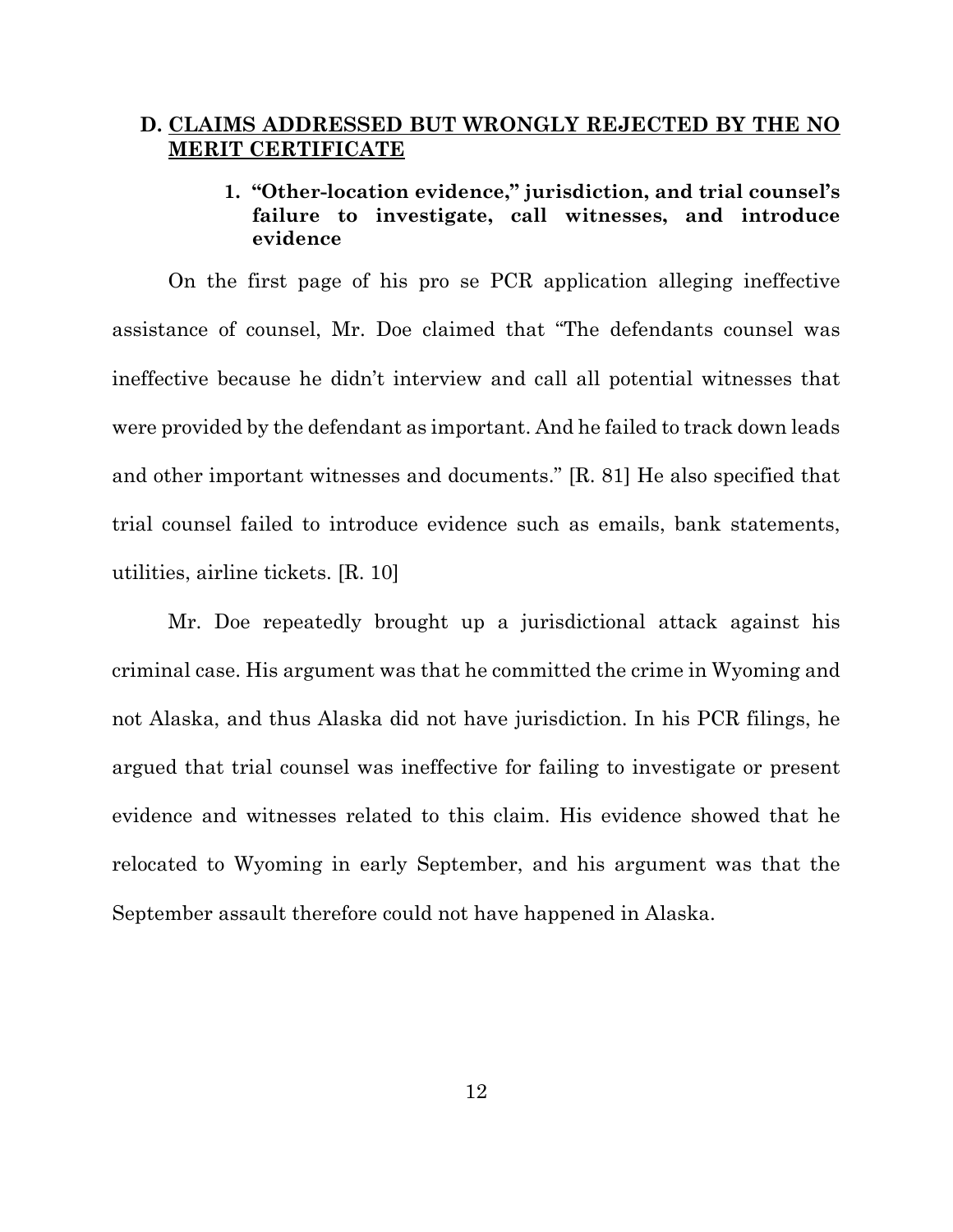### *a. PCR counsel and the superior court undervalued this evidence.*

In her no-merit certificate, PCR counsel attacked the significance of this evidence. [R. 165-68] The common deficit attributed to the evidence was that it did not completely exclude Mr. Doe from being in Alaska in late August or early September. [R. 165-68] PCR counsel noted that "The date range for the criminal offenses as charged in the indictment is 'on or about September 2007, at or near Wasilla, Alaska.'" [R. 163] PCR counsel explained that the State's evidence could have established that Mr. Doe was guilty of committing the crime in Alaska before leaving for Wyoming. [R. 163-64] The superior court also only addressed this issue as jurisdictional and "agree[d] with NDS that all of the evidence Doe wished to use at trial would not have proven that he was not in Alaska." [R. 135]

The problem with PCR counsel's analysis on this point is that she only analyzed the evidence as it pertained to jurisdiction and sufficiency of the evidence, and she only viewed that evidence in the light most favorable to the State or to upholding the verdict. Rather than accepting Mr. Doe's characterization of evidence as relevant to challenging jurisdiction, PCR counsel should have determined if there was any "colorable argument that a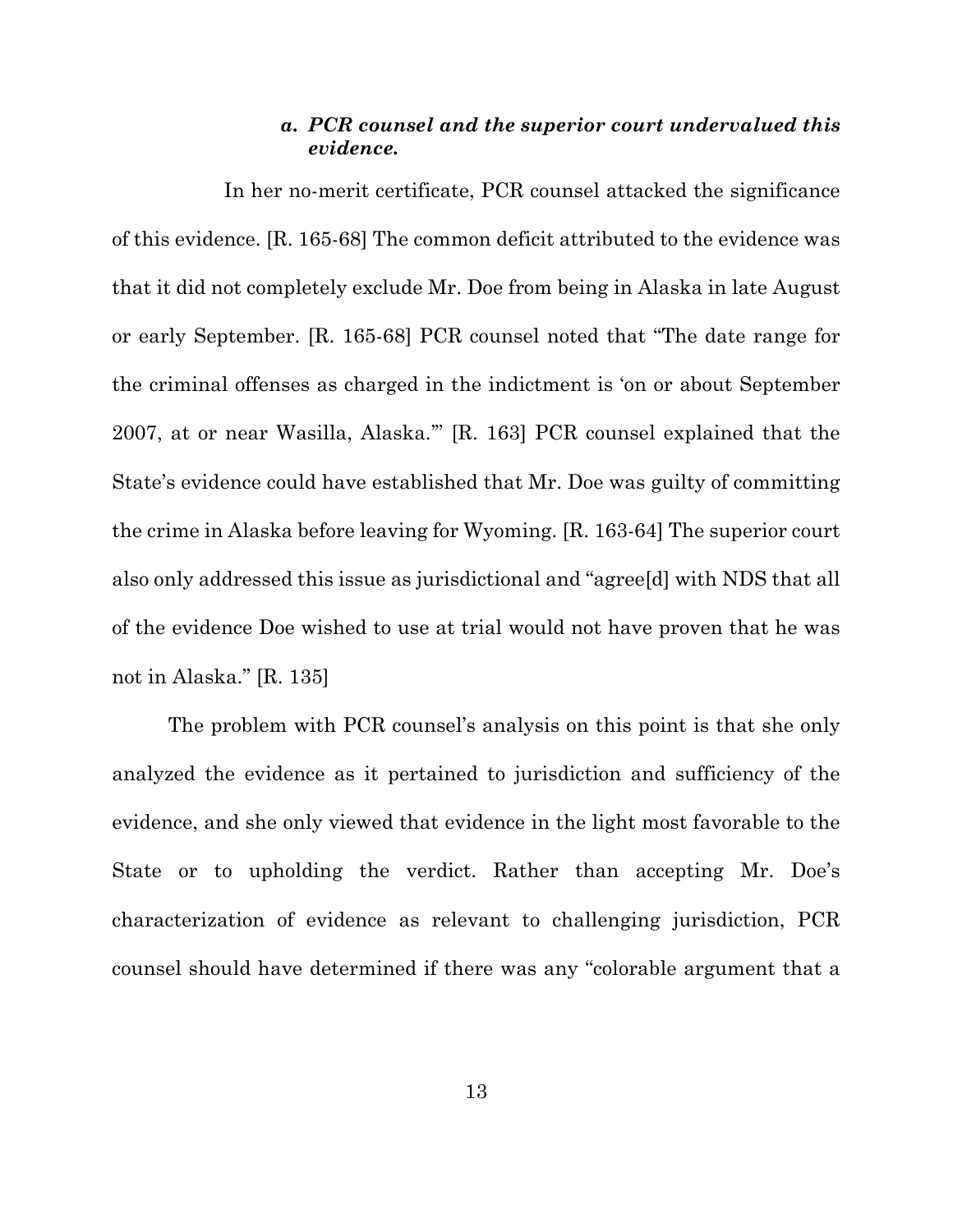zealous advocate could advance" that trial counsel was ineffective for failing to present this evidence.16

The strongest of this "other-location" evidence were Matanuska Federal Credit Union statements that showed that Mr. Doe departed the Mat-Su Valley for Wyoming by September 4, 2007. [R. 166] As PCR counsel explained:

> The Matanuska Federal Credit Union statements show that the Does were using their debit card in the Matsu Valley in late August and early September 2007. These records show that they used the card in Meadow Lakes on August 29th and September 1 and at Walmart in Wasilla and Animal Food Warehouse in Palmer on or about September 3rd. The bank statements also verify that they left for the lower 48 on approximately September 4th. They purchased gas in GlenAllen [sic] on Sept. 4th, Tok on September 5th, and Beaver Creek, Canada on Sept. 5th.

[R. 165] This evidence plainly showed that Mr. Doe departed for the Lower 48 by September 4. It was definitive and strong evidence of that departure: it tracked Mr. Doe's journey from Meadow Lakes to Glennallen to Tok and into

Canada. [R. 44-53]

Granted, this evidence would not have proven a lack of jurisdiction and would not have in itself resulted in a judgment of acquittal (when evaluated in

<sup>16</sup> *Johnson*, 77 P.3d at 13.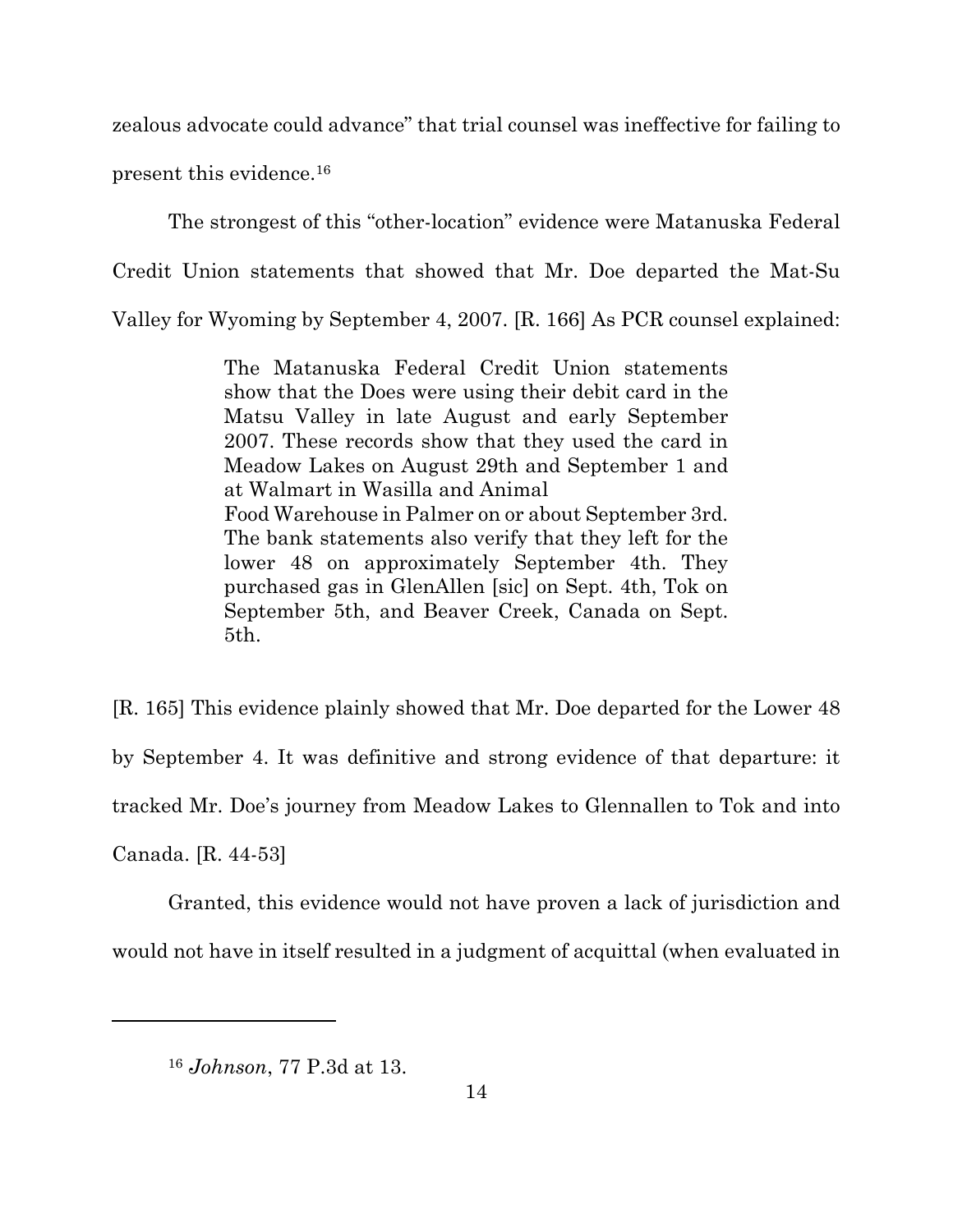the light most favorable to the State). But, this evidence had obvious value to an alibi defense ("I wasn't there when she said I was") or as impeachment evidence ("victim, you said this assault occurred in Alaska on a certain date, but Mr. Doe was in Canada or Wyoming on that date"). Additionally, the evidence could have served to better delineate the timeframe at issue and narrow the window for a possible assault in Alaska. Moreover, this clearly relevant evidence would have had at least the minimal function of being *some* evidence for the defense admit, point to, and argue.

The other evidence in this vein tends to establish the same point, but to a lesser degree. Mr. Doe pointed to a potential witness, Dan Morrison, to whom Mr. Doe sold his house, that would have suggested Mr. Doe left Alaska at a certain point (or at least that he would not have had access to his house (where an assault was said to have occurred) at a certain point. [R. 165] Mr. Doe pointed to Mat-Su Borough property records that would have established the same thing. [R. 165] Mr. Doe identified veterinarian certificates for horses to travel through Canada. [R. 166] He identified title information from Wyoming with settlement documents signed on September 12. [R. 166-67] And he identified electricity and gas bills that showed when he closed his accounts. [R. 167-68] (The electricity account information was introduced at trial and later discussed by this Court on appeal.)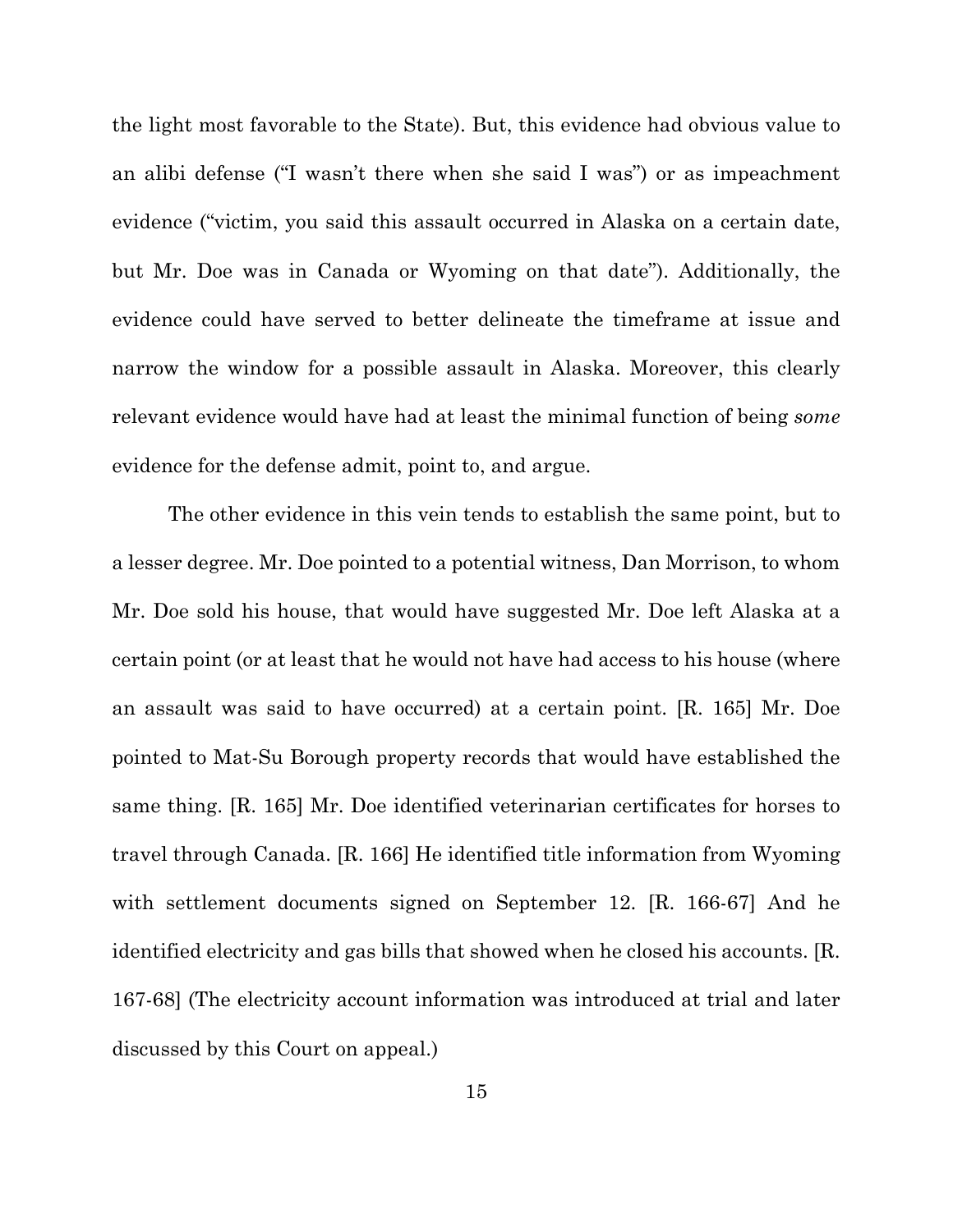While these other items were less definitive than the bank information, this evidence also could have limited the possible window of an Alaska assault, would have tended to corroborate Mr. Doe's defense that he had left Alaska, could have been used to impeach the victim (to the extent she may have asserted conflicting dates if pressed), and at least would have been *some* evidence for the defense to point to.

In a case such as this, where tangible evidence items were at a premium, even more so for the defense, it is obvious that any competent defense attorney would have jumped at the opportunity to claim a piece of evidence, slap his exhibit sticker on it, and then admit it to the jury. Whether this evidence would have carried the day is not the point, and it is not required for this review. Rather, the fact is that the evidence could have been helpful for various reasons. Thus, PCR counsel and the court erred in finding there was no merit to Mr. Doe's claims on this point.

## *b. PCR counsel and the superior court applied the wrong standard to this claim.*

PCR counsel concluded that "Mr. Doe's trial attorney did not provide ineffective assistance of counsel to him by not presenting this evidence because this evidence would not have changed the outcome of the case." [R. 168] The superior court agreed that "this evidence does not show ineffective assistance of counsel because the evidence would not have changed the outcome." [R. 135]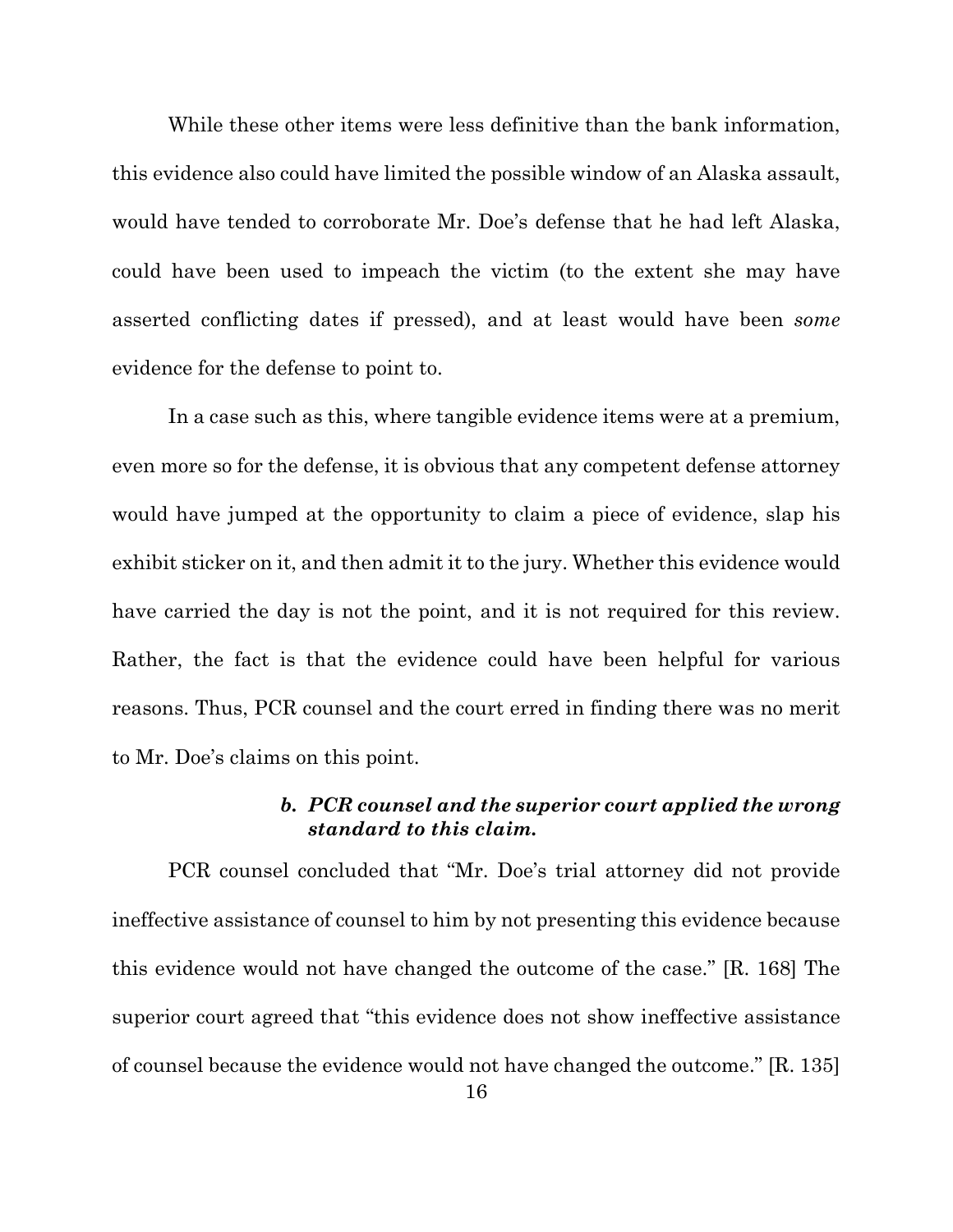As discussed above, this evidence could have been used in manners that affected the case outcome and both PCR counsel and the superior court undervalued the potential uses of this evidence. But while that analysis is relevant to a discussion of ineffective assistance of counsel under the *Risher* standard, it is premature in a no-merit certificate. The standard that should have applied was whether the claim was frivolous, as opposed to weak or implausible, "even so weak that the claim appears virtually certain to fail."17

## **2. Failure to object to witnesses' presence during other testimony, failure to invoke witness exclusion under Rule 615**

In his pro se application, Mr. Doe claimed:

[Trial counsel] failed to object or ask for Rule 616 to be in effect so the states witnesses were not listening and able to corroborate their stories, because they were almost all present for each other's testimony. Which vilates my rights to impeach witnesses, The mother of CB was thier to hear CB statment so she could match her statments to hers. Also the Officer was one of the last to testify and he was thier for all the statments before his own testimony. They should not have been able to listen to other testimony before they testified themselves.

[R. 83] This claim is really two claims: 1) trial counsel was ineffective for not

invoking exclusion under Evidence Rule 615; 2) trial counsel was ineffective

<sup>17</sup> *Vizcarra-Medina*, 195 P.3d at 1099.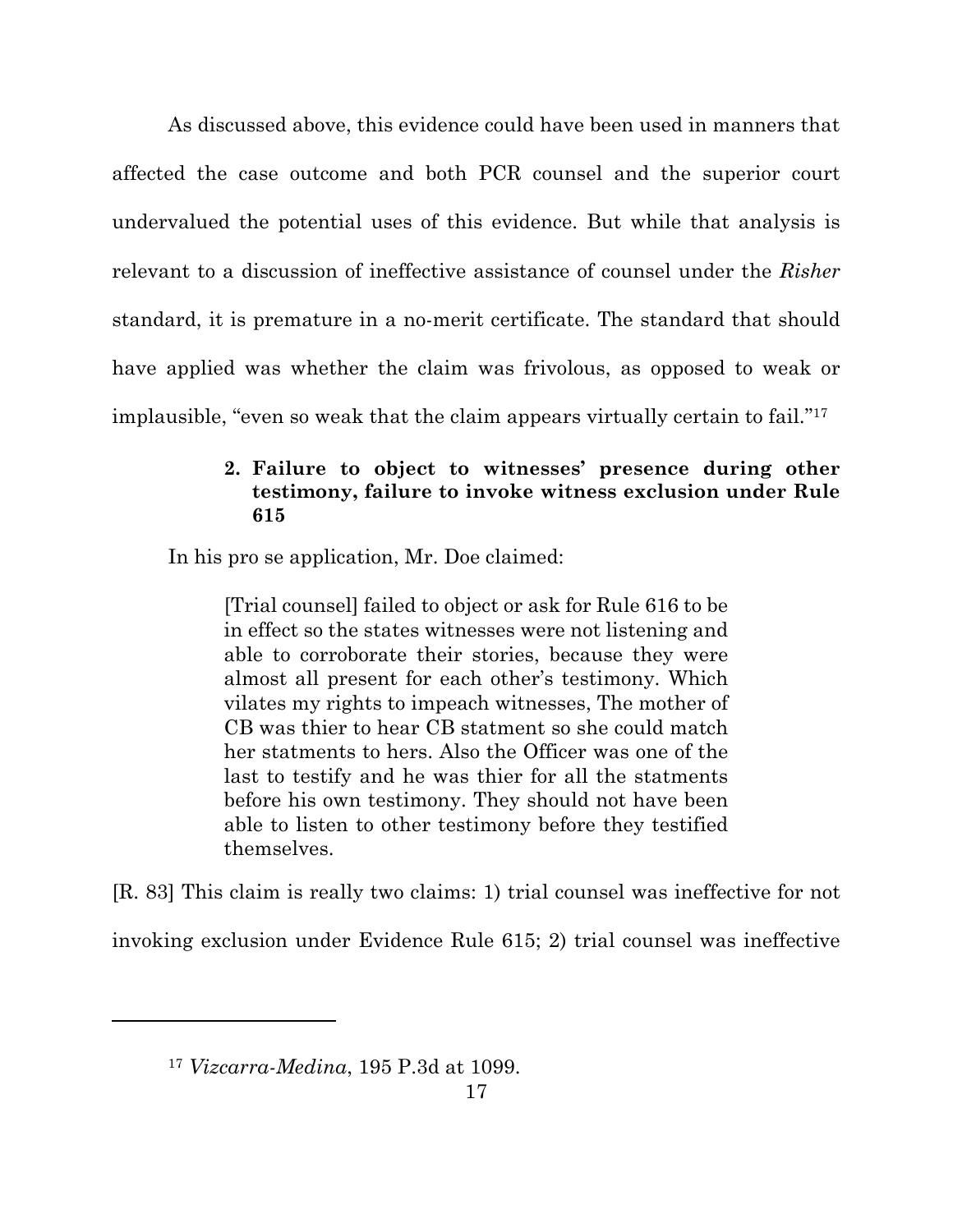for failing to object to multiple witnesses' presence during other witnesses' testimony.

In her no-merit certificate, PCR counsel failed to address the claim of ineffectiveness based on failure to invoke witness exclusion under Evidence Rule 615. [R. 174-175] Additionally, PCR counsel only addressed the claim of one witness, the victim's mother T.B., being present during other witnesses' testimony. [R. 174-75] PCR counsel did not address Mr. Doe's claim that "almost all" of the State's witnesses were present for each other's testimony. [R. 83] PCR Counsel titled the relevant section of her brief "5. Mother in courtroom." [R. 174]

Failure to invoke witness exclusion under Evidence Rule 615 could certainly support a claim of ineffectiveness, if it was established that no competent attorney would have failed to invoke the rule and there was no tactical reason to refrain from doing so.18 Because PCR counsel did not include failure to invoke Evidence Rule 615 in her no-merit certificate, it cannot be determined whether she evaluated this claim and found that it lacked merit.

Failure to object to witnesses' presence could similarly support a claim of ineffectiveness. Because PCR counsel did not address the claim of

<sup>18</sup> *See, e.g.*, *State v. Jones*, 759 P.2d 558, 568-570 (Alaska App. 1988).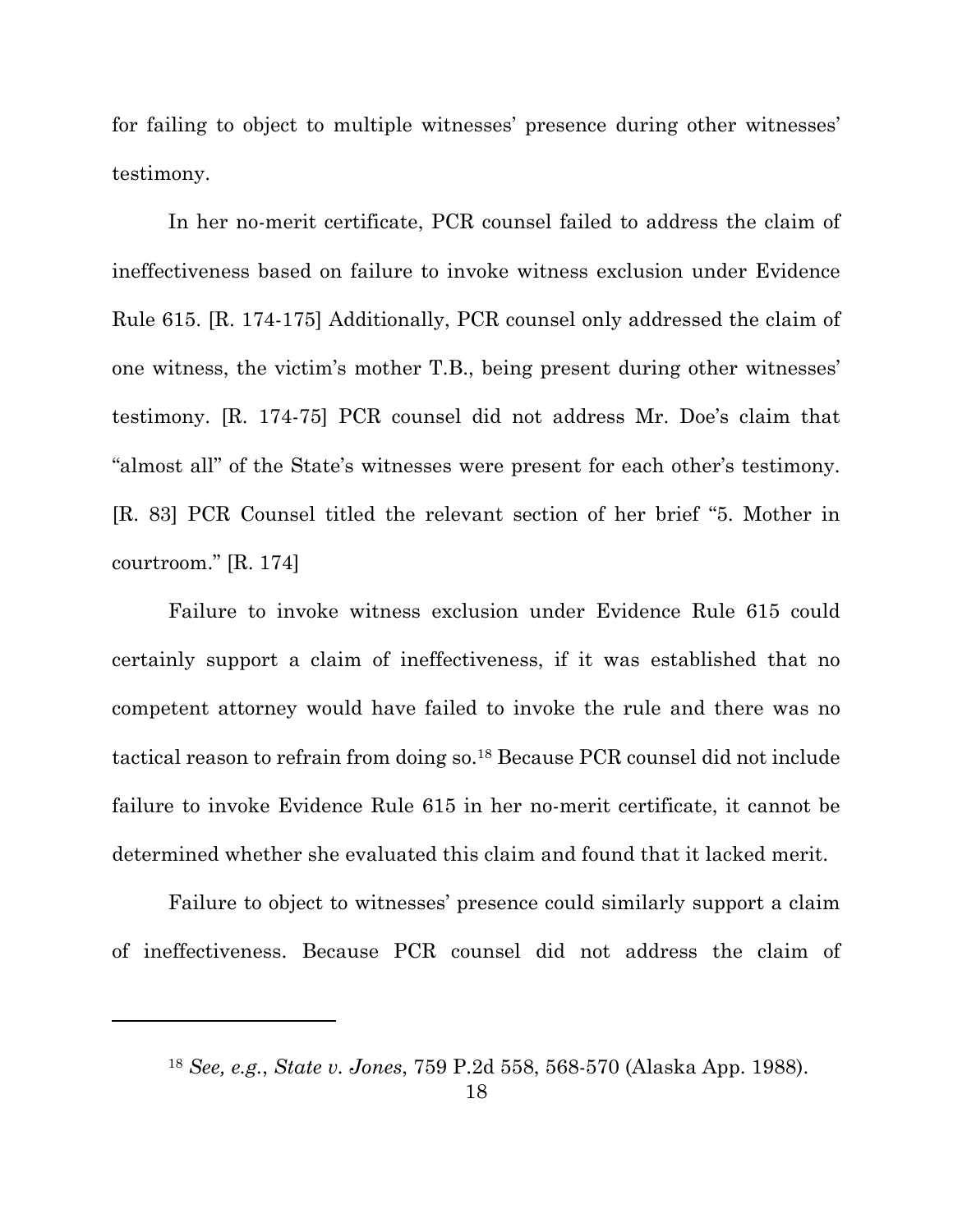ineffectiveness for failing to request exclusion of "almost all" of the State's witnesses, it cannot be determined whether she considered this claim and determined that it lacked merit.

The superior court's analysis on this issue tracks PCR's counsel's brief. The court did not address failure to invoke the rule and failure to exclude multiple witnesses. It is therefore impossible to conclude whether the court considered these claims and, if so, found them to lack merit.

Although overlooked by the no-merit certificate, failure to object to C.B.'s mother's presence would *not* have supported a claim of ineffectiveness because C.B.'s mother was *not* excludible under Evidence Rule 615. This is because Rule 615 "does not authorize exclusion of . . . (4) the victim of the alleged crime ...." There, "victim' has the meaning given in AS 12.55.185,"<sup>19</sup> which explicitly includes the parent of a minor victim.20 The court also failed to identify this flaw with the claim about C.B.'s mother. <sup>21</sup> [R. 139]

<sup>19</sup> Alaska R. Evid. 615(4).

 $20$  AS 12.55.185(19)(B)(ii).

<sup>21</sup> Both the court and PCR counsel also failed to address Mr. Doe's claim that it was ineffective not to exclude "the Officer," but the Alaska Supreme Court previously held that it is not error to allow the State's main officer to remain. *Dickens v. State*, 398 P.2d 1008, 1009 (Alaska 1965).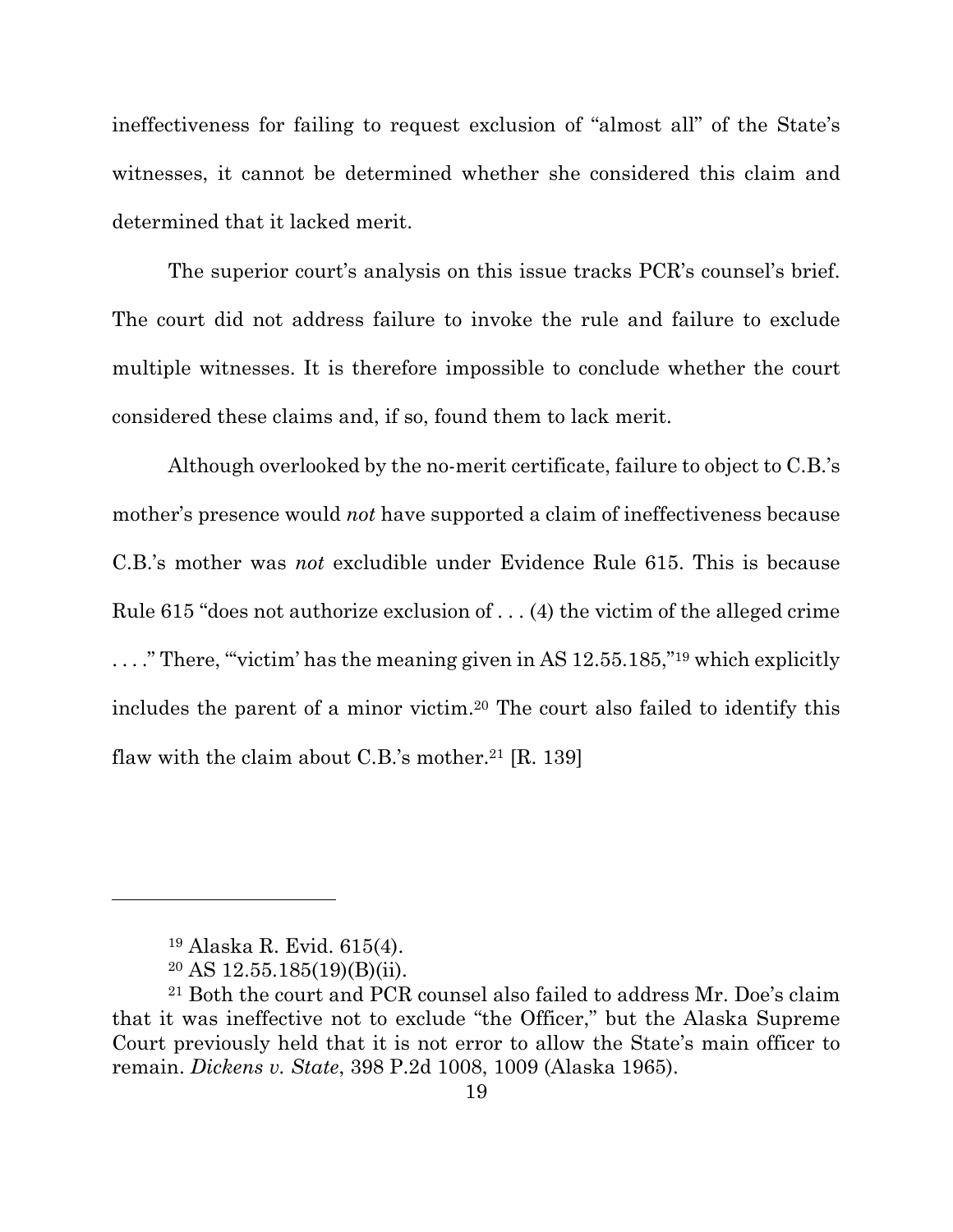## **3. Trial counsel failed to seek referral to the three-judge panel**

Mr. Doe argued that trial counsel was ineffective for failing to refer his case to the three-judge panel. [R. 18] In her no-merit certificate, PCR counsel explained that "it would have been unlikely that a motion for such a referral would have been successful . . . ." [R. 177] PCR counsel's standard of review on this point is again incorrect: PCR counsel is to review whether a claim is frivolous, not whether it is unlikely to succeed. $22$ 

PCR counsel's reasoning on this point was also flawed. To support rejection of this claim, PCR counsel relied on this Court's decision of Mr. Doe's sentence appeal — that the sentencing court was not clearly mistaken in its consideration of Mr. Doe's prospects for rehabilitation — as a definitive assessment of his potential for rehabilitation:

> The Court of Appeals . . . held that "the record reflects that the court expressly considered Doe's lack of criminal history and his potential for rehabilitation. In her sentencing remarks, the judge stated that rehabilitation was an important sentencing factor in Doe's case, but she concluded that Doe's prospects for rehabilitation were diminished by the 'unrealistic sense of entitlement' that let him to focus his allocution on himself rather than the victim."

> The appeals court concluded that the judge's sentencing decision was not clearly mistaken- i.e., that it was within the permissible range of reasonable

<sup>22</sup> *Vizcarra-Medina*, 195 P.3d at 1099.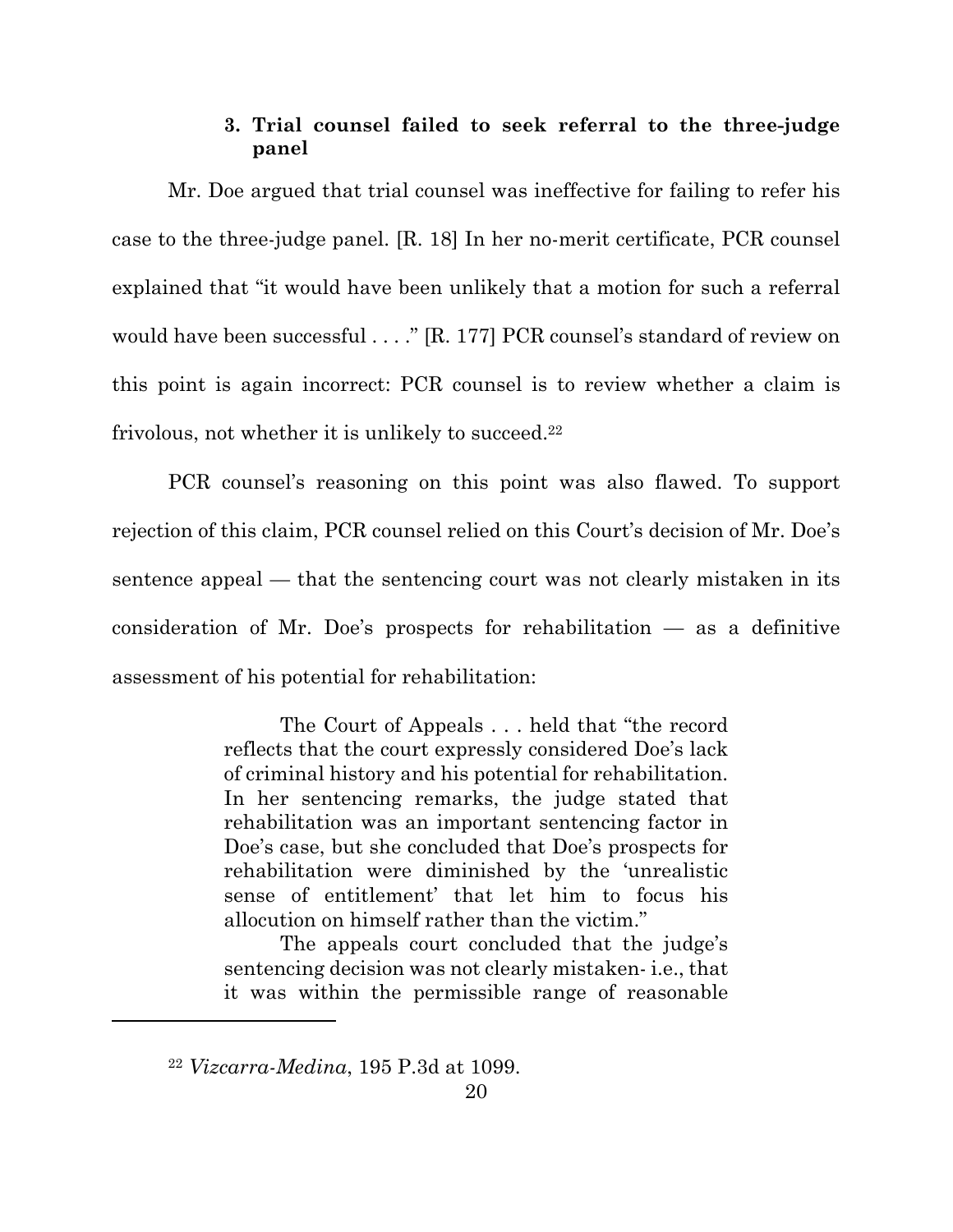sentences that might be imposed under these facts. . .

.

In order to establish that a case should go to a three-judge panel for sentencing, a defendant must prove by clear and convincing evidence that manifest injustice would result either from a "failure to consider relevant non-statutory mitigating factors" or from the "imposition of sentence within the presumptive range. A.S. 12.55.165. One such relevant non-statutory mitigator is "extraordinary potential for rehabilitation."

However, in light of the Court of Appeals' decision in the case, it is unlikely that a motion for such a referral would have been successful or a denial of such a motion upheld on appeal. Thus, prejudice cannot be proven in this case.

[R. 176-77] Thus, because the trial court rejected Mr. Doe's prospects of rehabilitation based on his poor allocution, Mr. Doe would have been unlikely to have been referred to the three-judge panel.

The problem here is that PCR counsel assumed that Mr. Doe would have given the same allocution had trial counsel sought a referral, had Mr. Doe been prepared for a referral, and had Mr. Doe engaged in the preliminary phases of a three-judge referral (like getting evaluated). Had trial counsel sought a referral to the three-judge panel, it is obvious that he may have prepared Mr. Doe to give an allocution that better supported a claim of extraordinary prospects of rehabilitation. And while this analysis is speculative, it still clearly exposes the deficit in the no-merit certificate's disposal of this claim.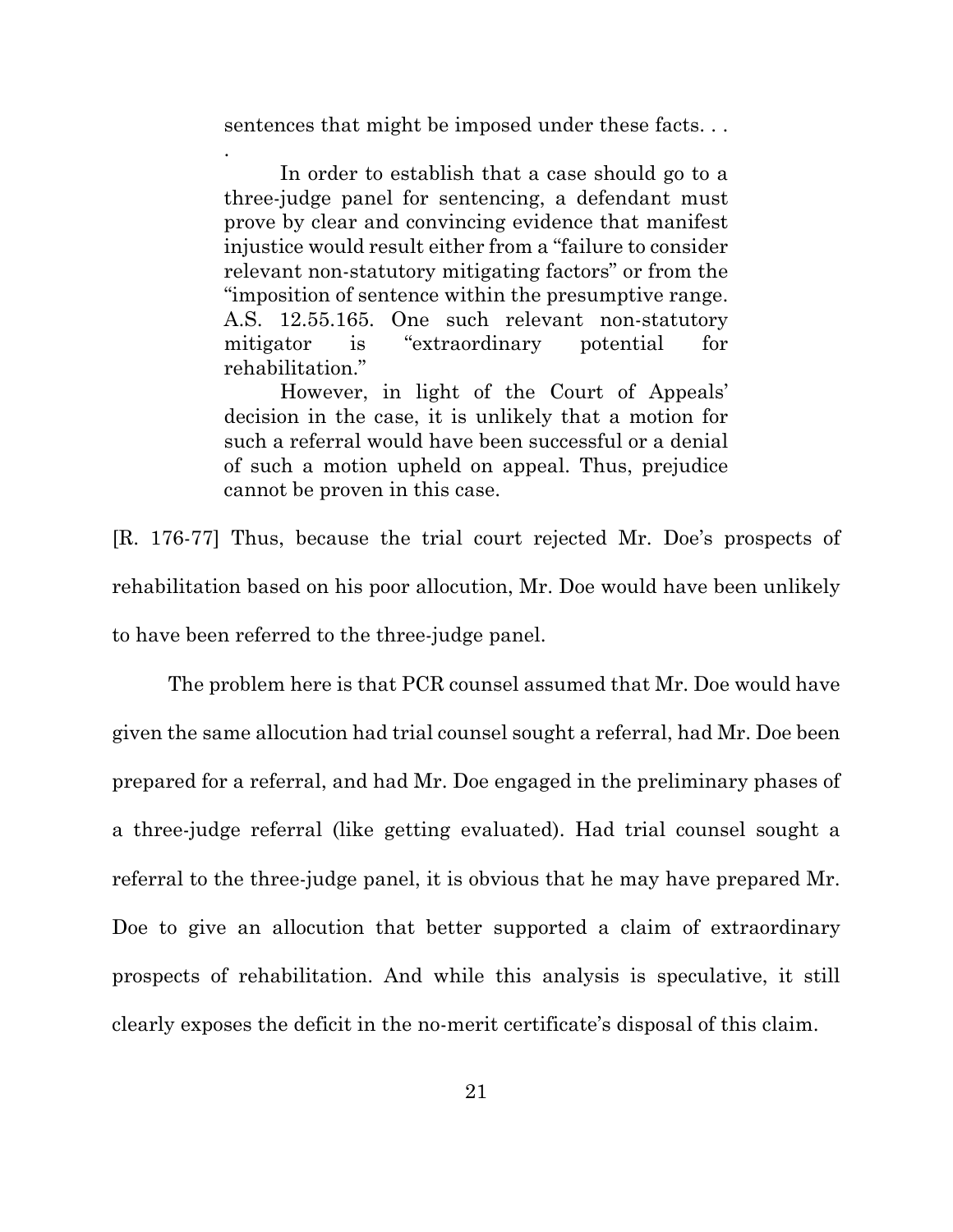Moreover, PCR counsel erroneously relied on this Court's appellate decision that the sentencing judge was not clearly mistaken as definitive evidence about the success of a referral. [R. 176] But as this Court has repeatedly explained, "clearly mistaken" does not mean other outcomes would have been incompatible.<sup>23</sup> Finding that the sentence was not clearly mistaken in this instance does not exclude the possibility that another judge could have sustainably found that Mr. Doe did have extraordinary prospects for rehabilitation.

Additionally, the no-merit certificate relied on trial counsel's assertion in his affidavit that "I did not believe that it was necessary to ask for a three judge panel for sentencing. Mr. Doe did not ask me to request a three judge panel." [R. 219] But those assertions are an inconclusive and incomplete consideration of the issue. [R. 219] Whether a referral was "necessary" was never at issue, and a client is not required to ask his attorney to undertake competent and zealous representation. Indeed, a criminal defendant's input at trial is routinely limited to deciding 1) what to plead; 2) whether to have a jury

<sup>23</sup> *See McClain v. State*, 519 P.2d 811, 813 (Alaska 1974) ("[T]he clearly mistaken test implies a permissible range of reasonable sentences which a reviewing court, after an independent review of the record . . . .").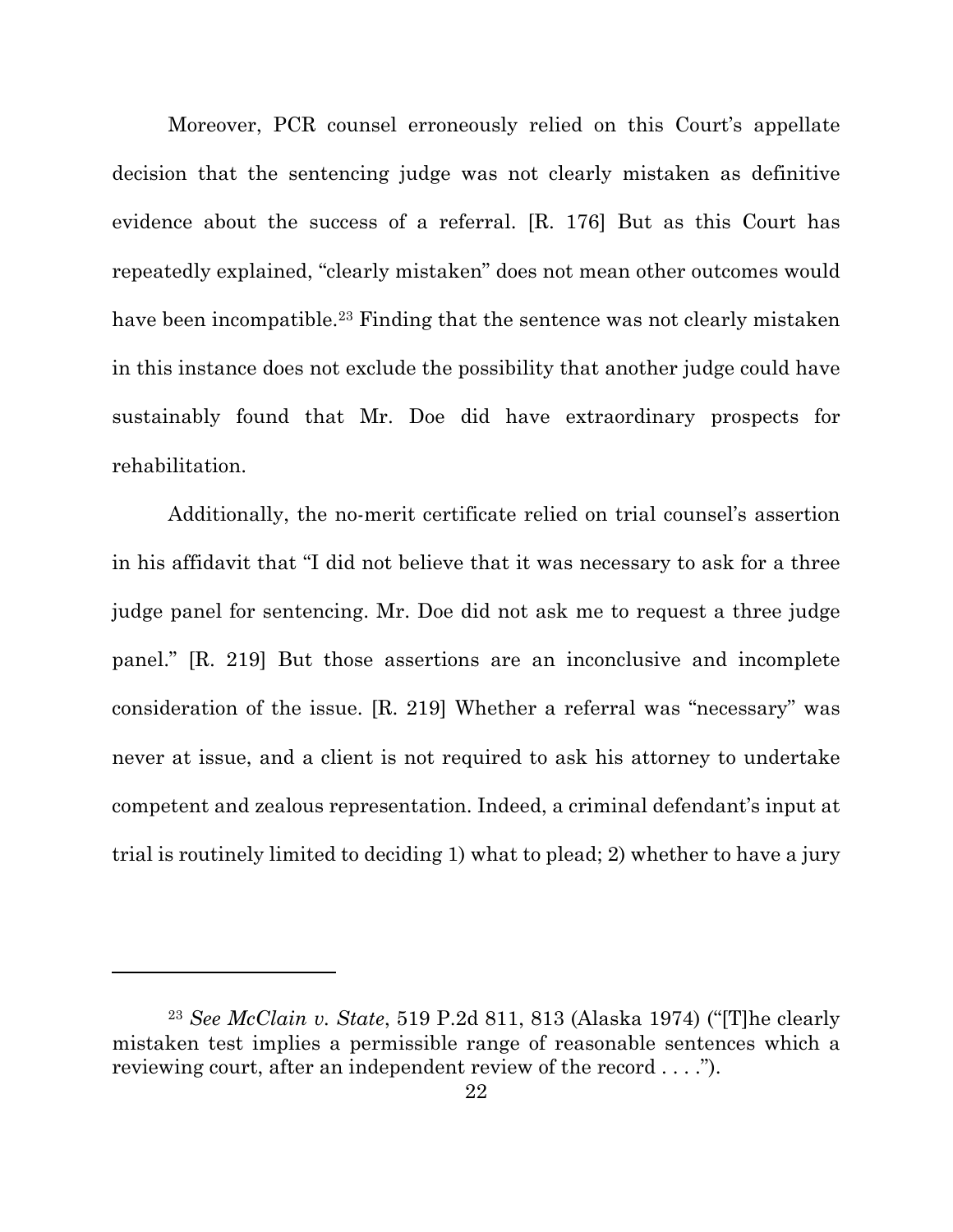or judge trial; 3) whether to testify; and 4) whether to appeal.<sup>24</sup> Criminal defendants are not required to consider referral to the three-judge panel but criminal attorneys are.

Again, the superior court almost entirely adopted the language of the no-

merit certificate:

On appeal, Doe's appellate attorney argued that this Court did not sufficiently consider Doe's lack of criminal history, his demonstrated remorse, and his potential rehabilitation. The Court of Appeals denied this claim and held "the record reflects that the court expressly considered Doe's Jack of criminal history and his potential for rehabilitation.... The judge also expressly considered Doe's expression of remorse but she did not give them great weight. Instead, the judge found that Doe's 'statements of remorse ... [rang] somewhat hollow,' given the overall tenor of his allocution."

[R. 141] Thus, the superior court's conclusion on this point suffered from the same infirmities as the no-merit certificate.

<sup>24</sup> *See Jones v. Barnes*, 463 U.S. 745, 751, 103 S. Ct. 3308, 3312, 77 L. Ed. 2d 987 (1983).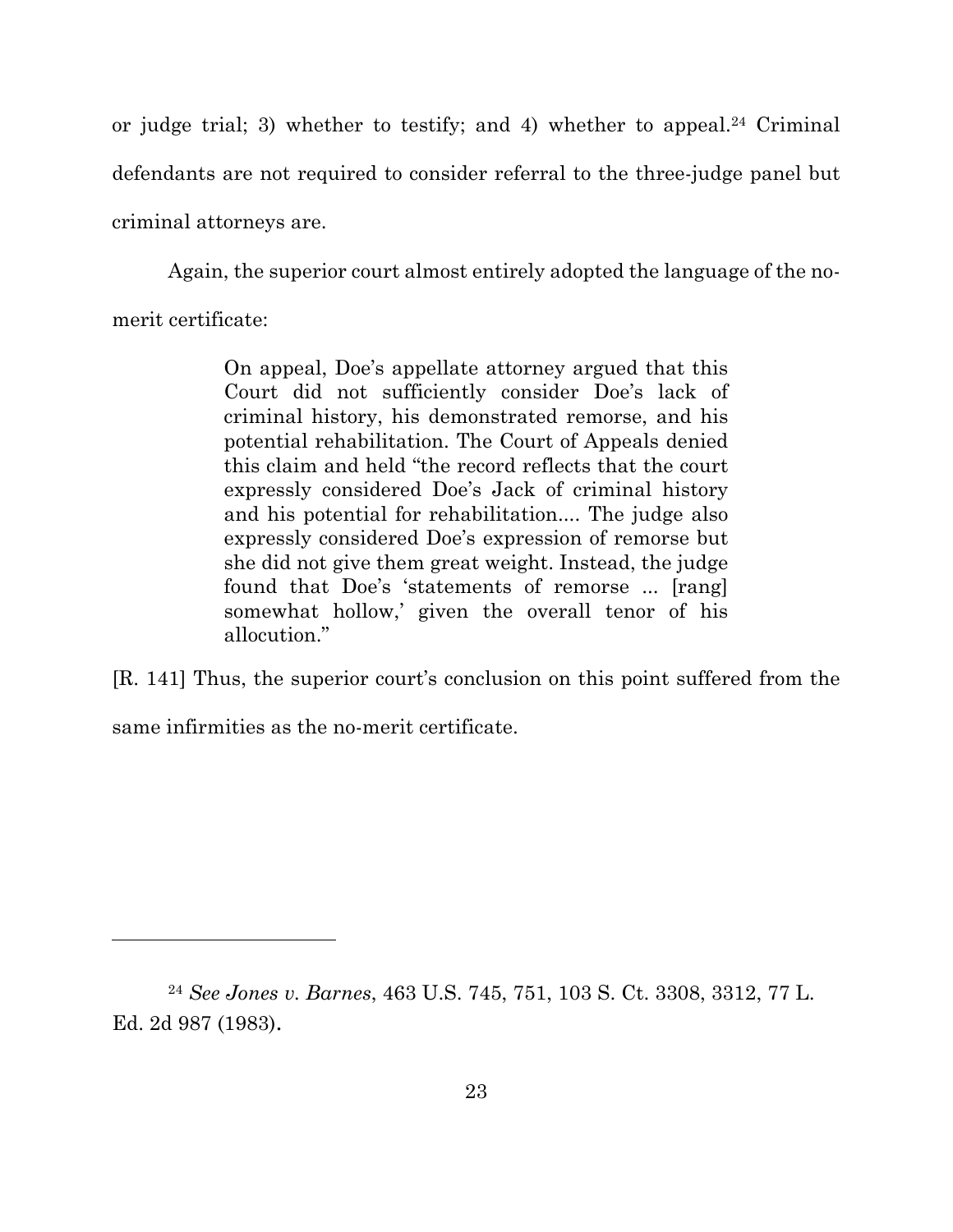## **E. MR. DOE'S OTHER INEFFECTIVENESS CLAIMS THAT WERE NOT ADDRESSED BY THE NO-MERIT CERTIFICATE OR SUPERIOR COURT**

### **1. Trial counsel failed to file a motion to dismiss the indictment.**

In his pro se application, Mr. Doe claimed that trial counsel failed to file a motion to dismiss the indictment. [R. 81] According to Mr. Doe, the indictment was infirm "because [the] State's main witness was not sworn in properly according to Alaska Criminal Rule  $6 \text{ (u)}(3)$ .... [t] herefore violating the defendants rights under the Fourteenth Amendment of Due Process." [R.

81]

Trial counsel acknowledged this claim in his affidavit submitted in response to the ineffectiveness claims. He wrote:

> I do not recall that the indictment was deficient. The allegations of the indictment were irrelevant to the defense I presented. That is, I presented the defense that the Alaska courts had no subject matter jurisdiction over Mr. Doe because the sexual assaults, to which he confessed on the telephone, occurred in the State of Wyoming. Thus, if this defense has prevailed, he would have been acquitted.

[R. 218] While "competent counsel does not necessarily have to raise every possible motion on behalf of a client [and] [p]re-trial and trial strategies vary among different competent attorneys," failure to attack an indictment may be incompetent if counsel did not have reason to conclude that refraining from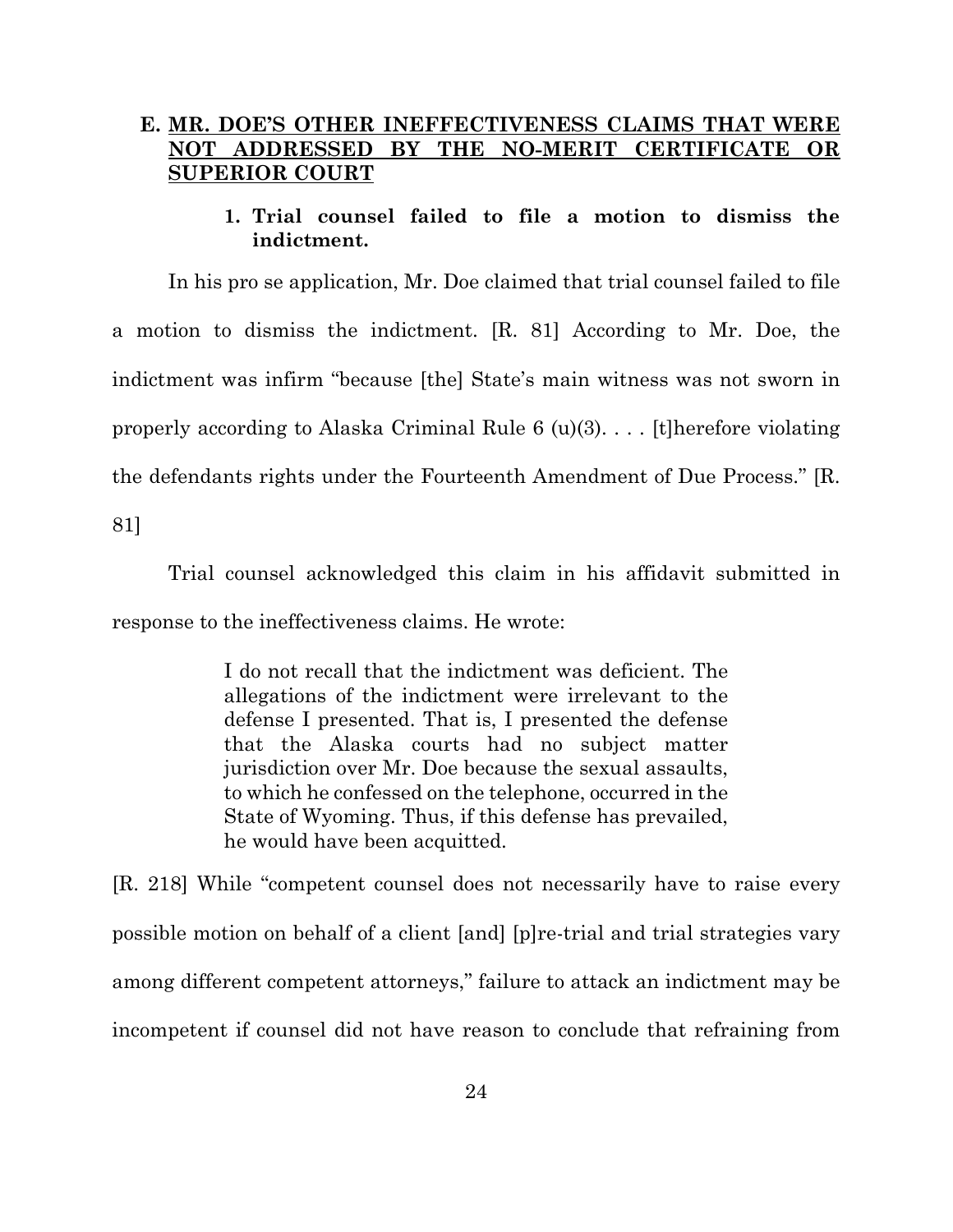such attacks would be beneficial to the defendant.25 Trial counsel's affidavit did not provide a reason why foregoing a challenge on the indictment was in Mr. Doe's best interests. His explanations that he did "not recall that the indictment was deficient" and "the allegations in the indictment were irrelevant to the defense I presented" did not establish a tactical reason why counsel did not file the motion.

Neither PCR counsel nor the superior court addressed this claim. [R. 152-79]

## **2. Trial counsel failed to keep appointments and to properly prepare for trial.**

In his pro se application, Mr. Doe claimed that trial counsel was ineffective because "[h]e failed to keep appointments with the defendant to properly prepa[re] for trial." [R. 83] Attorney-client communication is clearly an ethical obligation<sup>26</sup> and could support a claim of ineffectiveness. Likewise, deficient preparation can support a claim of ineffectiveness, if the claimant provides evidence that the deficiency negatively affected his case.27 Neither PCR counsel nor the superior court addressed this claim. [R. 130-42; R. 150-

<sup>25</sup> *Gaona v. State*, 630 P.2d 534, 538 (Alaska App. 1981).

<sup>26</sup> *See, e.g.*, *In re Cyrus*, 241 P.3d 890, 893 (Alaska 2010).

<sup>27</sup> *Jones*, 759 P.2d at 573–74.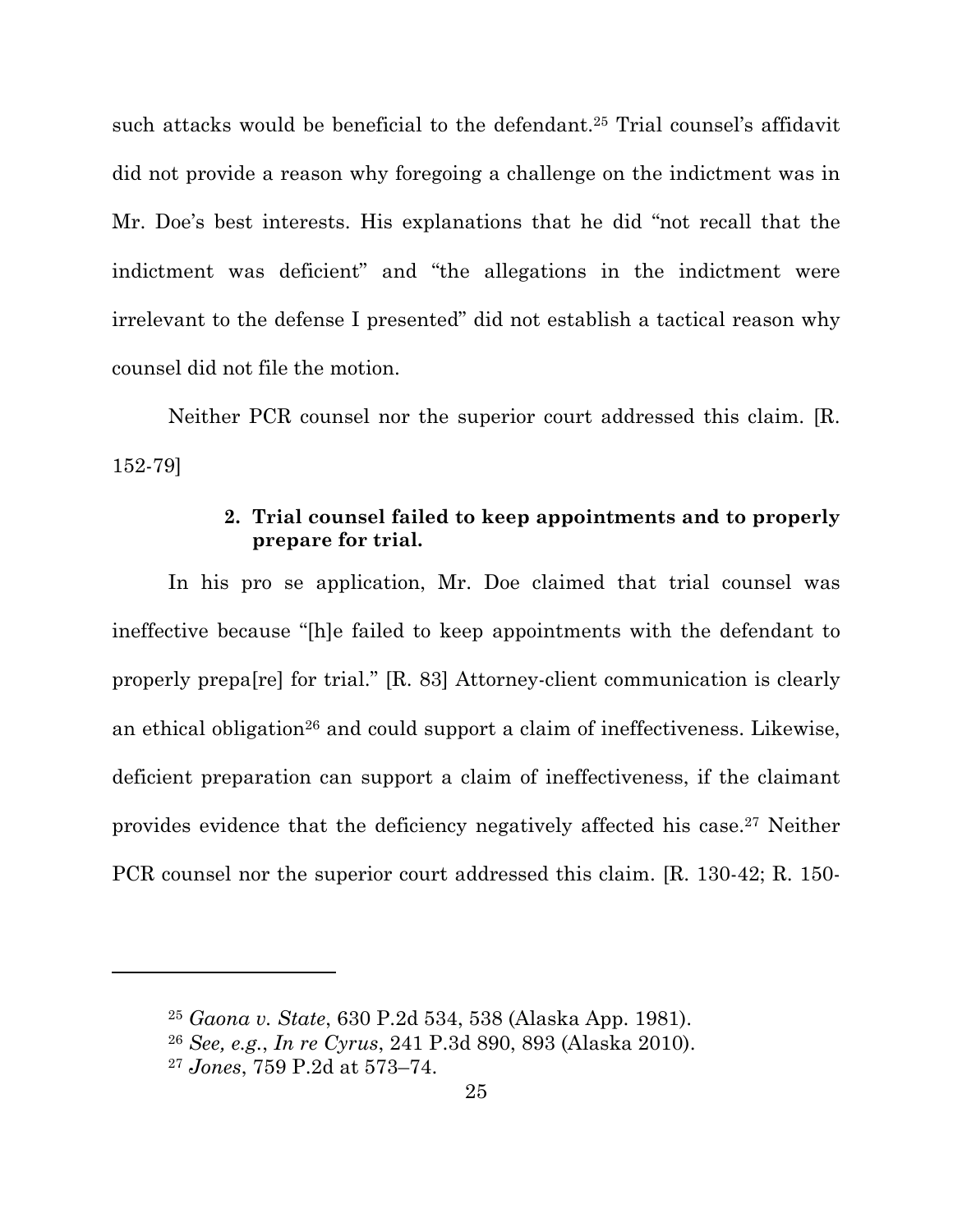179] Accordingly it is unclear whether PCR counsel considered this claim and concluded that it lacked merit.

## **3. Trial counsel failed to have objectionable statements redacted.**

In his pro se application, Mr. Doe claimed that trial counsel failed to have objectionable statements to a counsellor redacted or limited (specifically that defendant was a victim too and had suicidal tenancies). [R. 82] This claim was not addressed in the no-merit certificate or by the superior court.

### **4. Trial counsel failed to request a mistrial after voir dire events tainted the pool.**

In his pro se application, Mr. Doe claimed that trial counsel was ineffective for failing to request a mistrial based on juror misconduct and venireman statements that tainted the pool. [R. 82] Mr. Doe explained that "one jury member stood up and 'said he did not care where the crime happened' the defendant was guilty then he was removed, but not before planting the seed in all potential jury members." [R. 82] He explained that "another jury member asked the Judge if they found me not guilty in Alaska because of lack of evidence could they still bring charges in the proper State of Jurisdiction." [R. 82] Mr. Doe argued that the judge's response to this question ran the risk of the jury convicting him in Alaska for a Wyoming crime because he was not being prosecuted in Wyoming. [R. 82]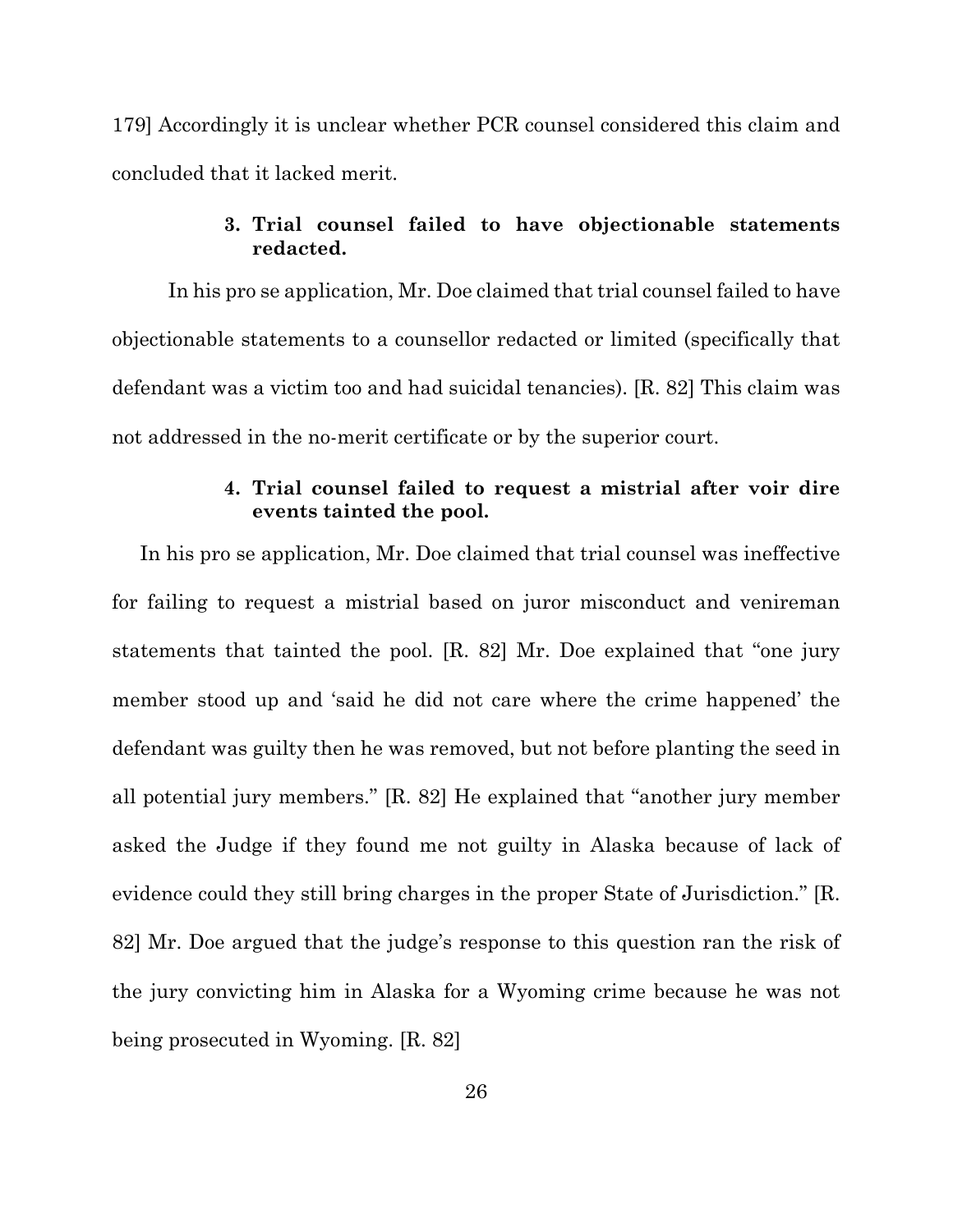These issues were not addressed in the no-merit certificate or by the superior court.

## **5. Trial counsel failed to inform witnesses when to be present to give testimony.**

In his pro se application, Mr. Doe claimed that trial counsel was ineffective "for not telling subpoenaed witnesses when to show up for court and they were key witnesses for the defense." [R. 17] In support of this claim, he included a letter and notarized affidavit from Rick and Suzanna Early. [R. 37] Richard and Suzanna Early wrote:

> [We] were subpoena[ed] . . . at the request of Sam Westergen, attorney for John Doe. We were subpoena[ed] to appear in court on 1-14-10 to be witnesses for John . . . . We showed up at the Palmer courthouse at approx.  $1:20$ pm on  $1-14-10$ .... We sat down and approx. 5 minutes later, . . . Sam Westergren . . . said we were no suppose[d] to be there were asked to leave. I received a call Friday morning 1-15-10 from Sam Westergren and said court would probably resume on Tuesday 1-19-10. We did not receive no other phone calls from Sam Westergren after Friday morning as to what day or time we should appear. We found out from the local newspaper that the trial resumed on 1-20-10 . . . . We can't appear as witnesses when we did not receive any phone calls . . . as to what day or time to appear.

[R. 37]

PCR counsel did address Mr. Doe wanting to call Richard and Suzanna Early as witnesses, and concluded that their testimony would not have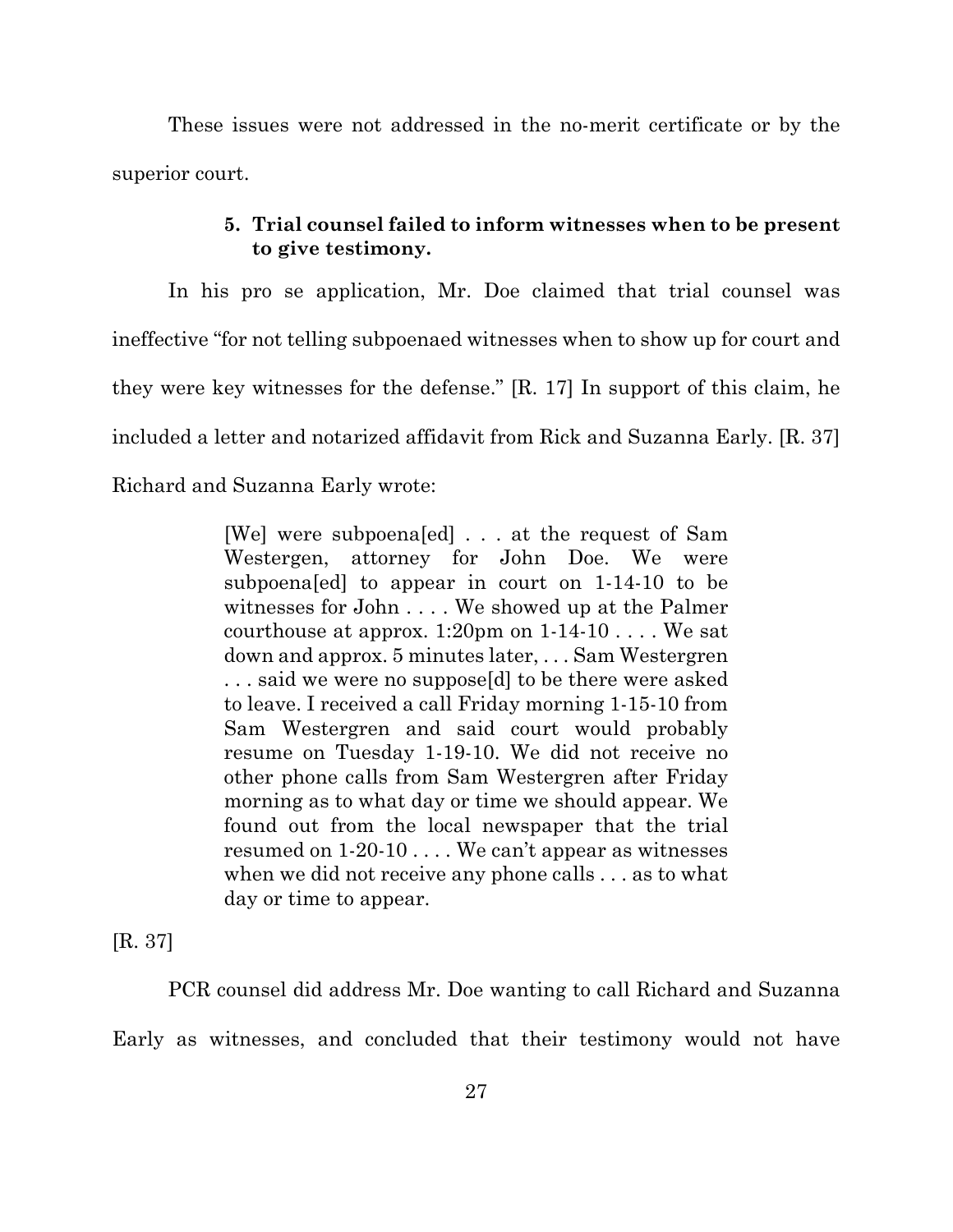disproved the State's case. [R. 167] But PCR counsel did not address trial counsel's failure to procure their appearance or the failure to instruct them as to when to appear. Based on their having been subpoenaed and their letter and affidavit, it is not unreasonable to conclude trial counsel wanted them to testify. That trial counsel intended to call them as witnesses was further suggested by his informing them that trial would resume on January 19, 2017. Because the no-merit certificate did not analyze trial counsel's failure to procure these witnesses' testimony, it cannot be determined whether PCR counsel considered and rejected this claim.

Additionally, to the extent that PCR counsel did address these witnesses, she dismissed the claim based on an incorrect standard. PCR counsel concluded that the claim lacked merit because "this information does not disprove the State's case." [R. 167] But Mr. Doe has never had the burden of disproving the State's case.28 To sustain the claim of no merit, this claim must be frivolous, which again is beyond merely weak or implausible. To conclude that the evidence would not have disproved the State's case does not exclude the evidence assisting Mr. Doe's defense. Phrased differently, concluding that

<sup>28</sup> *See, e.g.*, *Coffin v. United States*, 156 U.S. 432, 15 S. Ct. 394, 39 L. Ed. 481 (1895); *In re Winship*, 397 U.S. 358, 90 S. Ct. 1068, 25 L. Ed. 2d 368 (1970); *State v. Alto*, 589 P.2d 402, 406 & n.16 (Alaska 1979).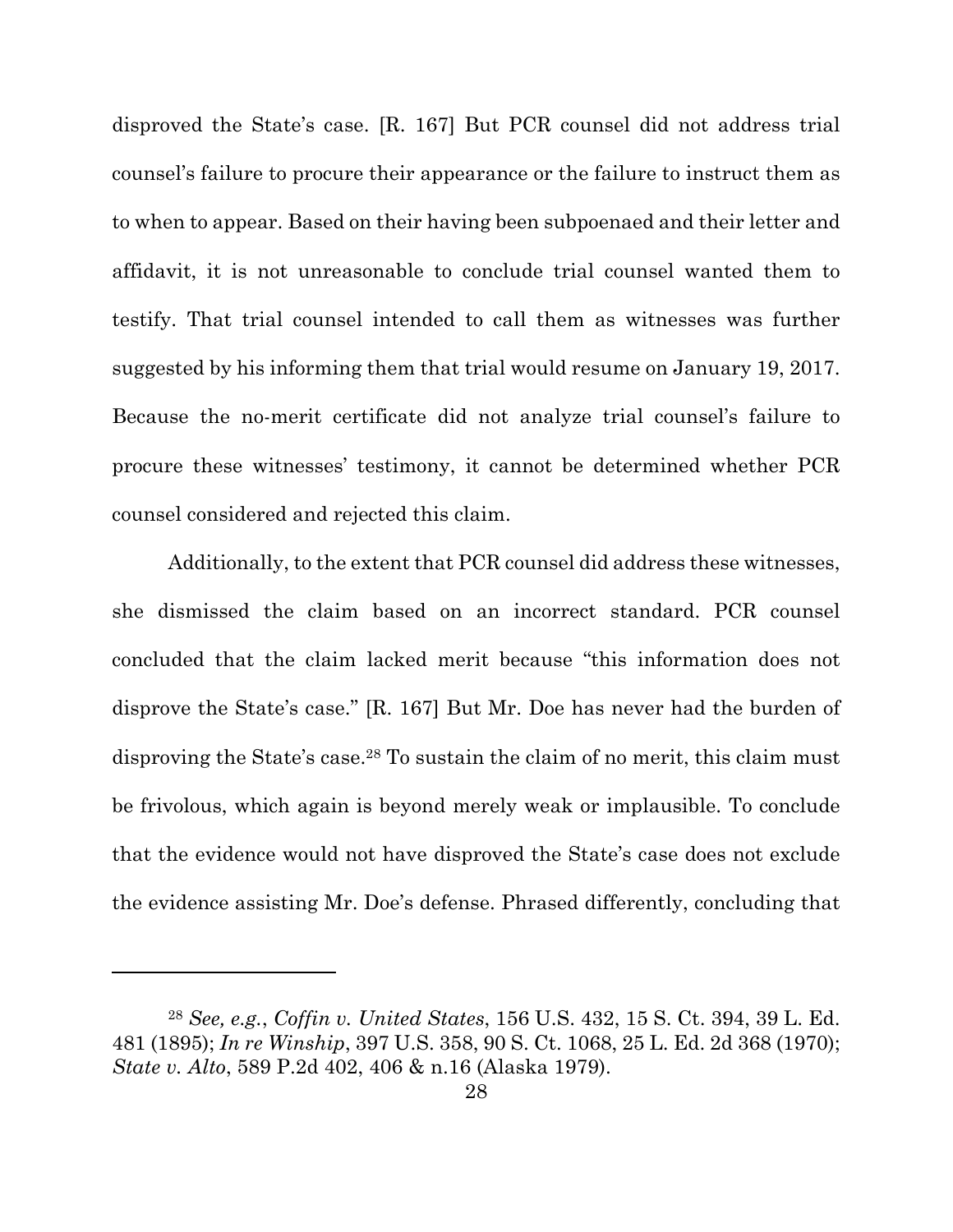the evidence would not have disproved the State's case does not mean that failure to present the evidence did not prejudice Mr. Doe.

## **6. Counsel failed to object to prosecutor vouching for witness.**

In his pro se application, Mr. Doe claimed that trial counsel was ineffective "[f]or not objecting to the DA improper vouching for state witnesses." [R. 17] Mr. Doe identified a record citation for one occurrence: "And, you know, [D's] testimony was credible." [R. 17; 544] Witness vouching, if established, is improper and could warrant reversal.29 This claim was not addressed in the no-merit certificate or by the superior court.

### **7. Counsel failed to sufficiently cross-examine witness.**

Mr. Doe also claimed that trial counsel was ineffective for failing to adequately cross-examine the complainant. [R. 11-12] According to Mr. Doe, holes in or problems with the complainant's testimony could have cast doubt on the accuracy of her testimony. [R. 11-12] Inconsistencies in her testimony could have supported cross-examination that showed that Mr. Doe was in fact not around when at least one of the assaults was alleged to have occurred. [R. 11-12]

<sup>29</sup> *See Darling v. State*, 520 P.2d 793, 794 (Alaska 1974).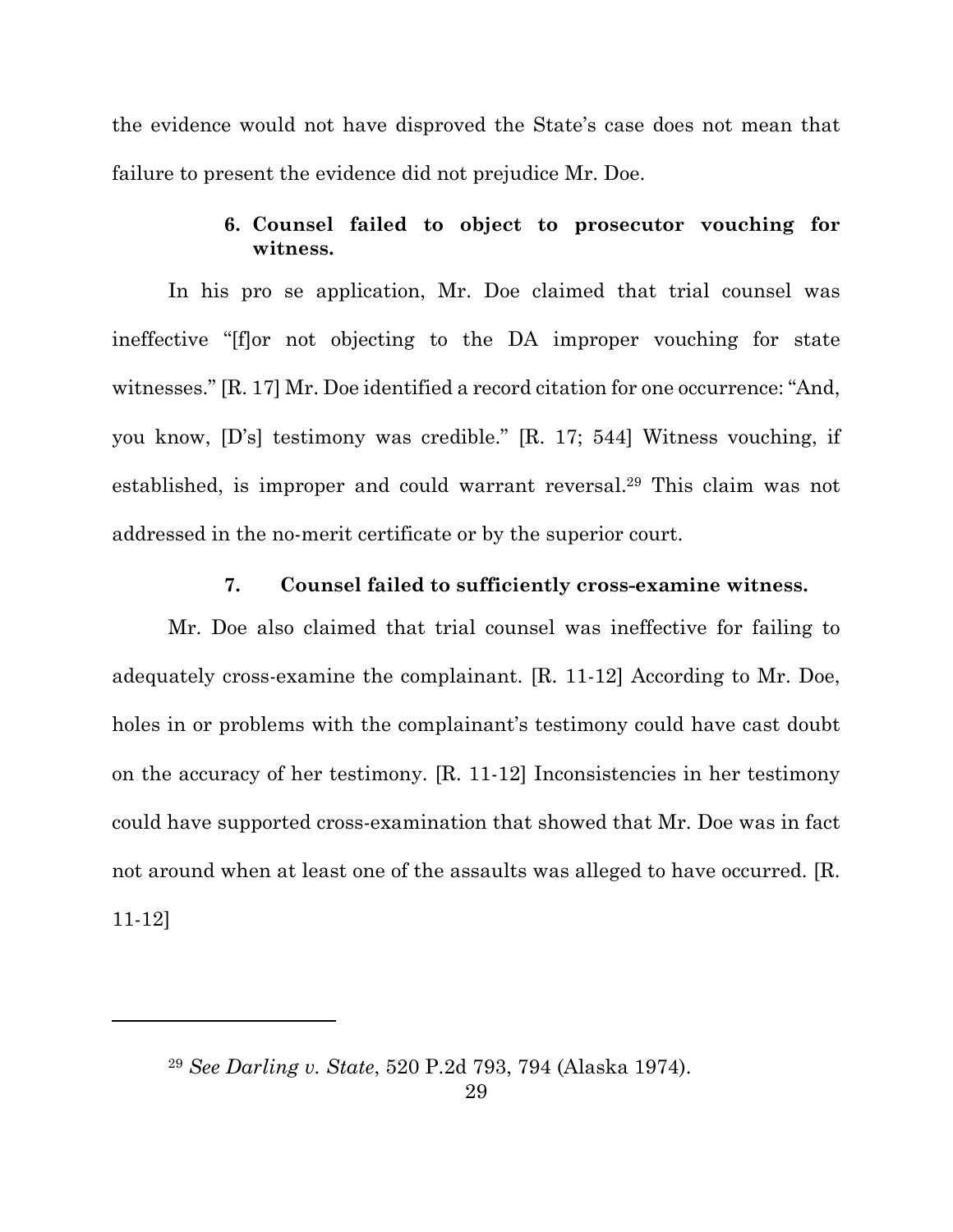Trial counsel apparently did not appreciate the significance of this testimony and failed to draw out the exculpatory conclusions through crossexamination. Deficient cross-examination can support a claim of ineffectiveness, if the claimant presents evidence that the deficient performance negatively impacted his case.30

## **F. PCR COUNSEL FAILED TO EXPLAIN WHAT OTHER CLAIMS, IF ANY, SHE CONSIDERED AND REJECTED.**

All of the claims examined and rejected in the no-merit certificate were taken from Mr. Doe's pro se application for post-conviction relief. Rule  $35.1(e)(3)$  provides that "[t]he certificate described in subparagraph  $(e)(2)(C)$ shall include a full description of . . . the claims the attorney has considered . . . ." PCR counsel must not only assess whether the claims in the petitioner's application are frivolous, but must also determine "that the application cannot be amended to assert one or more colorable claims for relief."31 That is, "even though an attorney may rightly conclude that the petitioner's existing application for post-conviction relief fails to allege a single colorable claim, . . . Rule  $35.1(e)(2)(A)$  requires the attorney to file an amended application if there

l

<sup>30</sup> *Jones*, 759 P.2d at 573–74.

<sup>31</sup> *Griffin*, 18 P.3d at 75.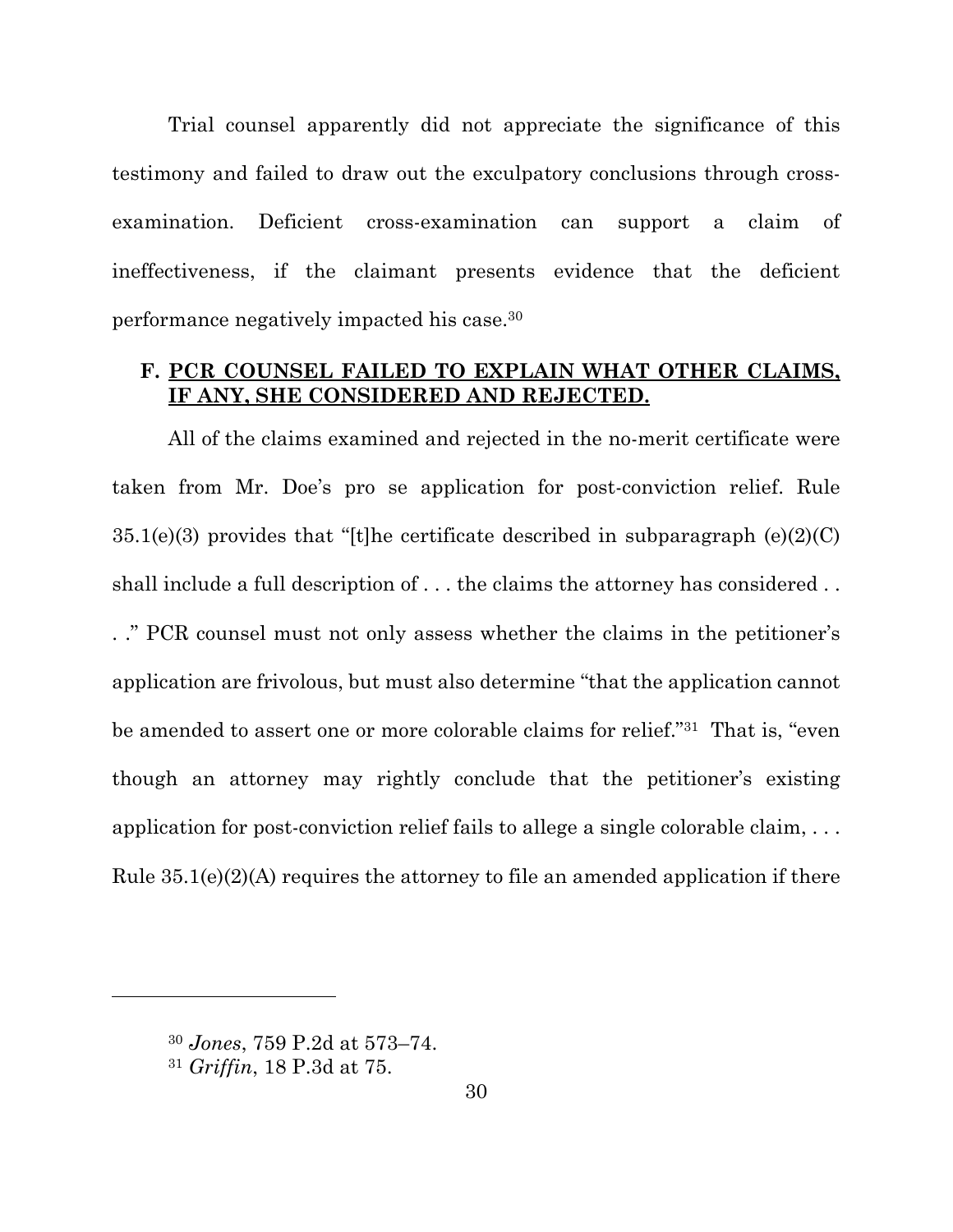are other claims that can reasonably be argued on the petitioner's behalf."32 "The attorney has a *duty to investigate* whether there are any non-frivolous grounds to obtain post-conviction relief."33

However, as this Court explained in *Griffin*, "if the attorney is permitted to file a certificate containing only the four bare assertions listed in Rule  $35.1(e)(2)(B)(i)$ -(iv)... it will be impossible for the trial court to perform the independent assessment required by Rule 35.1(f)(2)."34 Therefore, "[i]n order for the court to perform its role under Rule  $35.1(f)(2)$ ... the attorney seeking to withdraw from the case must provide the court with a full explanation of all the claims the attorney has considered and why the attorney has concluded that these claims are frivolous. Only then can the court meaningfully assess and independently evaluate the attorney's assertion that the petitioner has no arguable claim to raise."35

Here, while the second section of the no-merit certificate is titled "*Basis For Certifying That Applicant's Claims Have No Arguable Merit And There Are No Other Colorable Claims For Post-Conviction Relief*," PCR counsel did not

<sup>32</sup> *Id.*

<sup>33</sup> *Tazruk*, 67 P.3d at 693–94 (Coats, C.J., concurring) (emphasis added). <sup>34</sup> *Griffin*, 18 P.3d at 77.

<sup>35</sup> *Id.*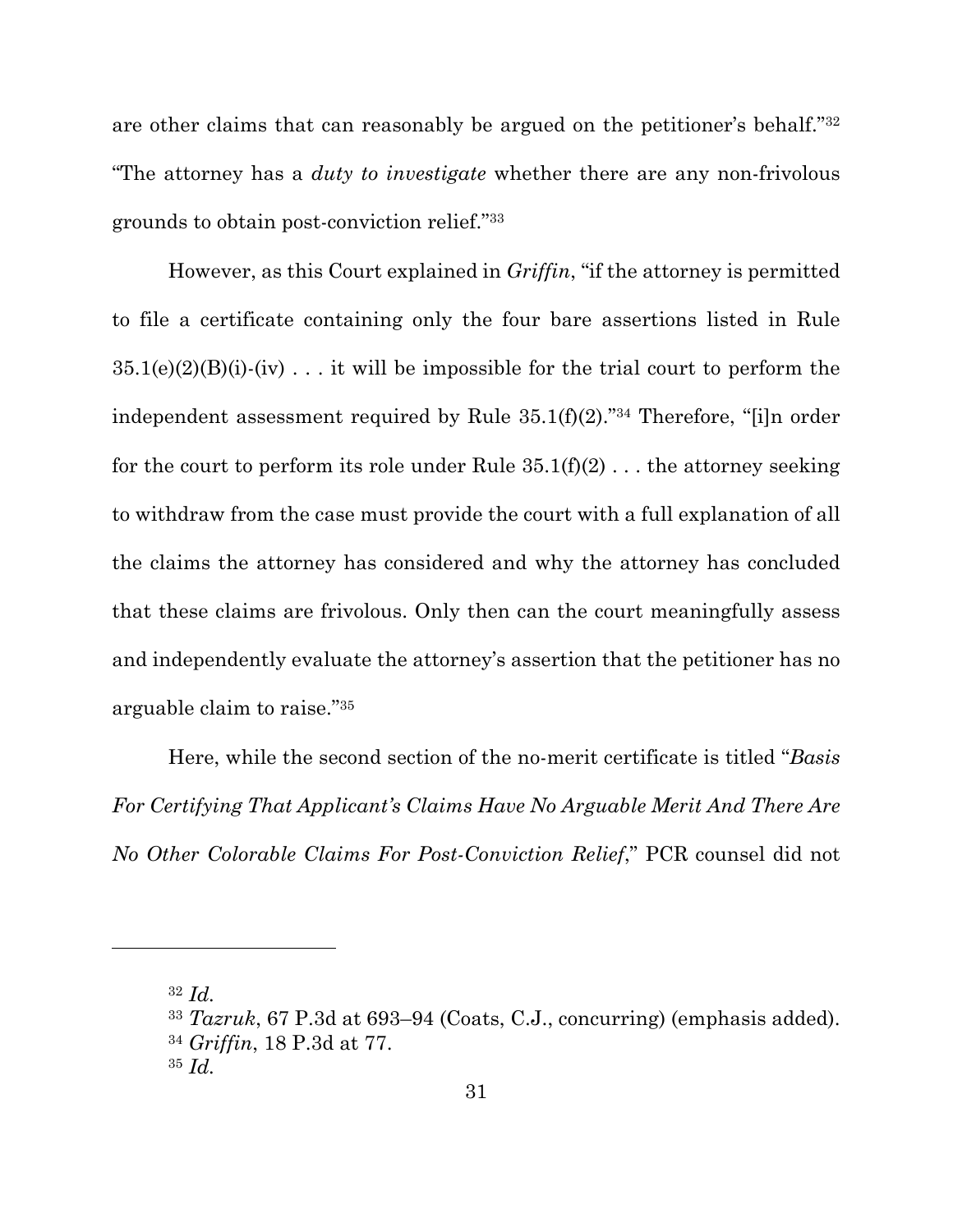explain what claims, if any, she considered and rejected in addition to those raised by Mr. Doe. Rather, the entire no-merit certificate addresses why the claims raised in Mr. Doe's pro se PCR application lacked merit. The superior court should have rejected the no-merit certificate on this basis alone.

## **G. THE SUPERIOR COURT FAILED TO UNDERTAKE AN INDEPENDENT ANALYSIS.**

"Under Criminal Rule 35.1(f)(2), when an indigent petitioner's attorney files a 'no-merit' certificate, the court must independently assess whether 'it appears ... that the applicant is not entitled to relief.'"36

On the surface, it looks like the superior court in this case fulfilled that role. The court initially rejected PCR counsel's no-merit certificate because 1) PCR counsel failed to address one of Mr. Doe's arguments; 2) that PCR counsel did not analyze the ineffectiveness claims under the *Risher* standard; 3) PCR counsel did not cite to any law regarding any of the claims; and 4) PCR counsel relied entirely on Mr. Doe's appellate attorney's analysis regarding the *Glass* claim. [R. 188-89] The superior court also noted that PCR counsel's analysis of a claim alleging effectiveness for failing to obtain impeachment material was "troubling." [R. 189]

<sup>36</sup> *Griffin,* 18 P.3d at 76.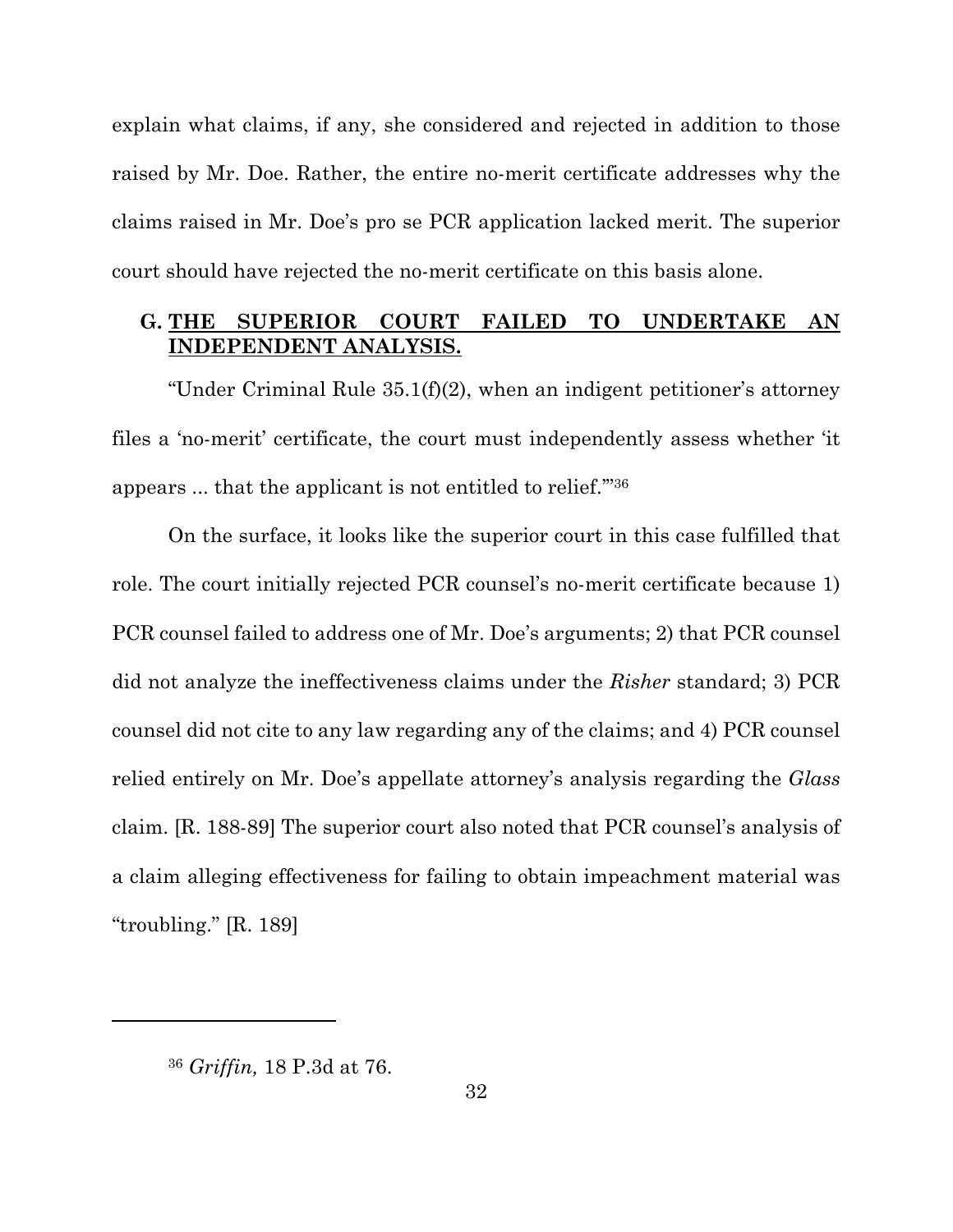However, although the December 17, 2015 order denying PCR counsel's no-merit certificate demonstrates that the court critically analyzed the nomerit certificate, it does not demonstrate an independent analysis of Mr. Doe's claims or any other claims he may have been able to raise. The court itself specifically made that distinction: "In general, this order should not be read as suggesting that any of Doe's claims are with, or without merit. The court takes no position on the merit of Doe's claims at this time because counsel's no merit certificate is, in its current rendition, deficient." [R. 189]

After PCR counsel filed her amended no-merit certificate, the superior court issued a "Notice of Intent to Dismiss Petition for Post-Conviction Relief." [R. 130] However, rather than an independent analysis of Mr. Doe's claims, that examination was really just an affirmation of PCR counsel's amended nomerit certificate. The superior court's notice of intent tracked PCR counsel's certificate issue by issue and did not examine any claims or potential claims outside of the no-merit certificate. The superior court listed and discussed the same eight issues in the same order as the certificate:

| <i>Issue</i>             |            | No-Merit Certificate   Notice of Intent to Dismiss |
|--------------------------|------------|----------------------------------------------------|
| Glass                    | R. 152-162 | R. 133-34                                          |
| Jurisdiction             | R. 162-68  | R. 134-35                                          |
| Prosecutorial misconduct | R. 168-70  | R. 136-37                                          |
| Other abuse evidence     | R. 170-74  | R. 137-39                                          |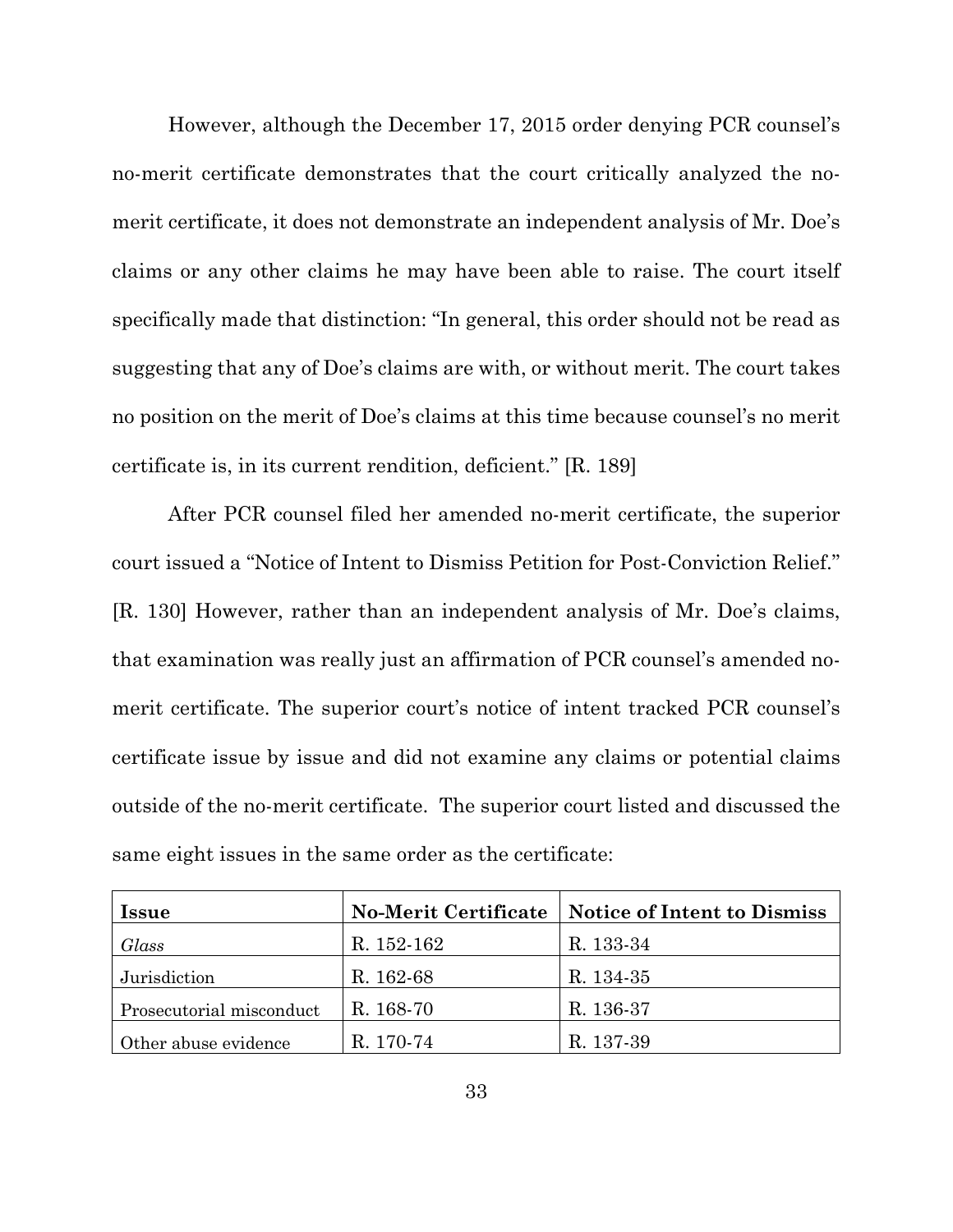| Mother in courtroom          | R. 174-75 | R. 139    |
|------------------------------|-----------|-----------|
| Ben Huminski                 | R. 175    | R. 139-40 |
| Three-judge panel            | R. 175-77 | R. 140-41 |
| AS $12.55.125$ ex post facto | R. 177-79 | R 141-42  |

Within those identical sections, the superior court seems to have repeated the substance of the no-merit certificate and does not appear to have added any analysis. For example, in its discussion of Mr. Doe's jurisdiction claim, the superior court's discussion was limited to the exact items as the no-merit certificate. Both enumerated and discussed eight different pieces of evidence/testimony: 1) testimony from Dan Morrison that he bought Mr. Doe's house; 2) Mat-Su Borough records; 3) Matanuska Electric Association records; 4) Enstar records; 5) Matanuska Federal Credit Union records; 6) veterinarian certificates; 7) Wyoming title information; and 8) testimony from Richard and Susanna Early. [R. 134-35; 165-67]

Because the superior court's dismissal of Mr. Doe's application was based on agreement with the no-merit certificate, rather than the required independent analysis of whether Mr. Doe had any claims, that dismissal should be reversed.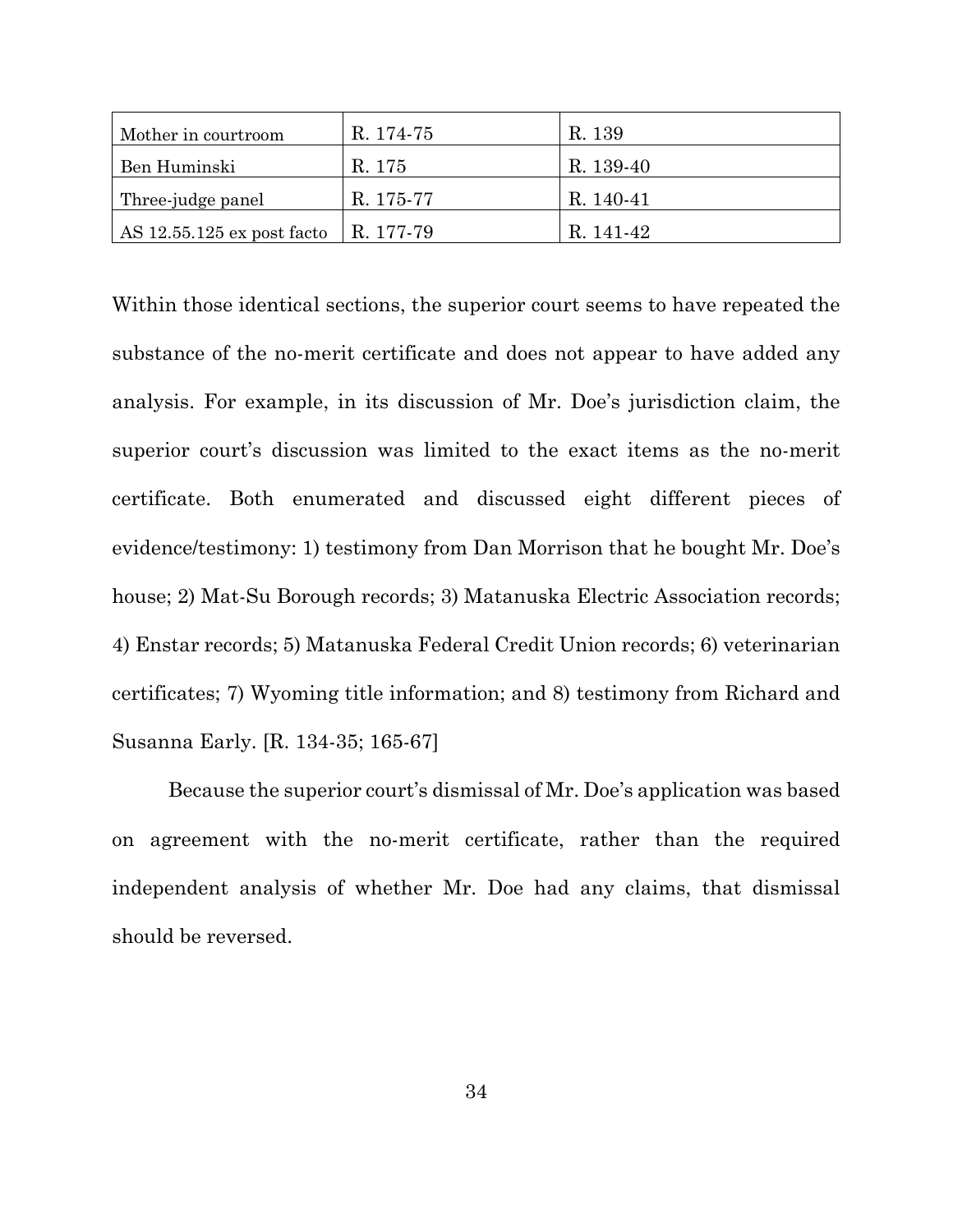### **H. OTHER POTENTIAL CLAIMS**

Neither PCR counsel nor the superior court examined any claims outside of the pro se filings that Mr. Doe could have brought. At least some issues jump out as at least colorable.

One issue that seems to present an ineffectiveness claim is trial counsel's passivity regarding the State's assertions of "rape shield" protections. As the superior court explained in its Notice of Intent to Dismiss,

> [P]rior to trial, the State filed a Motion for a Protective Order under Rape Shield Law, AS 12. 45. 045. Before the nurse examiner testified at trial, the State moved the Court to preclude any information about C.B.'s prior sexual history and limit any questions about the genital warts. The State requested that the nurse examiner be able to testify that C.B. had an infection, but that neither the State nor Doe could question the nurse about the circumstances surrounding the infection. Doe did not object to the State's request and this Court stated "she can mention that there was an infection. We won't go into, either on direct or on cross, the source of the infection or what that infection might tell her about prior sexual activity or any sexual activity."

[R. 138] Here, the way in which the rape-shield was use allowed the State to present evidence that the complainant had acquired a loathsome disease without specifying that the disease predated Mr. Doe, thus raising the inference that Mr. Doe gave complainant that disease. Although failure to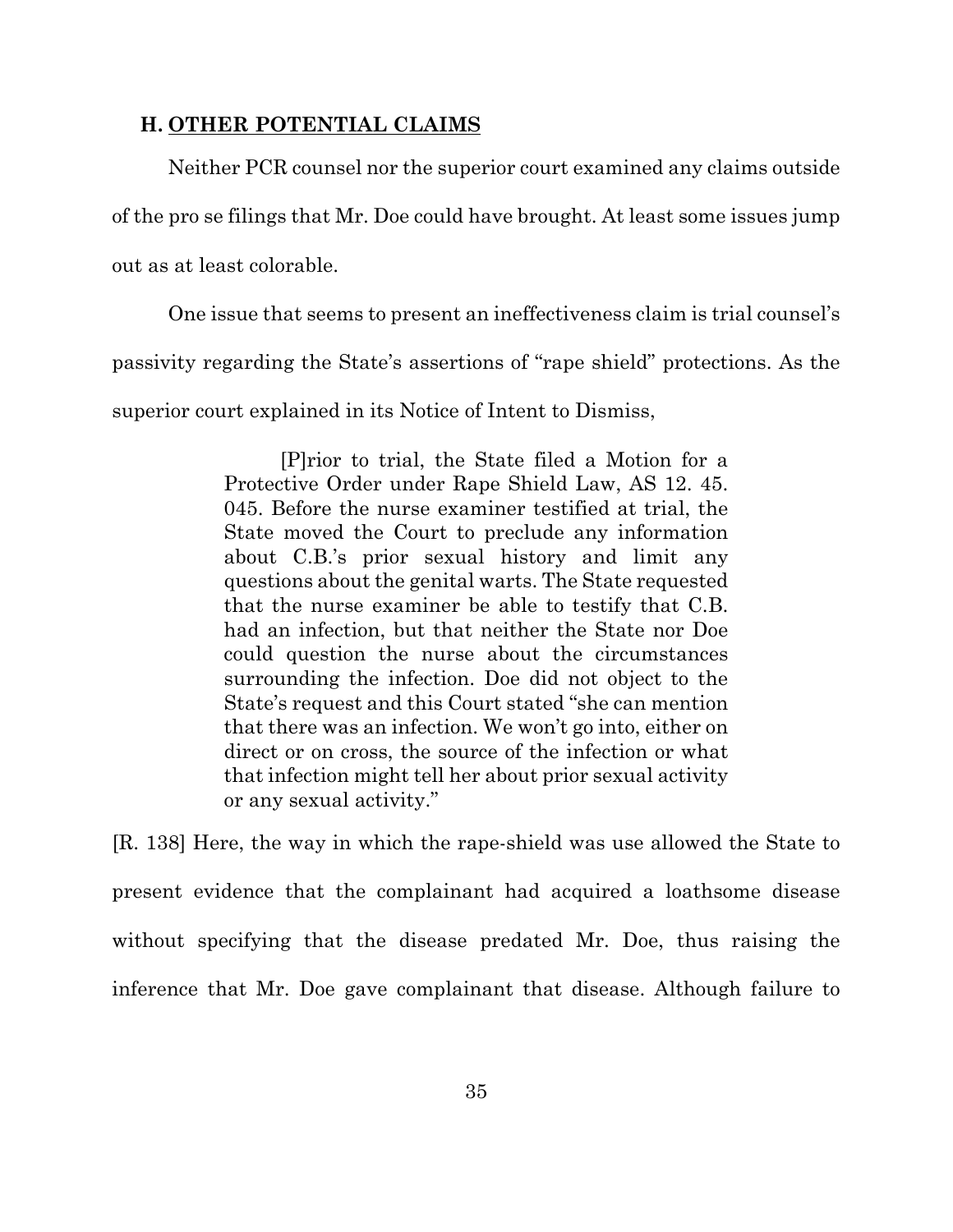object to this application of the rape-shield $37$  may not have ultimately resulted in a finding of ineffectiveness, the failure to object certainly seems to present a colorable claim of ineffectiveness that should have been addressed in the nomerit certificate and the superior court's independent analysis.

Mr. Doe was also represented by another trial attorney. He was initially represented by LV of the Public Defender Agency and later and more substantially represented by Sam Westergren. [R. 147] His claims of ineffectiveness primarily involve Sam Westergren, to whom this pleading refers to as "trial counsel." However, at least a few occurrences during LVs representation are suspect and may have supported a claim of ineffectiveness.

First, LV filed two pro se motions as attachments to notices of filing. [R. 270-282, 294-315] Mr. Doe was represented by counsel, but wrote his own motions that counsel filed as attachments rather than writing her own motions. One was a motion to dismiss [R. 270-74] and the other was a motion to suppress the *Glass* warrant. [R. 312-15] Mr. Doe also wrote his own replies to the State's oppositions, which were also filed by LV as attachments. [R. 275- 81, 294-96] It seems obvious that allowing a defendant to engage in his own

l

<sup>&</sup>lt;sup>37</sup> Trial counsel did object on another occasion to a different application of the rape-shield. [R. 434]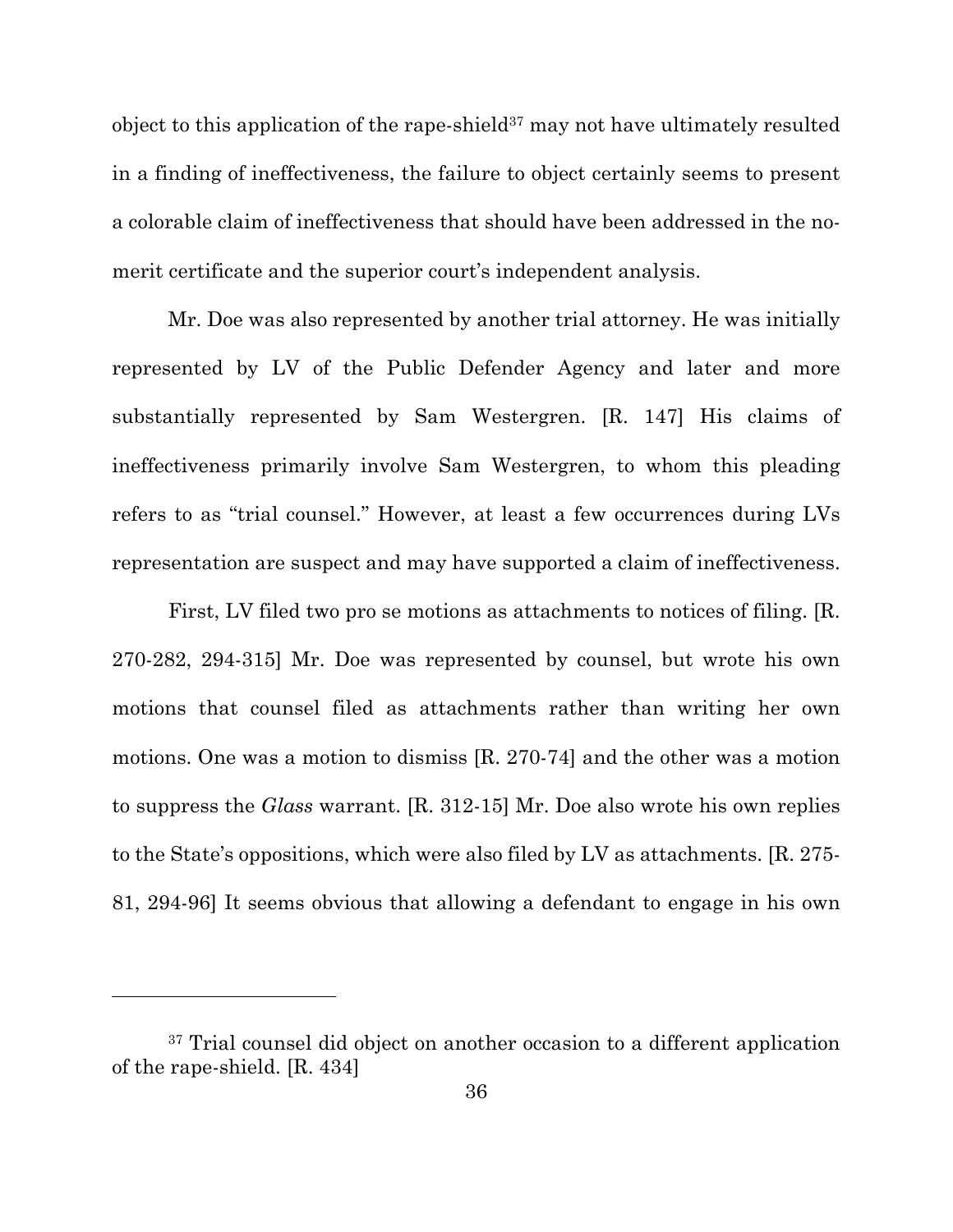litigation, rather than writing and filing motions for him could be considered less than minimally competent<sup>38</sup> or "a level of performance that no reasonably competent attorney would provide."39 Of course, such claims may have ultimately been rejected, but under Rule 35.1(e)(2)(C)(iv), PCR counsel should have examined this claim and explained why it lacked merit.

Second, Mr. Doe filed a motion for advisory counsel which LV opposed. [R. 243-53] In *Thomas v. State*, this Court subsequently explained that "[a]lthough a trial judge is required to give 'due consideration' to a defendant's request for co-counsel status, a defendant who is represented by an attorney has no right to participate as co-counsel."<sup>40</sup> This Court also subsequently concluded that the scope of representation permitted by the Public Defender Agency's enabling statute does not allow for that agency to provide hybrid representation.41

As this relates to LV's representation of Mr. Doe, the issue is whether she should have actively opposed his motion (as she did), or if she should have waited for the court to decide Mr. Doe's motion, and then moved to withdraw

<sup>38</sup> *Tucker v. State*, 892 P.2d 832, 834 (Alaska App. 1995).

<sup>39</sup> *Jones*, 759 P.2d at 568.

<sup>40</sup> *Thomas v. State*, 382 P.3d 1206, 1208 (Alaska App. 2016).

<sup>41</sup> *Alaska Pub. Def. Agency v. Superior Court*, *Third Judicial Dist., Anchorage*, 343 P.3d 914, 915 (Alaska App. 2015).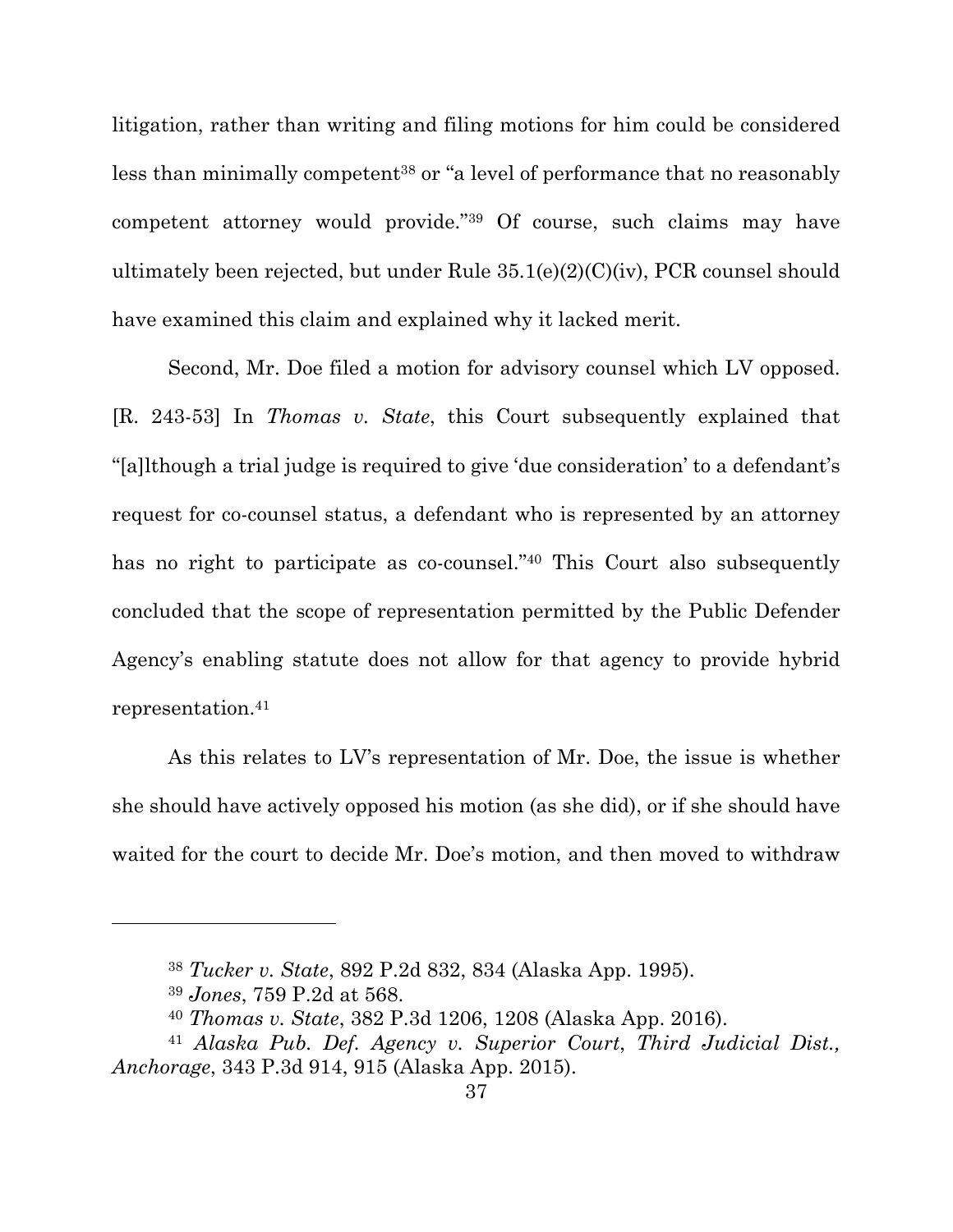had the motion been granted. The difference is that, as it played out in this case, LV essentially made herself and the Public Defender Agency adverse to Mr. Doe's goal of exercising his right to self-representation.<sup>42</sup>

Again, an ineffectiveness claim based on this issue may have been ultimately unsuccessful. Notwithstanding, PCR counsel should have addressed this claim in her no-merit certificate and the superior court should have addressed the issue in its independent analysis of Mr. Doe's potential claims.

## **CONCLUSION**

In disposing of Mr. Doe's claims, PCR counsel and the superior court failed to fulfil the requirements of Rule 35.1. PCR counsel was obligated to analyze and explain why "the applicant has no other colorable claims for postconviction relief"43 and "the reasons why the attorney has concluded that all of the applicant's potential claims have no arguable merit."44 The trial court was obligated to "independently assess whether it appear[ed] ... that the applicant

<sup>42</sup> *See Knix v. State*, 922 P.2d 913, 918 (Alaska App. 1996) (citing *Faretta v. California,* 422 U.S. 806, 95 S. Ct. 2525, 45 L. Ed. 2d 562 (1975)).

<sup>43</sup> Alaska R. Crim. P. 35.1(e)(2)(C).

<sup>44</sup> Alaska R. Crim. P. 35.1(e)(3)(D).